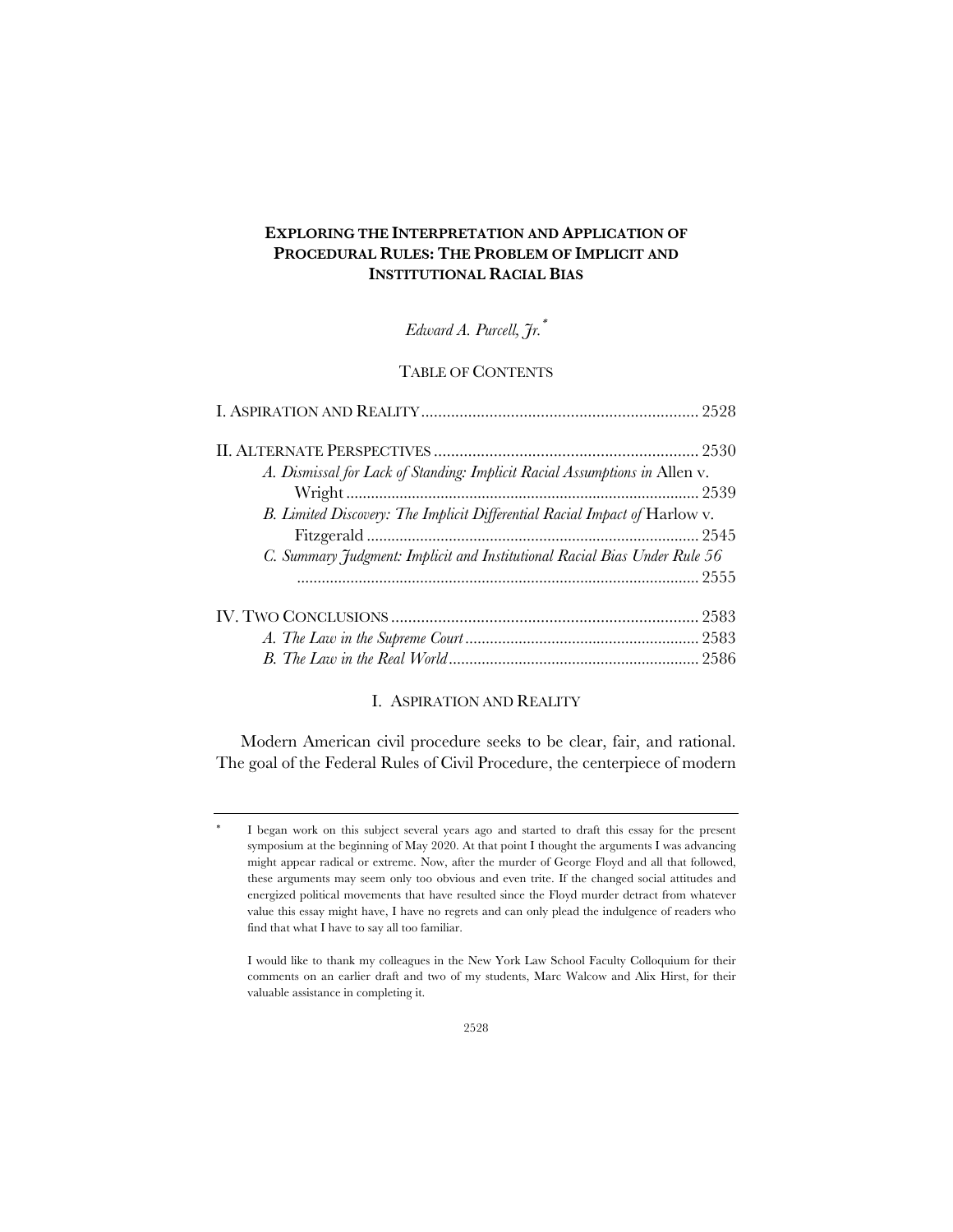procedural reform, was to eliminate arcane technicalities and get to the substantive issues. Consequently, the original drafters sought to streamline pleading, ensure the presence of properly interested parties, gather all the relevant facts, and enable courts to make well-founded decisions on the merits.1

As everyone now knows, the drafters did not quite accomplish their loftiest goal of making federal litigation "just, speedy, and inexpensive."<sup>2</sup> Ambiguities appeared in the rules, lawyers proved imaginative in exploiting them, interpretive complexities arose, and the gathering of facts proved ever more frustrating and burdensome. Expanding waves of cases began streaming into the courts during the second half of the twentieth century, and a so-called "litigation explosion" generated growing pressures for courts to dispose of ever larger numbers of cases with greater efficiency, less discovery, and more dispositions without trial.3

Those changes prompted an escalating battle over procedural reform that highlighted the underlying truth challenging efforts to create a clear, fair, and rational procedural system. It is pointless, we learned, to consider procedural rules abstractly and to judge them only by their purported "simplicity," "rationality," and "fairness." Proceduralists have increasingly

<sup>1</sup> The Federal Rules of Civil Procedure differ drastically from the Federal Rules of Criminal Procedure, and evidence suggests that unlike the civil rules, the criminal rules were shaped with racist goals and outcomes in mind. For detailed discussions of this history, see generally Ion Meyn, *Constructing Separate and Unequal Courtrooms*, 63 ARIZ. L. REV. 1 (2021) (describing how race was interwoven into early promulgations of criminal procedure); Ion Meyn, *Why Civil and Criminal Procedure Are So Different: A Forgotten History*, 86 FORDHAM L. REV. 697, 697 (2017) (noting that the need for different procedural rules governing civil and criminal proceedings is "historically contingent").

<sup>2</sup> The announced purpose of the Federal Rules was "to secure the just, speedy, and inexpensive determination of every action and proceeding" and remains as such. FED. R. CIV. P. 1. Stephen Burbank, of course, wrote one of the classic studies of the origins and goals of the Rules Enabling Act that authorized the Federal Rules. *See* Stephen B. Burbank, *The Rules Enabling Act of 1934*, 130 U. PA. L. REV. 1015 (1982).

See generally WALTER K. OLSON, THE LITIGATION EXPLOSION: WHAT HAPPENED WHEN AMERICA UNLEASHED THE LAWSUIT (1991) (describing how the time when Americans began to turn to litigation more frequently, dubbed the "litigation explosion," altered the U.S. legal system). *But see* Arthur R. Miller, *The Pretrial Rush to Judgment: Are the "Litigation Explosion," "Liability Crisis," and Efficiency Clichés Eroding Our Day in Court and Jury Trial Commitments?*, 78 N.Y.U. L. REV. 982, 990–96 (2003) (challenging the nature and significance of a civil "litigation explosion"). In several areas, including the scope of federal question jurisdiction, the Supreme Court has effectuated its policy of restricting the federal caseload where possible. *See, e.g.*, Empire Healthchoice Assurance, Inc. v. McVeigh, 547 U.S. 677, 701 (2006) (refusing to extend federal question jurisdiction over suits brought by insurers against beneficiaries to coup medical expenses under the Federal Employees Health Benefits Act of 1959); Gunn v. Minton, 568 U.S. 251, 264–65 (2013) (refusing to deprive the state court of jurisdiction over a malpractice case relating to patent law).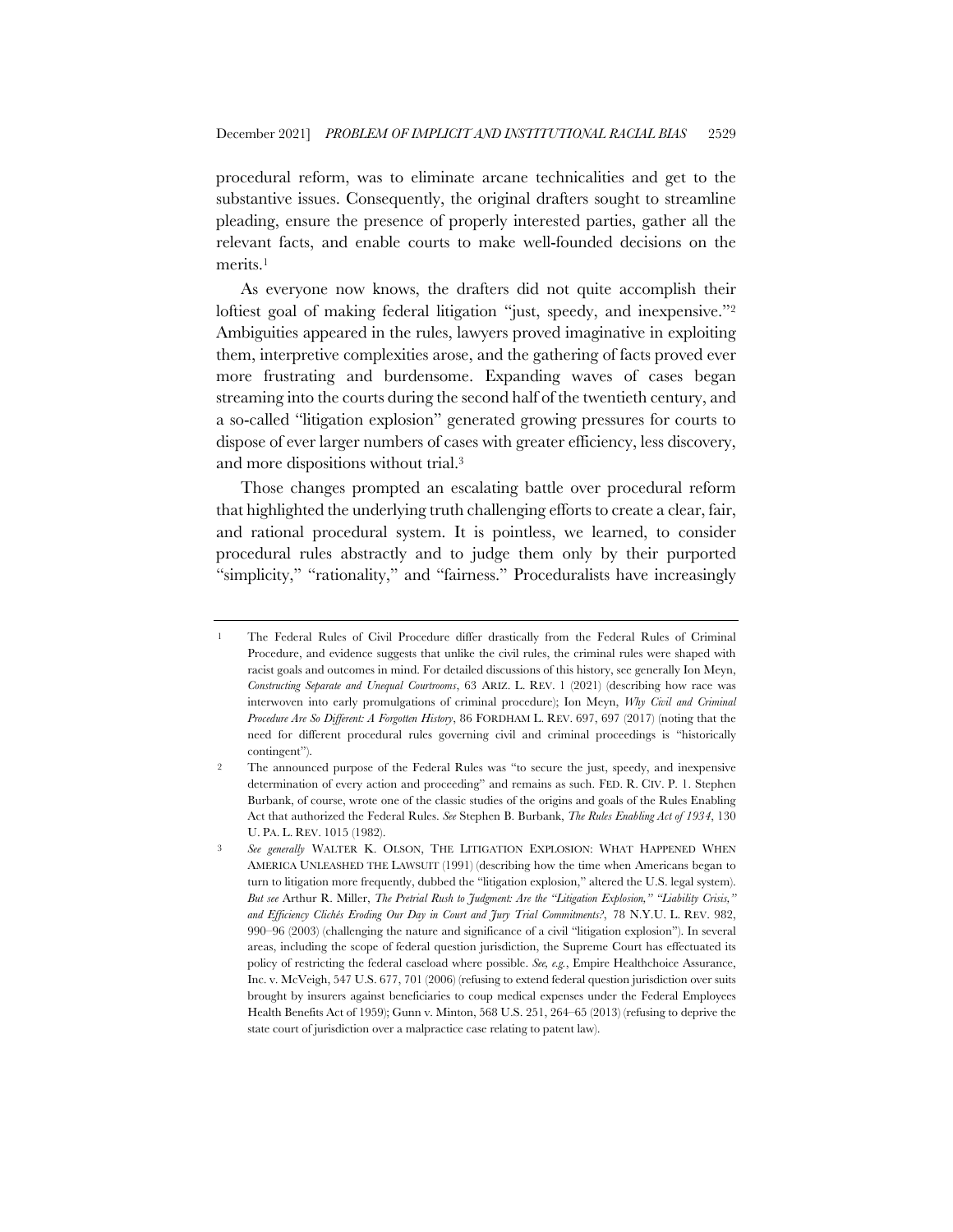recognized that they can never know the actual significance of any procedural rule—however fair and rational it might appear on its face without empirical evidence showing its uses and practical results.

Changes occur in the interpretation of procedural rules, the impact they have on one another, the social contexts in which they operate, the nature of the parties who use them, and the practical results the parties seek to achieve.4 The jurisdictional amount for federal diversity jurisdiction, for example, now an almost trivial matter, was for more than half a century one of the most significant economically distributive rules in the American legal system.5 Similarly, as Stephen Burbank and Sean Farhang have explained, Rule 68 of the Federal Rules of Civil Procedure was designed as a neutral, efficiency-seeking provision meant to encourage settlements, yet it evolved into a tool that defendants used to undermine fee-shifting statutes that Congress had enacted to aid plaintiffs.6 Now it is a recognized truism that procedural analysis must focus on the way that rules operate in practice and how they serve—or disserve—different social groups and interests.<sup>7</sup>

### II. ALTERNATE PERSPECTIVES

Stephen Burbank has long urged the necessity of empirical studies of civil procedure, and his numerous substantial contributions to the field together with those of many other scholars have shown the value and necessity of such

<sup>4</sup> A recent book by scholar Amalia D. Kessler argues that many of the most basic procedural assumptions that undergird America's adversarial legal system were developed to establish the professional authority of the lawyer class. AMALIA D. KESSLER, INVENTING AMERICAN EXCEPTIONALISM: THE ORIGINS OF AMERICAN ADVERSARIAL LEGAL CULTURE, 1800–1877, at 152–57, 198–99, 235, 265, 323 (2017). Further, the book also argues that some of those assumptions were rooted in racist, nativist, and anti-Catholic biases. *Id.* at 6–7, 13–15, 235, 265, 311–16, 322.

<sup>5</sup> EDWARD A. PURCELL, JR., LITIGATION AND INEQUALITY: FEDERAL DIVERSITY JURISDICTION IN INDUSTRIAL AMERICA, 1870–1958, at 97–102 (1992) ("[T]he jurisdictional amount served as a distributive economic force that impinged seriously on individual plaintiffs [suing out-of-state corporations].").

<sup>6</sup> STEPHEN B. BURBANK & SEAN FARHANG, RIGHTS AND RETRENCHMENT: THE COUNTERREVOLUTION AGAINST FEDERAL LITIGATION 35, 103–08, 132–35 (2017) [hereinafter BURBANK & FARHANG, RIGHTS AND RETRENCHMENT].

<sup>7</sup> *See, e.g.*, Suzette Malveaux, *A Diamond in the Rough: Trans-Substantivity of the Federal Rules of Civil Procedure and Its Detrimental Impact on Civil Rights*, 92 WASH. U. L. REV. 455, 464 (2017) ("It is well established that the Rules have a disproportionate adverse effect on certain substantive areas of law and kinds of cases."). Such empirical analyses are particularly necessary now with COVID-19 and the advent of hearings and oral arguments on Zoom and by telephone, technical developments that will surely change the practice of law and likely bring additional kinds of socially differential consequences. *See, e.g.*, Jed S. Rakoff, *Covid & the Courts*, N.Y. REV., May 28, 2020, at 10 (discussing technological challenges associated with addressing applications from incarcerated prisoners seeking permanent or temporary release due to risks of continued confinement associated with the pandemic).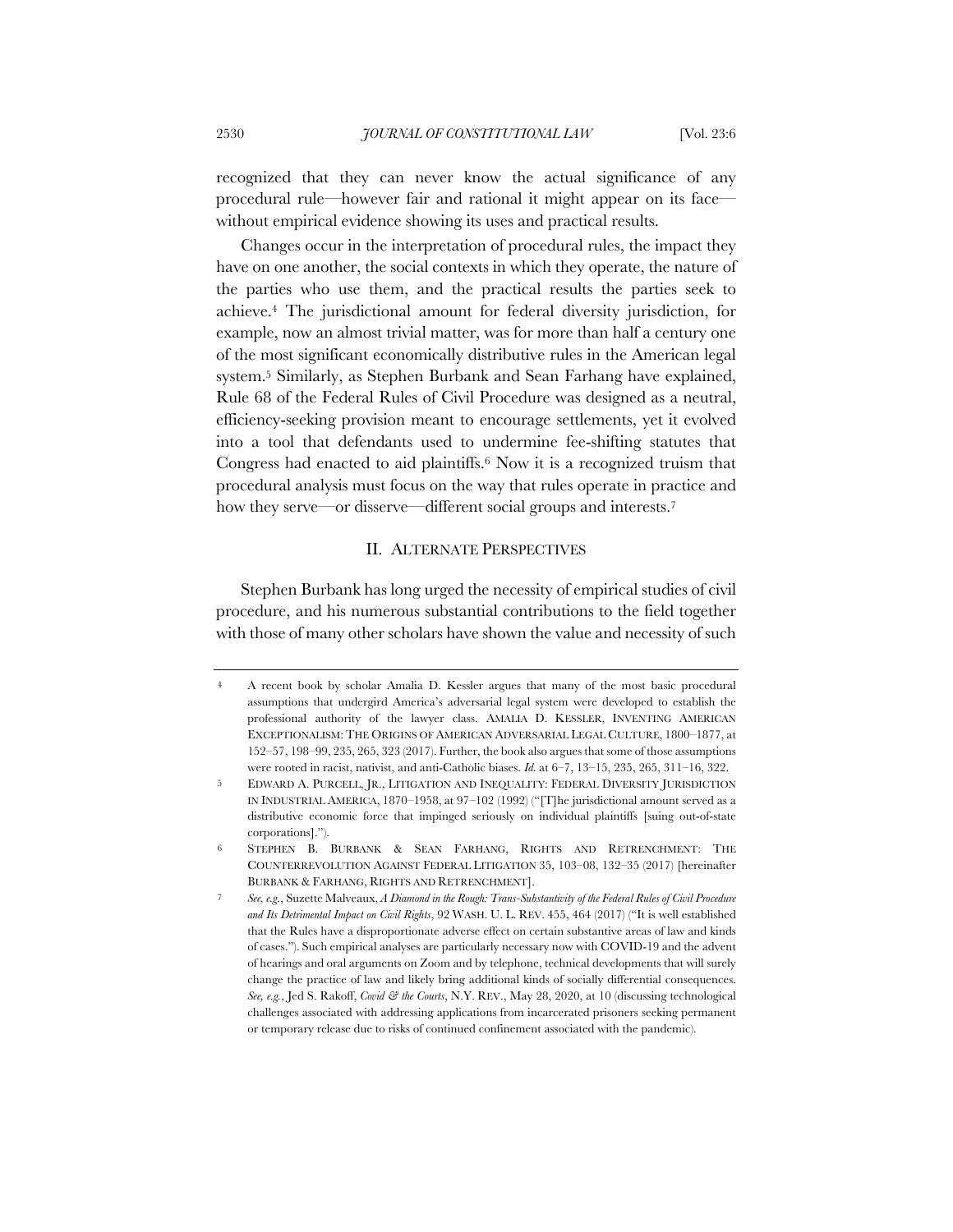work.8 Increasingly sophisticated statistical analyses of caseloads and judicial decisionmaking have been quite revealing, while the varied research of historians, political scientists, sociologists, and psychologists have all deepened our understanding of the complex and changing role that procedural rules play in the American legal system. They have demonstrated that social factors of all kinds—political, cultural, economic, religious, and ideological—shape both the content and interpretation of procedural rules as well as the ways in which diverse parties use these rules to achieve their desired results. A staggering variety of extralegal social factors can influence and determine the outcome of even the simplest case.9

Drawing on insights from social psychology, for example, Neal Devins and Lawrence Baum recently advanced a new theory of Supreme Court decisionmaking. They stress the importance not simply of recognized influences on the justices, such as judicial policy preferences and changes in public opinion, but of an additional factor: the informing role of the "elite social networks that the Justices are a part of."<sup>10</sup> Relying on a "psychological model" of judicial behavior, they argue that judges are acutely sensitive to the views and values of other elites, especially to the relatively cohesive networks of opposed elites that gather together in such activist ideological organizations as the conservative Federalist Society and the liberal American Constitution Society. The Federalist Society seemed particularly significant to them because it has become a de facto judicial employment agency for Republican administrations.11 All five Republican justices serving on the Court when Devins and Baum wrote had connections with the society, and four of the five were actively involved in the society's events.12

<sup>8</sup> *E.g.*, BURBANK & FARHANG, RIGHTS AND RETRENCHMENT, *supra* note 6, at 130–81 (conducting empirical analyses "to model the relationship between justices' ideological preferences and their votes on private enforcement issues"); Stephen B. Burbank, *Vanishing Trials and Summary Judgment in Federal Civil Cases: Drifting Toward Bethlehem or Gomorrah?*, 1 J. EMPIRICAL LEGAL STUD. 591, 604 (2004) [hereinafter Burbank, *Vanishing Trials*] ("Both my own empirical work and that of many other scholars long ago persuaded me that the picture of a legal landscape that emerges from published opinions, at whatever court level, is very probably distorted . . . ."). It is essential, he reiterated, to recognize the undeniable fact that "the law in the books is not a reliable guide to the law in action." *Id.*

<sup>9</sup> *See* Edward A. Purcell, Jr., *Democracy, the Constitution, and Legal Positivism in America: Lessons From a Winding and Troubled History*, 66 FLA. L. REV. 1457, 1504–07 (2014) (providing examples of these social factors).

<sup>10</sup> NEAL DEVINS & LAWRENCE BAUM, THE COMPANY THEY KEEP: HOW PARTISAN DIVISIONS CAME TO THE SUPREME COURT 10 (2019).

<sup>11</sup> *Id.* at 121–28.

<sup>12</sup> *Id.* at xi. The sixth and most recent Republican appointee to the Court, Justice Amy Coney Barrett, also maintained connections with the Federalist Society. *See* Elizabeth Dias, Rebecca R. Ruiz & Sharon LaFraniere, *Rooted in Faith, Amy Coney Barrett Represents a New Conservatism*, N.Y. TIMES,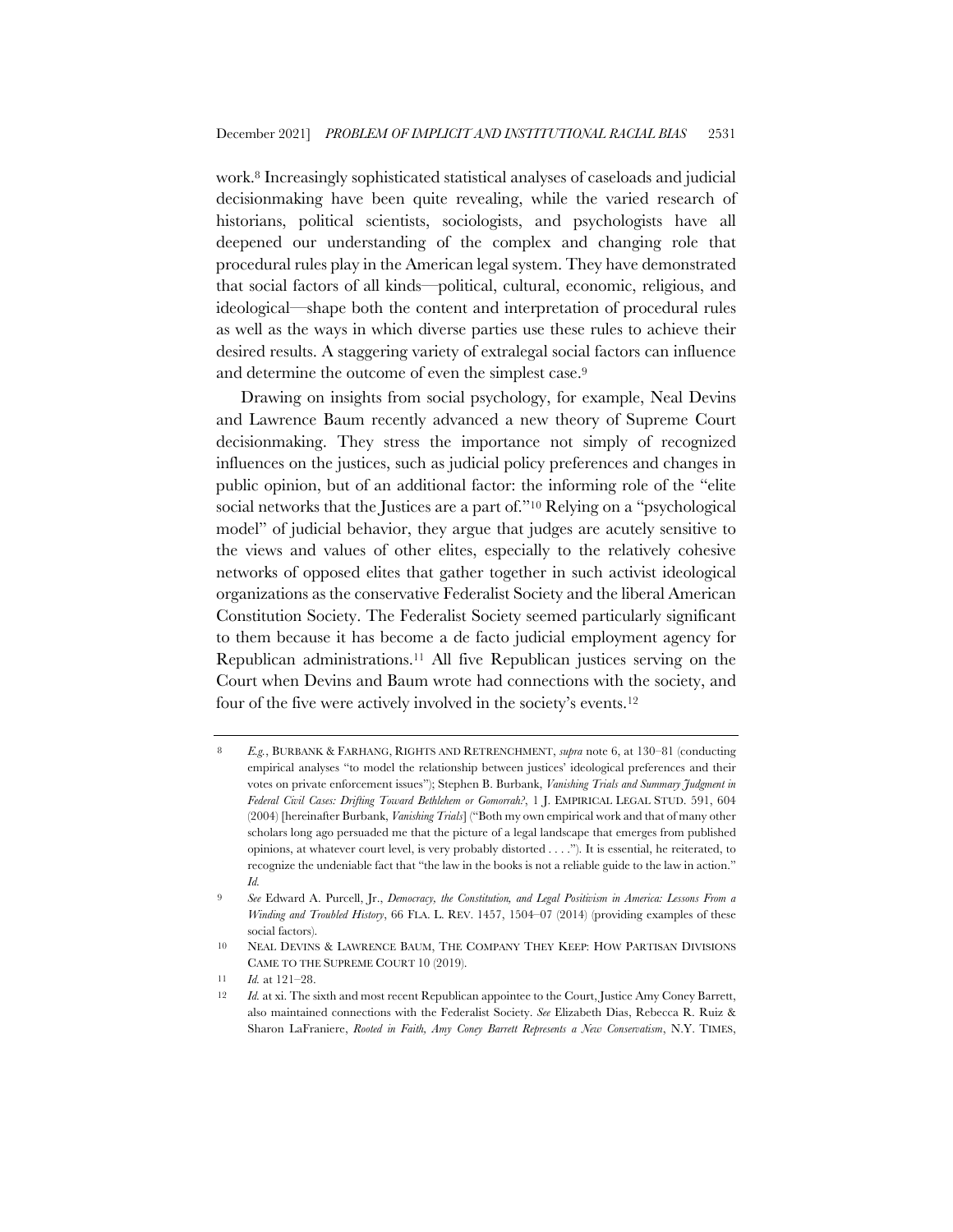The Devins and Baum study suggests more broadly the potential value of drawing on social psychology and other similar fields, such as anthropology and media studies, in an effort to better understand how and why judges and scholars interpret legal rules as they do. Such broadened approaches raise fascinating and exceptionally complex questions. To what extent, for example, do the views and values of individuals fuse with the cultural and ideological views of the groups they join and influence the way they interpret and apply procedural rules?13 Again, to what extent do broader social and cultural patterns of belief explain interpretive differences in the way judges construe procedural rules and apply them in different social contexts?

Legal scholars, of course, are well aware of the danger of relying too heavily on social science theories, perhaps psychological ones especially. Those theories have often changed over time and subsequently been targeted for harsh criticisms by later generations.14 Thus, it is always prudent to use such explanatory theories with great care and, above all, to stay close to both the applicable formal law and established social facts.

With that caution in mind, I suggest three propositions in advancing an alternate approach to the study of civil procedure that employs the

https://www.nytimes.com/2020/10/11/us/politics/amy-coney-barrett-life-career-family.html [https://perma.cc/J8Q7-C4QA] (last updated Mar. 4, 2021).

<sup>13</sup> *See generally, e.g.*, William B. Swann, Jr., Jolanda Jetten, Ángel Gómez, Harvey Whitehouse & Brock Bastian, *When Group Membership Gets Personal: A Theory of Identity Fusion*, 119 PSYCH. REV. 441 (2012) (exploring possible causes of identity fusion); Marc Howard Ross, *Culture and Identity in Comparative Political Analysis*, *in* CULTURE AND POLITICS: A READER 39–70 (Lane Crothers & Charles Lockhart eds., 2000) (discussing contemporary political culture theory); Ann Swidler, *Cultural Power and Social Movements*, CULTURE AND POLITICS: A READER 269–83 (Lane Crothers & Charles Lockhart eds., 2000) (same); Joe Henrich & Robert Boyd, *The Evolution of Conformist Transmission and the Emergence of Between-Group Differences*, 19 EVOLUTION & HUM. BEHAV. 215, 225–30 (1998) (investigating the evolution of "conformist transmission"); Harry C. Triandis, *The Self and Social Behavior in Differing Cultural Contexts*, 96 PSYCH. REV. 506 (1989) (analyzing individualism-collectivism, tightnesslooseness, and cultural complexity in relation to the sampling of self, public, and collective aspects of the self).

<sup>14</sup> For example, psychological theories addressing "consciousness," "responsibility," "insanity," and "free will" have informed much of American law, but over time those theories evolved and earlier ones were often discarded. *See generally, e.g.*, SUSANNA L. BLUMENTHAL, LAW AND THE MODERN MIND: CONSCIOUSNESS AND RESPONSIBILITY IN AMERICAN LEGAL CULTURE 2 (2016) (evaluating "the problematic relationship between consciousness and liability in the history of American law . . . ."); THOMAS ANDREW GREEN, FREEDOM AND CRIMINAL RESPONSIBILITY IN AMERICAN LEGAL THOUGHT 1 (2015) (discussing the "free will problem" in the context of criminal law); JAMES C. MOHR, DOCTORS AND THE LAW: MEDICAL JURISPRUDENCE IN NINETEENTH-CENTURY AMERICA xv (1993) (noting connections between developments in the medical field and American jurisprudence).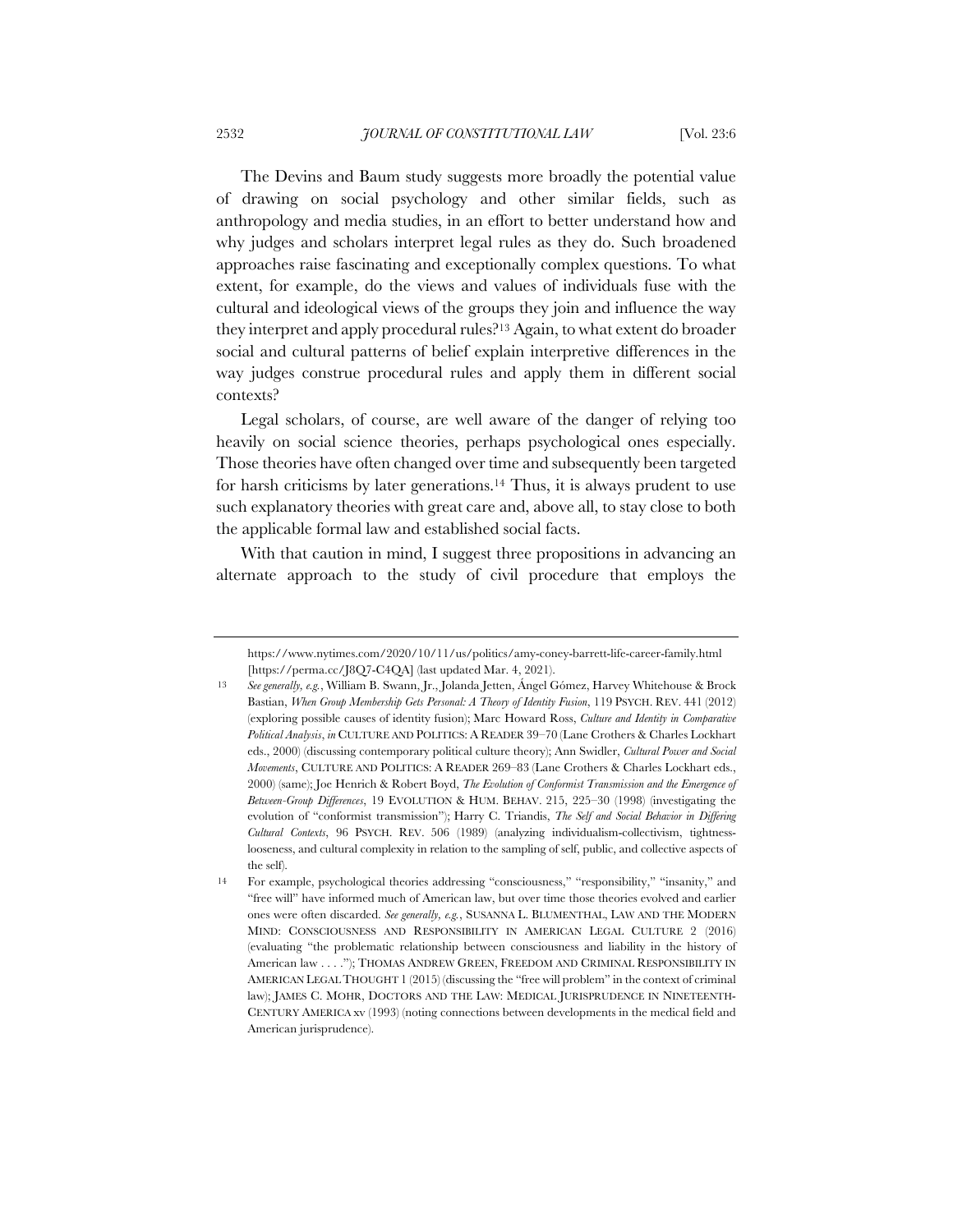psychological theory of "implicit bias."15 Specifically, I suggest the following three hypotheses:

1. An understanding of implicit bias and a recognition of its influence may help illuminate the content, interpretation, and application of procedural rules.

2. Implicit bias is especially likely to be influential when procedural rules are applied to issues involving or implicating race, especially issues involving Black Americans.16

3. Implicit racial bias can influence both individuals (especially in areas where they are exercising discretion) as well as institutional groups, including the judiciary (in the organized practices that judges develop and the standard interpretations they accept).17

Social scientists have methodically studied implicit bias and demonstrated its widespread presence among Americans through a variety of tests and experiments. Central to their results is the finding that, as a general matter, white people have negative associations with Black people and often act or react on the basis of unrecognized and often deeply ingrained negative feelings and stereotypes. This pattern has revealed itself even among those consciously committed to racial equality and sincerely

<sup>15</sup> Some scholars have already begun to explore this idea in different procedural areas. *See, e.g.*, Elizabeth Thornburg, *(Un)Conscious Judging*, 76 WASH. & LEE L. REV. 1567, 1626–31 (2019) (discussing experimental studies assessing implicit bias among judges); Malveaux, *supra* note 7, at 468 ("Case outcomes may reflect, not legal standards, but variances in personal perceptions."); Danielle R. Holley, *Narrative Highground: The Failure of Intervention as a Procedural Device in Affirmative Action Litigation*, 53 CASE W. RSRV. L. REV. 103, 107 (2003) (arguing that Rule 24 fails as a procedural device because courts regard "intervenors as outsiders in the framework of litigation . . . ."); Michael Z. Green, *Reconsidering Prejudice in Alternative Dispute Resolution for Black Work Matters*, 70 SMU L. REV. 639, 655 (2017) ("[M]ediation involves telling a story, and the way stories get communicated may perpetrate cultural myths that operate to the disadvantage of a black employee . . . .").

<sup>16</sup> Racial, ethnic, religious, gender, and sexual biases in America are exceptionally complex, and this hypothesis could be profitably applied to explore implicit (and explicit) biases that may exist in the legal treatment of many other categories of groups.

<sup>17</sup> My consideration of implicit bias assumes (1) that current legal and institutional rules are formally race-neutral, (2) that beyond the realm of legal formalities, racial biases—implicit and explicit may affect law and legal processes in various ways, and (3) that implicit bias may exist and influence law and legal processes even in the absence of overt, express, conscious, or purposeful racial bias. Edward A. Purcell, Jr., *The Action Was Outside the Courts: Consumer Injuries and the Uses of Contract in the United States, 1875–1945* (giving examples of the way that corporate claims agents exploited race and gender in arranging relatively low out-of-court tort settlements), *in* PRIVATE LAW AND SOCIAL INEQUALITY IN THE INDUSTRIAL AGE: COMPARING LEGAL CULTURES IN BRITAIN, FRANCE, GERMAN, AND THE UNITED STATES 522–26 (Willibald Steinmetz ed., 2000)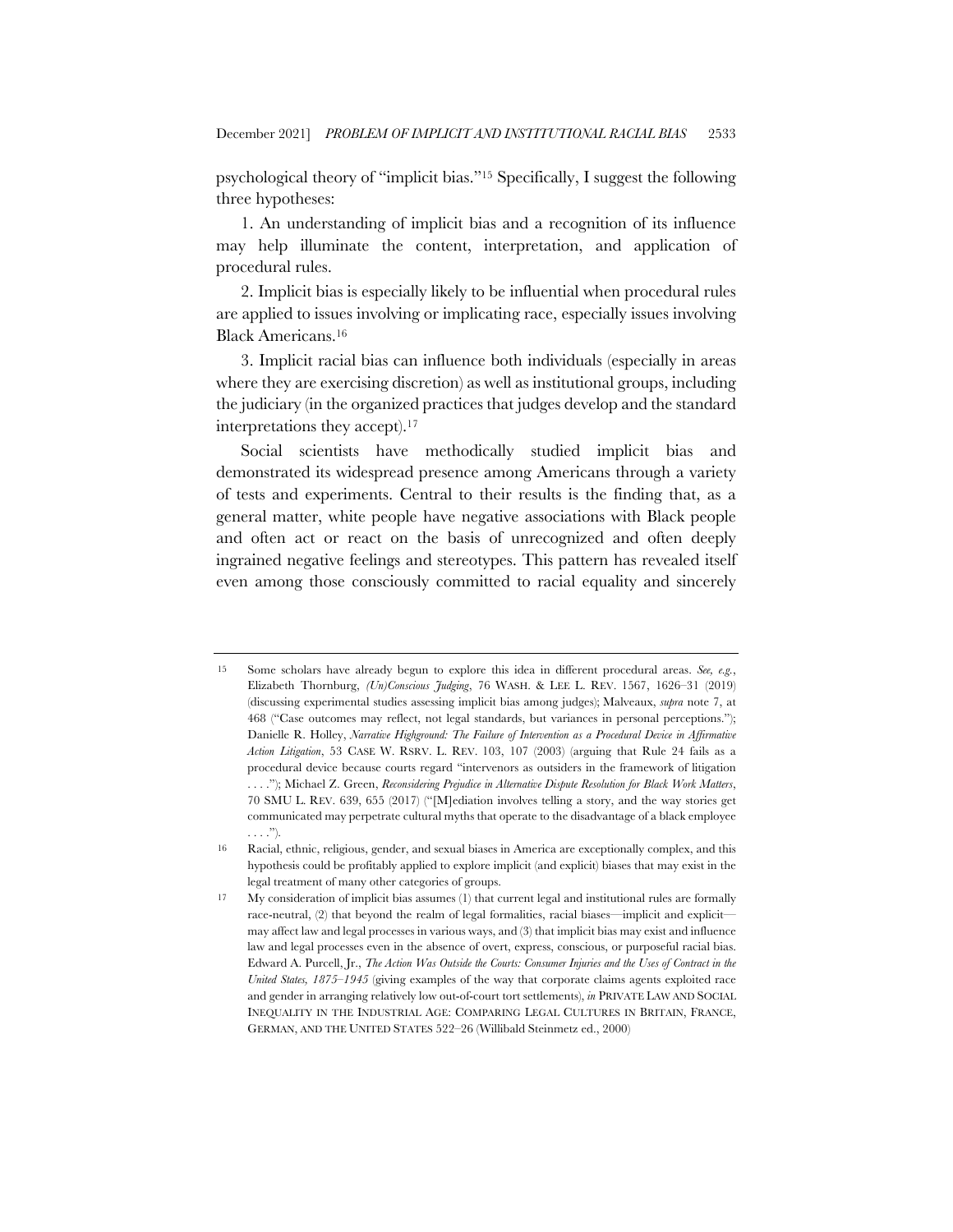convinced that they themselves harbor no racial prejudice.18 While there is an extensive literature evaluating and critiquing various implicit bias tests,19 virtually no scholar or social scientist denies the existence and potential significance of implicit biases on human behavior, especially those involving racial interactions. One study, for example, found that such biases among schoolteachers led to racial disparities in school discipline,<sup>20</sup> while numerous studies have shown the significant influence of implicit racial bias on medical doctors in the disparate treatments they give their patients.<sup>21</sup>

<sup>18</sup> "[O]ur results are also consistent with aversive racism theory which proposes that many Caucasians can simultaneously hold conscious egalitarian attitudes and unconscious negative feelings and beliefs about African Americans." Scott A. Ottaway, Davis C. Hayden & Mark A. Oakes, *Implicit Attitudes and Racism: Effects of Word Familiarity and Frequency on the Implicit Association Test*, 19 SOC. COGNITION 97, 133–34 (2001). Other studies have reached similar conclusions. *See generally, e.g.*, Anthony G. Greenwald, T. Andrew Poehlman, Eric Luis Uhlmann & Mahzarin R. Banaji, *Understanding and Using the Implicit Association Test: III. Meta-Analysis of Predictive Validity*, 97 J. PERSONALITY & SOC. PSYCH. 17 (2009); Andrew Scott Baron & Mahzarin R. Banaji, *The Development of Implicit Attitudes: Evidence of Race Evaluations From Ages 6 and 10 and Adulthood*, 17 PSYCH. SCI. 53 (2006); Nilanjana Dasgupta, Debbie E. McGhee, Anthony G. Greenwald & Mahzarin R. Banaji, *Automatic Preference for White Americans: Eliminating the Familiarity Explanation*, 36 J. EXPERIMENTAL SOC. PSYCH. 316 (2000); Anthony G. Greenwald, Debbie E. McGhee & Jordan L. K. Schwartz, *Measuring Individual Differences in Implicit Cognition: The Implicit Association Test*, 74 J. PERSONALITY & SOC. PSYCH. 1464 (1998); Jonathan C. Ziegert & Paul J. Hanges, *Employment Discrimination: The Role of Implicit Attitudes, Motivation, and a Climate for Racial Bias*, 90 J.APPLIED PSYCH. 553 (2005). *See also* John T. Jost, Laurie A. Rudman, Irene V. Blair, Dana R. Carney, Nilanjana Dasgupta, Jack Glaser, Curtis D. Hardin, *The Existence of Implicit Bias Is Beyond Reasonable Doubt: A Refutation of Ideological and Methodological Objections and Executive Summary of Ten Studies That No Manager Should Ignore*, 29 RSCH. ORGANIZATIONAL BEHAV. 39, 47 tbl.1 (2009) (outlining ten recent studies demonstrating implicit bias with respect to race, ethnicity, gender, and social class).

<sup>19</sup> For examples of such critiques, see Olivia Goldhill, *The World Is Relying on a Flawed Psychological Test to Fight Racism*, QUARTZ (Dec. 3, 2017), https://qz.com/1144504/the-world-is-relying-on-a-flawedpsychological-test-to-fight-racism [https://perma.cc/9THG-4K2H] (arguing that the most widely used test for implicit bias "has repeatedly fallen short of basic scientific standards"); Frederick L. Oswald, Gregory Mitchell, Hart Blanton, James Jaccard & Philip E. Tetlock, *Predicting Ethnic and Racial Discrimination: A Meta-Analysis of IAT Criterion Studies*, 105 J. PERSONALITY & SOC. PSYCH. 171, 188 (2013) ("[Implicit bias tests] provide[] little insight into who will discriminate against whom, and provides no more insight than explicit measures of bias.").

<sup>20</sup> Jason A. Okonofua & Jennifer L. Eberhardt, *Two Strikes: Race and the Disciplining of Young Students*, 26 J. PSYCH. SCI. 617, 622 (2015) ("We have shown experimentally . . . that teacher responses can contribute to racial disparities in discipline.").

<sup>21</sup> *See, e.g.*, Janice A. Sabin, Brian A. Nosek, Anthony G. Greenwald & Frederick P. Rivara, *Physicians' Implicit and Explicit Attitudes About Race by MD Race, Ethnicity, and Gender*, 20 J. HEALTH CARE FOR THE POOR & UNDERSERVED 896, 907 (2009) ("[I]mplicit attitudes and stereotypes [] may represent one more form of error in medical decision-making."); Alexander R. Green, Dana R. Carney, Daniel J. Pallin, Long H. Ngo, Kristal L. Raymond, Lisa I Iezzoni & Mahzarin R. Banaji, *Implicit Bias Among Physicians and Its Prediction of Thrombolysis Decisions for Black and White Patients*, 22 SOC'Y GEN.INTERNAL MED. 1231, 1231 (2007) ("As physicians' prowhite implicit bias increased, so did their likelihood of treating white patients and not treating black patients with thrombolysis . . . .").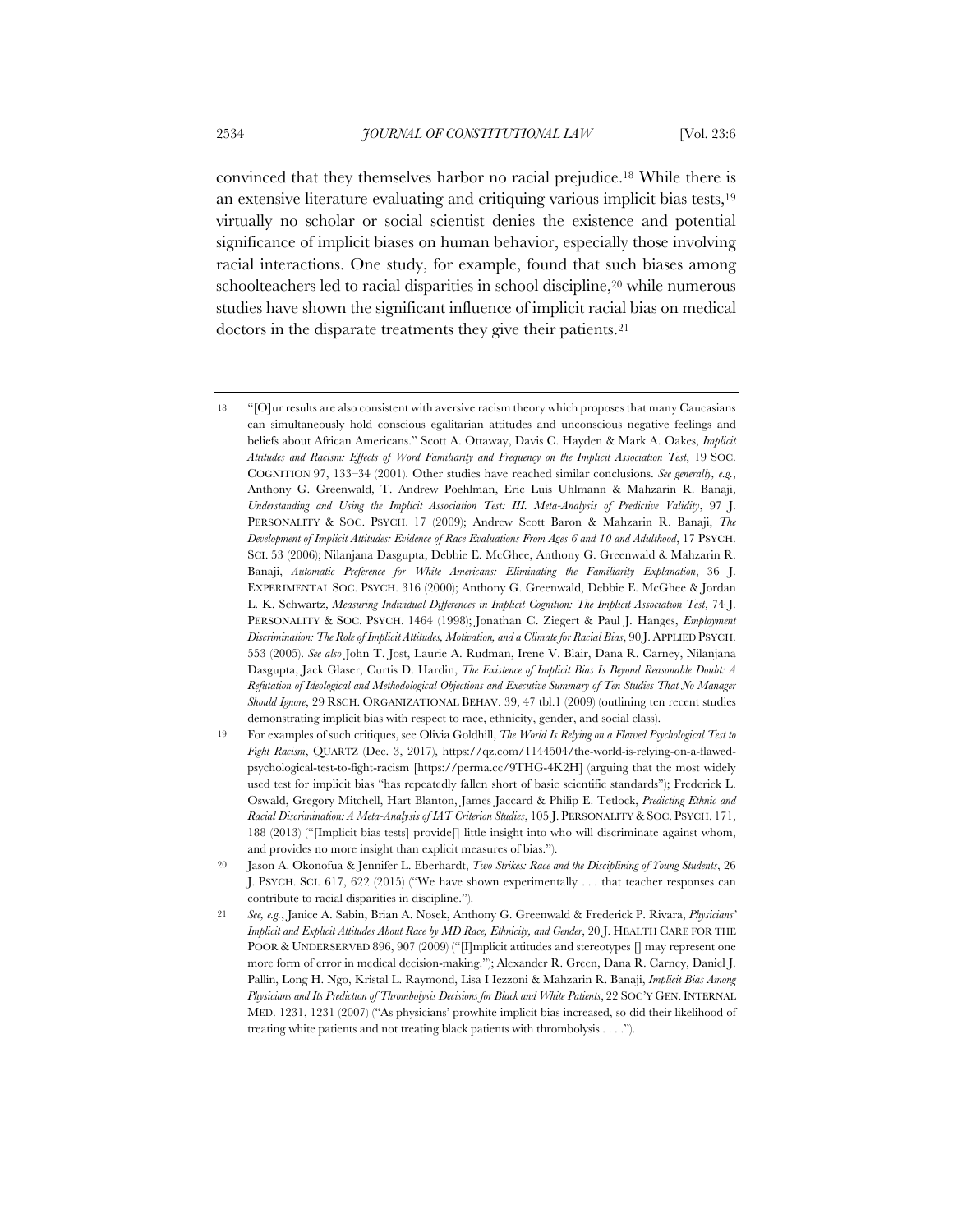Understandably, social scientists studying implicit bias have turned their attention to legal issues and institutions. One study of jurors, for example, showed that implicit racial bias influenced determinations about who should suffer the death penalty and who should not. Examining data on Black people convicted of capital crimes in Philadelphia from 1979 to 1999, researchers "found a huge stereotypicality effect. Of the men rated low in stereotypical [Black racial] features, only 24 percent were sentenced to death. But more than 57 percent of the 'highly stereotypical' Black defendants were sentenced to die for their crimes."22

That finding "takes implicit bias to a whole other level," explained Jennifer L. Eberhardt, a social psychologist at Stanford University who specializes in bias training for police departments.23 That "other level" showed that "an individual's physical appearance triggers the sort of pernicious stereotypes that suggest that blacks are inherently so dangerous they deserve extermination."24 That finding was "a sign," Eberhardt concluded, "that our perspectives, our criminal justice process, and our institutions are still influenced by primitive racial narratives and imagery."25 In the 1950s and 1960s, for example, the Los Angeles Police Department readily and regularly enforced morals offenses against black women because its officers identified "sexual deviance with blackness."26

Legal scholars have drawn on findings about implicit bias to examine a variety of specific issues and areas.<sup>27</sup> They have found evidence, for example,

<sup>22</sup> JENNIFER L. EBERHARDT, BIASED: UNCOVERING THE HIDDEN PREJUDICE THAT SHAPES WHAT WE SEE, THINK, AND DO 129–30 (2019).

<sup>23</sup> *Id.* at 130.

<sup>24</sup> *Id.*

<sup>25</sup> *Id. Accord, e.g.*, Kurt Hugenberg & Galen V. Bodenhausen, *Facing Prejudice: Implicit Prejudice and the Perception of Facial Threat*, 14 PSYCH. SCI. 640, 643 (2003) (finding that a sample of European Americans more readily perceived threating affect in Black faces than in White faces). One commentator summarized the results of such studies by noting that "[b]y adulthood . . . most Americans have been exposed to a culture with enough negative messages about African-Americans and other marginalized groups that as much as 80 percent of white Americans hold unconscious bias against black Americans." ISABEL WILKERSON, CASTE: THE ORIGINS OF OUR DISCONTENTS 186 (2020). That bias was "so automatic that it kick[ed] in before a person [could] process it . . . ." *Id.*

<sup>26</sup> Anne Gray Fischer, *"Land of the White Hunter": Legal Liberalism and the Racial Politics of Morals Enforcement in Midcentury Los Angeles*, 105 J. AM. HIST. 868, 871 (2019).

<sup>27</sup> For a path-breaking early work, see Charles R. Lawrence, III, *The Id, The Ego, and Equal Protection: Reckoning with Unconscious Racism,* 39 STAN. L. REV. 317, 318–23 (1987) (reconsidering the discriminatory purpose doctrine established by *Washington v. Davis* and arguing for removal of the intentional motivation requirement); for a general overview, see, for example, Jerry Kang & Kristin Lane, *Seeing Through Colorblindness: Implicit Bias and the Law*, 58 UCLA L. REV. 465 (2010) (summarizing empirical evidence rejecting colorblindness and arguing for law to reflect the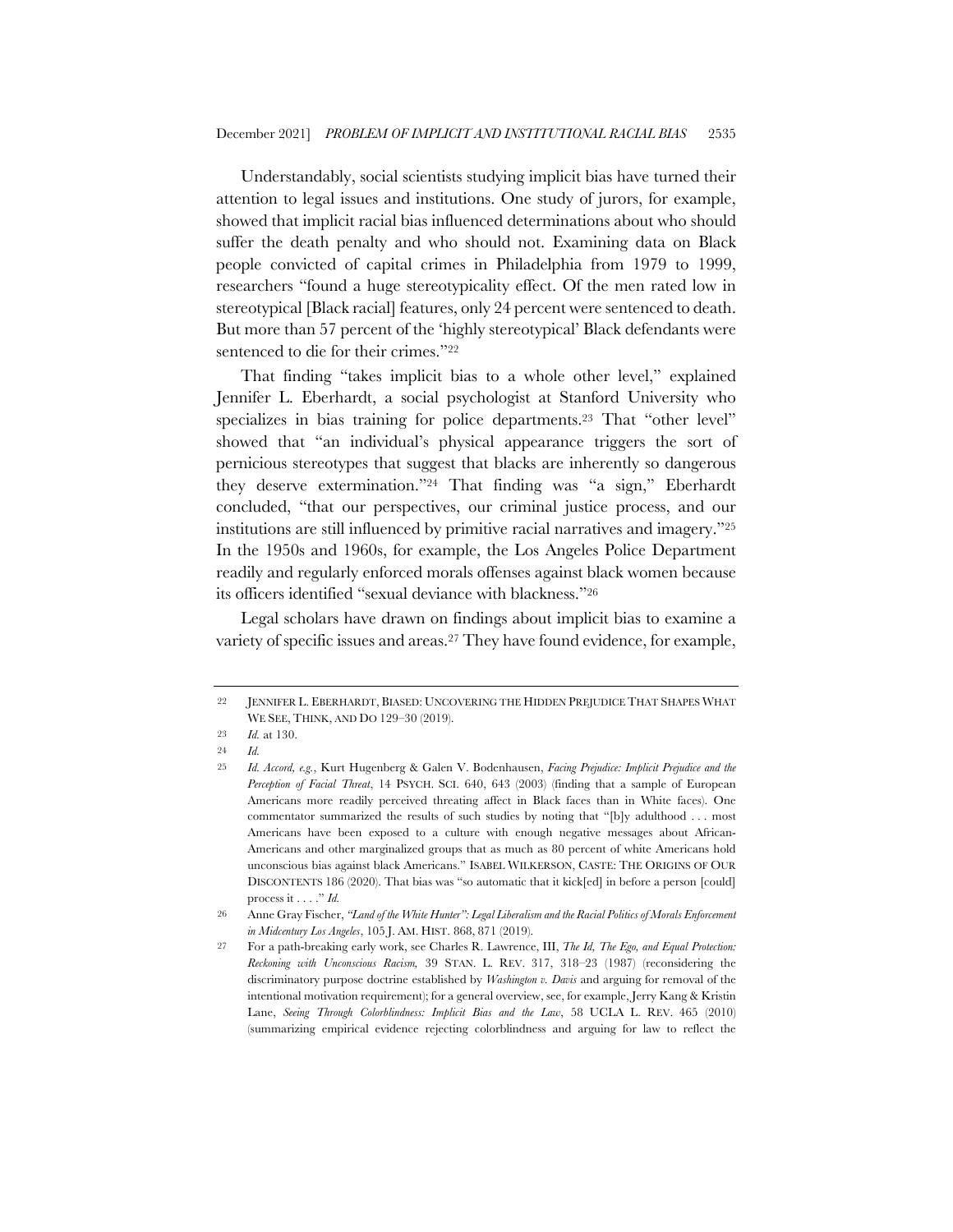that in the federal courts implicit biases might be disadvantaging both women who bring gender discrimination claims and Black people who bring racial discrimination claims.28 As a general matter, they point out, the courts have paid insufficient attention to the possible impact of such biases on judicial reasoning and decisionmaking.29 Theories of implicit and institutional bias cut especially deep when they attempt to address issues of judicial reasoning and decisionmaking, and scholars have sought to identify what role race—as well as class, gender, ethnicity, ideology, sexual orientation, and party affiliation—might play in that decisionmaking.30

existence of implicit bias). For specific studies on the role of implicit bias in the legal system, see generally Sara Sternberg Greene, *Race, Class, and Access to Civil Justice*, 101 IOWA L. REV. 1263 (2016); Cynthia Lee, *Making Race Salient: Trayvon Martin and Implicit Bias in a Not Yet Post-Racial Society*, 91 N.C. L. REV. 1555 (2013); Victor D. Quintanilla, *Beyond Common Sense: A Social Psychological Study Of Iqbal's Effect On Claims of Race Discrimination*, 17 MICH. J. RACE & L. 1 (2011); Justin D. Levinson & Danielle Young, *Different Shades of Bias: Skin Tone, Implicit Racial Bias, and Judgments of Ambiguous Evidence,* 112 W. VA. L. REV. 307 (2010); Justin D. Levinson, Huajian Cai & Danielle Young, *Guilty By Implicit Racial Bias: The Guilty/Not Guilty Implicit Association Test*, 8 OHIO ST.J. CRIM. L. 187 (2010); Mark W. Bennett, *Unraveling the Gordian Knot of Implicit Bias in Jury Selection: The Problems of Judge-Dominated Voir Dire, the Failed Promise of* Batson*, and Proposed Solutions*, 4 HARV. L. & POL'Y REV. 149 (2010); Jeffrey J. Rachlinski, Sheri Lynn Johnson, Andrew J. Wistrich & Chris Guthrie, *Does Unconscious Racial Bias Affect Trial Judges?*, 84 NOTRE DAME L. REV. 1195 (2009); Justin D. Levinson, *Forgotten Racial Equality: Implicit Bias, Decisionmaking, and Misremembering*, 57 DUKE L.J. 345 (2007); Christine Jolls & Cass R. Sunstein, *The Law of Implicit Bias*, 94 CAL. L. REV. 969 (2006); Amy H. Kastely, *Out of the Whiteness: On Raced Codes and White Race Consciousness in Some Tort, Criminal, and Contract Law*, 63 U. CIN. L. REV. 269 (1994); Tanya K. Hernandez, *Bias Crimes: Unconscious Racism in the Prosecution of Racially Motivated Violence*, 99 YALE L.J. 845 (1990).

<sup>28</sup> *See, e.g.*, Pat K. Chew & Robert E. Kelley, *Myth of the Color-Blind Judge: An Empirical Analysis of Racial Harassment Cases*, 86 WASH. U. L. REV. 1117, 1129–35 (2009) (on race and gender); Elizabeth M. Schneider, *The Dangers of Summary Judgment: Gender and Federal Civil Litigation*, 59 RUTGERS L. REV. 705, 705 (2007) (on gender); Wendy Parker, *Lessons in Losing: Race Discrimination in Employment*, 81 NOTRE DAME L. REV. 889, 890 (2006) (on race). *See generally* Judith Resnik, *Asking about Gender in Courts*, 21 SIGNS 952 (1996) (on gender); Judith Resnik, *Gender Bias From Classes to Courts*, 45 STAN. L. REV. 2195 (1993) (on gender).

<sup>29</sup> *See, e.g.*, Samuel R. Bagenstos, *Implicit Bias, "Science," and Antidiscrimination Law*, 1 HARV. L. & POL'Y REV. 477, 479 (2007) (responding to critics of implicit bias and arguing that the "case for using the law to respond to the problem of implicit bias remains strong"); Samuel R. Bagenstos, *The Structural Turn and the Limits of Antidiscrimination Law*, 94 CAL. L. REV. 1, 3 (2006) (arguing that, despite its limitations, "a structural approach to employment discrimination law may be the best hope" to address inequalities caused by unconscious bias and the "boundaryless workplace"); Linda Hamilton Krieger & Susan T. Fiske, *Behavioral Realism in Employment Discrimination Law: Implicit Bias and Disparate Treatment*, 94 CAL. L. REV. 997, 1007 (2006) (applying the methods of behavioral realism in the law "to the problem of defining and identifying discriminatory motivation in Title VII individual disparate treatment cases.").

<sup>30</sup> For an excellent study of the influence of racial assumptions, as well as other social assumptions, in judicial decisionmaking, see Reginald Oh & Thomas Ross, *Judicial Opinions as Racial Narratives: The Story of* Richmond v. Croson, *in* RACE LAW STORIES 381–417 (Rachel F. Moran & Devon Wayne Carbado eds., 2008). For a study on various kinds of racial bias in the courtroom, see Jerry Kang, Mark Bennett, Devon Carbado, Pam Casey, Nilanjana Dasgupta, David Faigman, Rachel Godsil,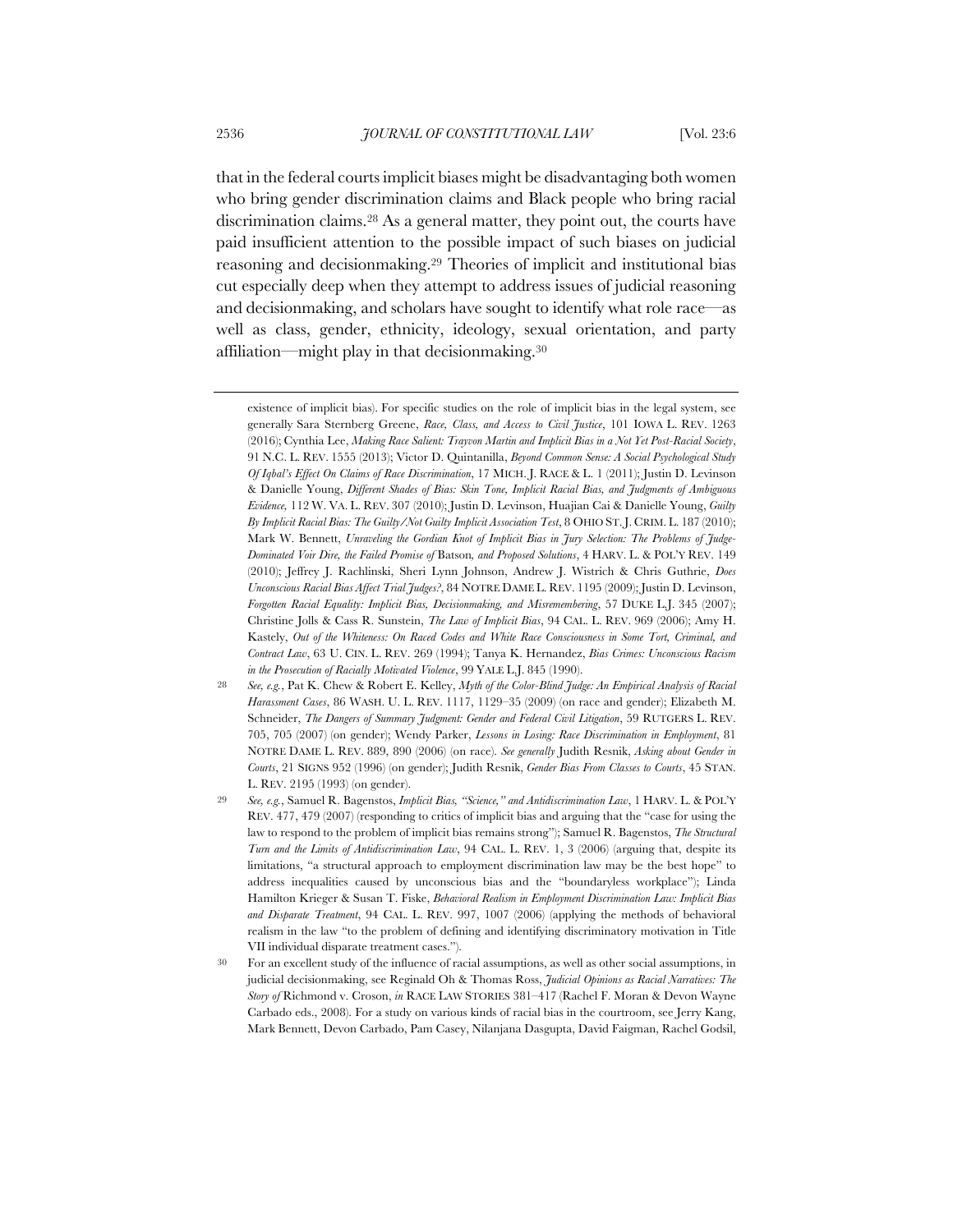To begin with, it is fair to say that virtually no one speaking seriously would agree with the discredited mechanical claim that judges merely "call balls and strikes."31 A substantial and well-known body of work, to which Stephen Burbank and his colleague Sean Farhang have contributed significantly, demonstrates the complex influence of political ideology and other social factors on the work of the Supreme Court and lower federal courts.32 Further, while studies on the specific impact of race and gender on judges are fewer and their conclusions often qualified,<sup>33</sup> evidence suggests that in at least some legal areas judges' race and gender have influenced, and possibly determined, their decisionmaking.34

Anothy G. Greenwald, Justin Levinson & Jennifer Mnookin, *Implicit Bias in the Courtroom*, 59 UCLA L. REV. 1124, 1126–27 (2012).

<sup>31</sup> That judicial automaton theory occasionally reappears for rhetorical effect. *Confirmation Hearing on the Nomination of John G. Roberts to be Chief Justice of the Supreme Court of the United States Before the S. Comm. on the Judiciary*, 109 Cong., 1st Sess. 56 (2005) (statement of John G. Roberts). The baseball analogy is misleading and its implication of "objectivity" unwarranted. As any baseball fan knows, calling "balls and strikes" often involves exceptionally close and highly contestable subjective judgments, and its practice also shows that different individual umpires have different "strike zones."

<sup>32</sup> On the Supreme Court, Burbank and Farhang have pointed out that "the growing role of ideology is distinctive and palpable." Stephen B. Burbank & Sean Farhang, *Class Actions and the Counterrevolution Against Federal Litigation*, 165 U. PA. L. REV. 1495, 1529 (2017). Other scholars have arrived at a similar conclusion. *See, e.g.*, LAWRENCE BAUM, IDEOLOGY IN THE SUPREME COURT xiii (2017); LEE EPSTEIN, WILLIAM M. LANDES & RICHARD A. POSNER, THE BEHAVIOR OF FEDERAL JUDGES: A THEORETICAL AND EMPIRICAL STUDY OF RATIONAL CHOICE 8 (2013); JEFFREY A. SEGAL & HAROLD J. SPAETH,THE SUPREME COURT AND THE ATTITUDINAL MODEL REVISITED 110–14 (2002); Daniel R. Pinello, *Linking Party to Judicial Ideology in American Courts: A Meta-Analysis*, 20 JUST. SYS. J. 219, 243 (1999); Jonathan P Kastellec, *Panel Composition and Voting on the U.S. Courts of Appeals over Time*, 64 POL. RSCH. Q. 377, 377 (2011); Cass R. Sunstein, David Schkade & Lisa Michelle Ellman, *Ideological Voting on Federal Courts of Appeals: A Preliminary Investigation*, 90 VA. L. REV. 301, 302 (2004); Frank B. Cross & Emerson H. Tiller, *Judicial Partisanship and Obedience to Legal Doctrine: Whistleblowing on the Federal Courts of Appeals*, 107 YALE L.J. 2155, 2155–56 (1998).

<sup>33</sup> *See* Jonah B. Gelbach, *Rethinking Summary Judgment Empirics: The Life of the Parties*, 162 U. PA. L. REV. 1663, 1676 n.37 (2014) (surveying the literature on the link between judges' ideology and decisionmaking). One early study, for example, found little difference between Black and white judges but some moderate differences between male and female judges. Thomas G. Walker & Deborah J. Barrow, *The Diversification of the Federal Bench: Policy and Process Ramifications*, 47 J. POL. 596, 613–14 (1985). Another found that the race and gender of the judicial appointees of President Bill Clinton made no significant difference in their decisionmaking. Jennifer A. Segal, *Representative Decision Making on the Federal Bench: Clinton's District Court Appointees*, 53 POL. RSCH. Q. 137, 147–48 (2000). A third found little difference in civil case outcomes decided by judges appointed by presidents of different parties. Orley Ashenfelter, Theodore Eisenberg & Stewart J. Schwab, *Politics and the Judiciary: The Influence of Judicial Background on Case Outcomes*, 24 J. LEGAL STUD. 257, 277–78 (1995).

<sup>34</sup> *See* Stephen B. Burbank & Sean Farhang, *Politics, Identity, and Class Certification on the U.S. Courts of Appeals*, 119 MICH. L. REV. 231, 237 (2020) (finding that the presence of a single African American on an appellate panel increases the likelihood that the panel will find in favor of class certification); Adam B. Cox & Thomas J. Miles, *Judging the Voting Rights Act*, 108 COLUM. L. REV. 1, 30–34 (2008)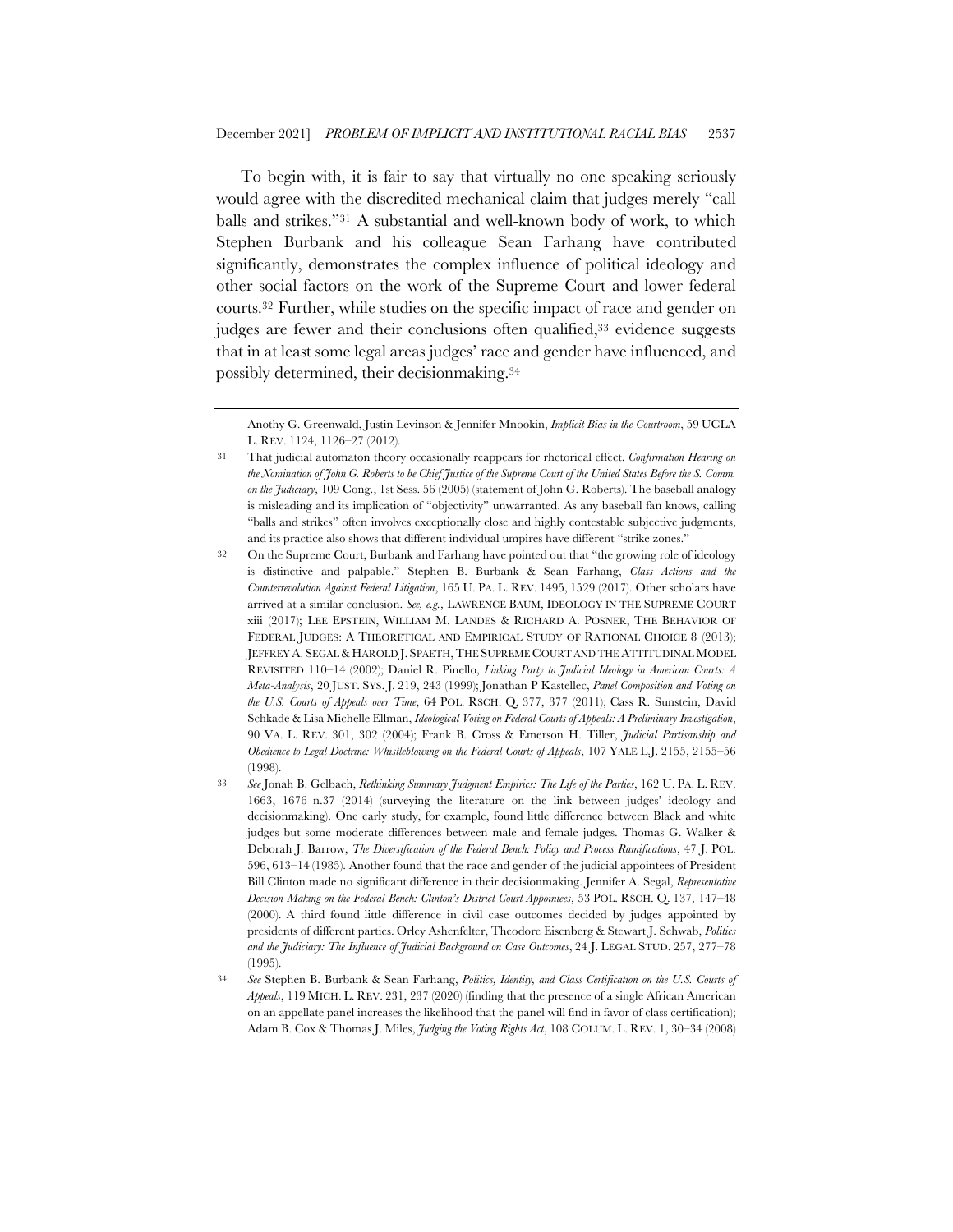In suggesting that the analysis of procedural rules should include inquiries into possible implicit and institutional racial biases in the courts, I follow the astute suggestion that Stephen Burbank and his good friend Stephen Subrin, another distinguished civil procedure scholar, made about the need for reform in the rules allowing pretrial dismissals,<sup>35</sup> especially those involving summary judgment. The goal, Burbank and Subrin explained, should be to prevent "ad hoc judgments that often appear arbitrary because of the amorphous nature of what constitutes an evidentiary foundation sufficient to support a jury finding."36 Empirical studies confirm that "a supposedly uniform rule" operates in a "radically different fashion in different parts of the country and in different categories of cases" and that in some cases the "application of the rule has unfairly deprived litigants (usually plaintiffs) of a trial by jury or a trial in open court."37

More specifically, I follow their compelling conclusion that working toward such procedural reform requires inquiry into "the minds and hearts—the attitudes" of everyone, including judges.<sup>38</sup>

III. Implicit and Institutional Racial Bias in American Procedural Law: Three Variations

If implicit and institutional racial biases influence American procedural law, they would lie deeply buried in court practices, assumptions, and reasoning processes. Except in extraordinary cases, they would surely be masked by legal formalities that would make them exceptionally difficult to

37 *Id.*

<sup>(</sup>finding race influential in explaining decisions under the Voting Rights Act of 1965); Christina L. Boyd, Lee Epstein & Andrew D. Martin, *Untangling the Causal Effects of Sex on Judging*, 54 AM. J. POL. SCI. 389, 406–07 (2010) (observing that male judges are less favorable than female judges to plaintiffs in gender discrimination cases); Kevin Clermont & Theodore Eisenberg, *CAFA Judicata: A Tale of Waste and Politics*, 156 U. PA. L. REV. 1553, 1585–86 (2008) (finding that Republican male and female judges differ in construing the Class Action Fairness Act); Christina L. Boyd, *She'll Settle It?*, 1 J.L. & COURTS 193, 211–213 (2013) (finding that female judges secure settlements more commonly and more quickly than male judges); *see generally* Symposium, *Feminist Jurisprudence and Procedure*, 61 U. CIN. L. REV. 1139 (1993) (highlighting various articles that review the influence of gender on judicial decision-making across several legal areas).

<sup>35</sup> Burbank has also criticized two Supreme Court decisions, Ashcroft v. Iqbal and Bell Atlantic v. Twombly, interpreting the Rule 8 pleading standard that encourages pretrial dismissal of many civil cases before discovery. *See Has the Supreme Court Limited Americans' Access to Courts?: Hearing before the S. Comm. on the Judiciary*, 111th Cong., 1st Sess. 7, 8 (2009) (statement of Stephen B. Burbank).

<sup>36</sup> Stephen B. Burbank & Stephen N. Subrin, *Litigation and Democracy: Restoring a Realistic Prospect of Trial*, 46 HARV. C.R-C.L. L. REV. 399, 413 (2011).

<sup>38</sup> *Id.* at 412. Justice Sonia Sotomayor has suggested something similar and was criticized for doing so. *See* Sonia Sotomayor, *A Latina Judge's Voice*, 13 BERKELEY LA RAZA L.J. 87, 92 (2002) ("I would hope that a wise Latina woman with the richness of her experiences would more often than not reach a better conclusion than a white male who hasn't lived that life.").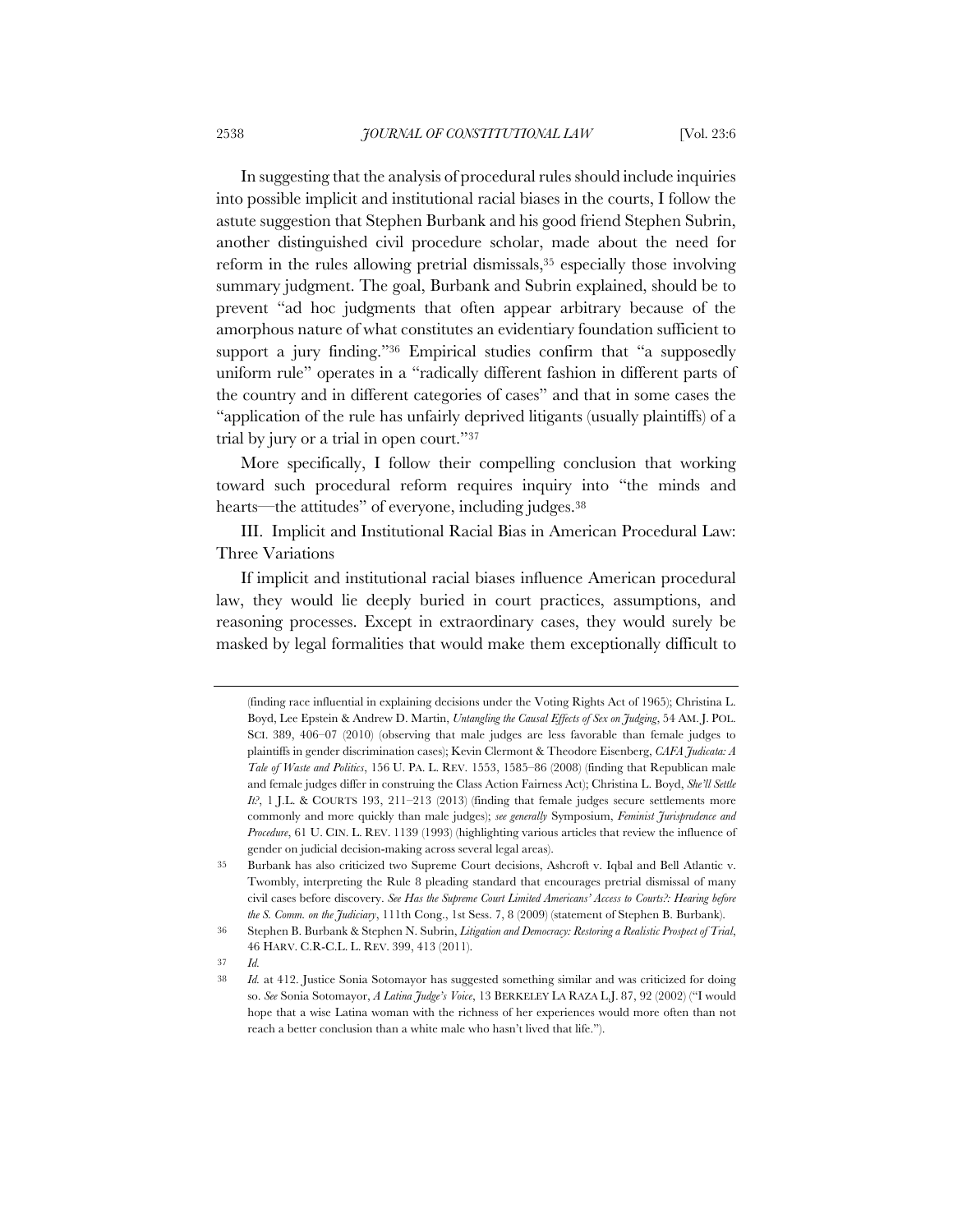identify and bring to light. Still, compelling social science findings suggest that implicit biases exist widely and commonly, especially in racial matters, and hence it seems likely that those biases would also intrude at least on some occasions into the procedural rulings of the courts. An exploration of three modern and well-known cases from three different procedural areas lends support to that hypothesis.

## *A. Dismissal for Lack of Standing: Implicit Racial Assumptions in* Allen v. Wright

In *Allen v. Wright*,39 parents of Black school children brought a nationwide class action challenging the standards and procedures that the Internal Revenue Service (I.R.S.) used to carry out its duty to deny tax–exempt status to private schools that engaged in unlawful racial discrimination. The parents claimed that the existing I.R.S. guidelines were ineffective and allowed many private schools to hold tax–exempt status while continuing to engage in such racial discrimination. They requested an injunction ordering the I.R.S. to adopt new guidelines that would be more effective in curbing these discriminatory practices. Quoting from plaintiffs' complaint, the Court explained that the injunction the parents sought would require the I.R.S.

to deny tax-exempt status to all private schools which have insubstantial or nonexistent minority enrollments, which are located in or serve desegregating public school districts, and which either—

(1) were established or expanded at or about the time the public school districts in which they are located or which they serve were desegregating;

(2) have been determined in adversary judicial or administrative proceedings to be racially segregated; or

(3) cannot demonstrate that they do not provide racially segregated educational opportunities for white children avoiding attendance in desegregating public school systems . . . .40

A five-Justice majority dismissed the complaint on the ground that plaintiffs lacked standing. To maintain their suit, the majority explained, plaintiffs were required to meet a three-pronged standing test. They "must allege personal injury fairly traceable to the defendant's allegedly unlawful conduct and likely to be redressed by the requested relief."41

<sup>39</sup> 468 U.S. 737 (1984).

<sup>40</sup> *Id.* at 747 (quotation marks omitted).

<sup>41</sup> *Id.* at 751 (citing Valley Forge Christian Coll. v. Am. United for the Separation of Church and State, Inc., 454 U.S. 464, 472 (1982)).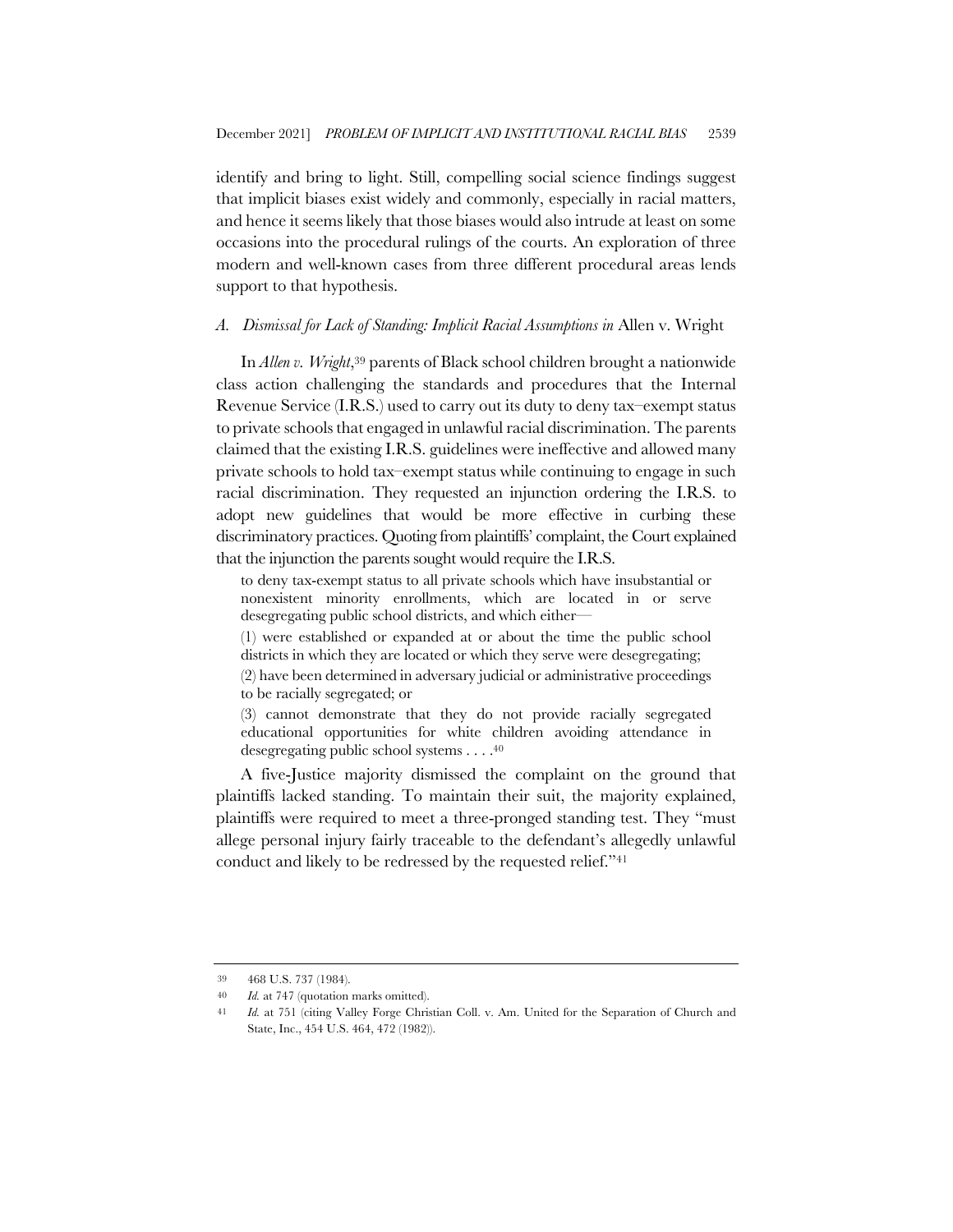Although the Court dismissed the first injury plaintiffs alleged as insufficient,42 it recognized that the second one met the "injury" requirement. That injury—"their children's diminished ability to receive an education in a racially integrated school"—was not only sufficient, the Court declared, but it was "one of the most serious injuries recognized in our legal system."43 That injury, however, failed to satisfy the second prong of the standing test. It was "not fairly traceable to the Government conduct [plaintiffs] challenge as unlawful."44 Plaintiffs, therefore, lacked standing and were out of court.

The majority explained its conclusion on the "fairly traceable" prong at length. "The line of causation" between the I.R.S. regulations and the discriminatory nature of defendants' schools was "attenuated at best."45 It was uncertain whether there were enough "discriminatory private schools" to make "an appreciable difference in public school integration" and equally "uncertain how many racially discriminatory private schools [were] in fact receiving tax exemptions."46 Most centrally, the Court focused on the contention that the causal connection was too "attenuated" and "indirect" because plaintiffs' alleged injury resulted not from the I.R.S. regulation, but "from the independent action" of innumerable third parties "not before the court."47 According to the majority,

It is just as speculative whether any given parent of a child attending such a private school would decide to transfer the child to public school as a result of any changes in educational or financial policy made by the private school once it was threatened with loss of tax-exempt status. It is also pure

<sup>42</sup> The first injury that plaintiffs alleged, one the Court characterized as "stigmatic," was that the Black parents and children "are harmed directly by the mere fact of Government financial aid to discriminatory private schools." *Id.* at 752. The Court held that the injury was not sufficiently personal and concrete to constitute a judicially cognizable injury even though it acknowledged that such a "stigmatizing injury [is] often caused by racial discrimination" and that "this sort of noneconomic injury is one of the most serious consequences of discriminatory government action." *Id.* at 755. It noted, however, that such a "stigmatic" injury was judicially remediable only "to the extent that [the Black parents and children] are personally subject to discriminatory treatment." *Id.* at 757 n.22. A "stigmatic" racial injury, in other words—however common and "serious"—was by itself insufficient to merit standing and the attention of a federal court.

<sup>43</sup> *Id.* at 756.

<sup>44</sup> *Id.* at 757.

<sup>45</sup> *Id.*

<sup>46</sup> *Id.* at 758. Because the Court was ruling on a motion to dismiss rather than on a motion for summary judgment, its reliance on such factual uncertainty was out of place. *Id.* at 748 (explaining the procedural posture of the case). At that time, plaintiffs were not required to produce factual evidence to prove their allegations on a motion to dismiss. Justice Brennan made that point in his dissent. *Id.* at 766, 767 n.1, 774–75 (Brennan, J., dissenting).

<sup>47</sup> *Id.* at 757 (quoting Simon v. E. Ky. Welfare Rts. Org., 426 U.S. 26, 42 (1976)) (internal quotations omitted).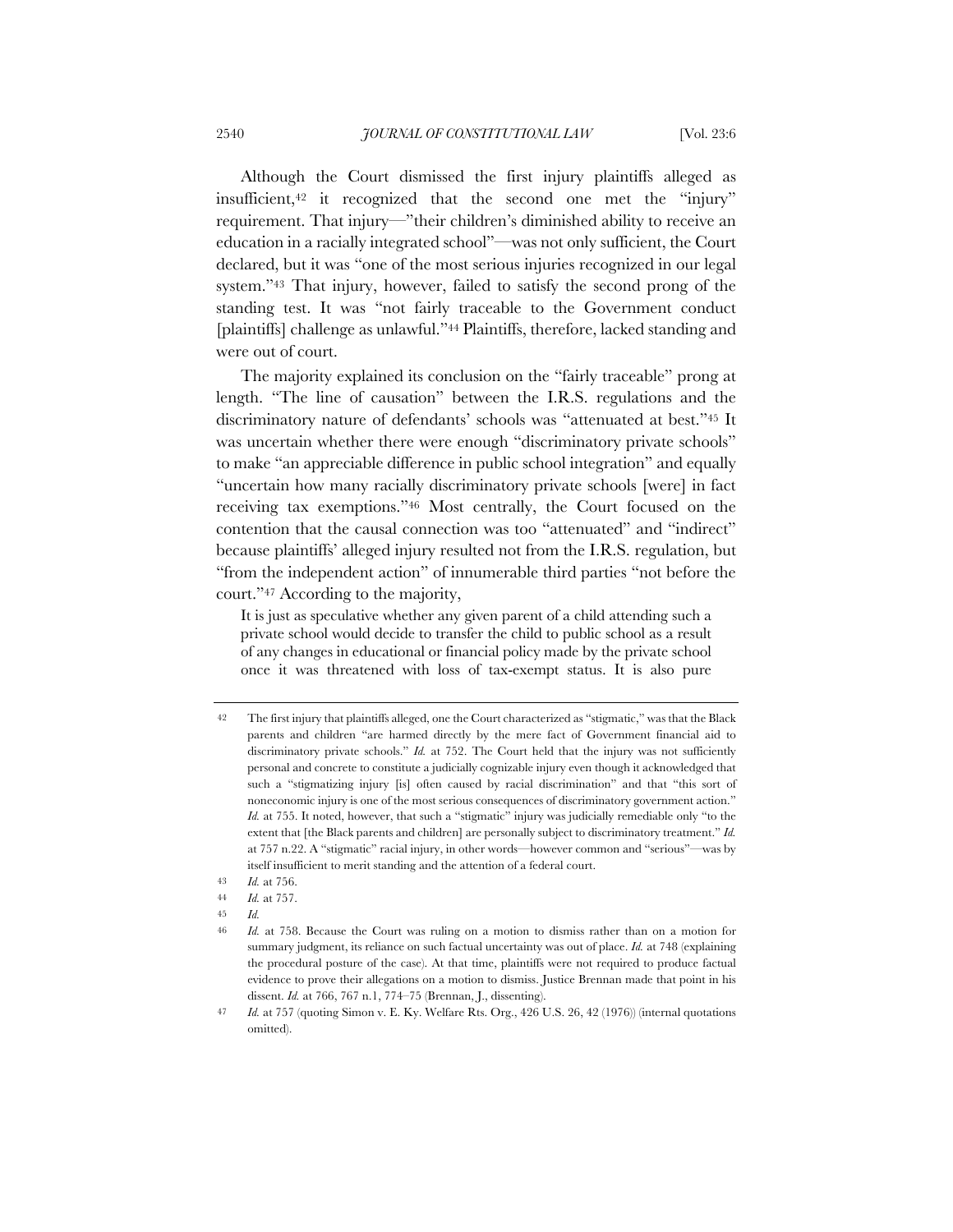speculation whether, in a particular community, a large enough number of the numerous relevant school officials and parents would reach decisions that collectively would have a significant impact on the racial composition of the public schools.48

Justices Brennan and Stevens issued separate dissents challenging the majority's causal reasoning. While Brennan invoked "common sense" economic reasoning,49 Stevens elaborated on the more technical grounds of tax–policy analysis and orthodox economic theory. Tax–policy analysis identifies tax exemptions with direct government subsidies because such exemptions constitute "tax expenditures," that is, tax "refunds" intended to encourage selected activities by making them less expensive. That policy analysis, Stevens explained, was based on "nothing more than a restatement of elementary economics: when something becomes more expensive, less of it will be purchased."50 Without their tax–exempt status, discriminatory private schools would become more expensive and, in many cases, too costly "for parents seeking 'a racially segregated alternative' to public schools."51 The basic "laws of economics," he continued, meant that eliminating the tax–exempt status of discriminatory private schools would change the "incentive structure" for "white parents" and pressure discriminatory private schools to alter or abandon their unlawful admission policies.<sup>52</sup> Thus, Stevens argued, there was a sufficiently close causal connection between the overly lax implementation of the I.R.S. regulation and the successful spread and operation of the discriminatory private schools, a causal connection that injured Black children by reducing their opportunity to receive an education in a racially integrated public school.53

Two aspects of the majority's reasoning in *Allen* illustrate the existence and influence of implicit and institutional racial bias. The first concerns the Court's causal analysis. The majority declared that it was "pure speculation" that a broader denial of tax–exempt status to discriminatory private schools would cause parents and schools to change their behavior. If fewer tax exemptions and consequent higher costs would not likely "make an appreciable difference in public school integration,"54 why would that possibly be true? Why would many parents and schools knowingly and

<sup>48</sup> *Id.* at 758.

<sup>49</sup> *Id.* at 774 (Brennan, J., dissenting).

<sup>50</sup> *Id.* at 788 (Stevens, J., dissenting).

<sup>51</sup> *Id.*

<sup>52</sup> *Id.*

<sup>53</sup> Given that causal connection, Stevens maintained, plaintiffs' "injury can be fairly traced to the subsidy for purposes of standing analysis." *Id.* at 786.

<sup>54</sup> *Id.* at 758.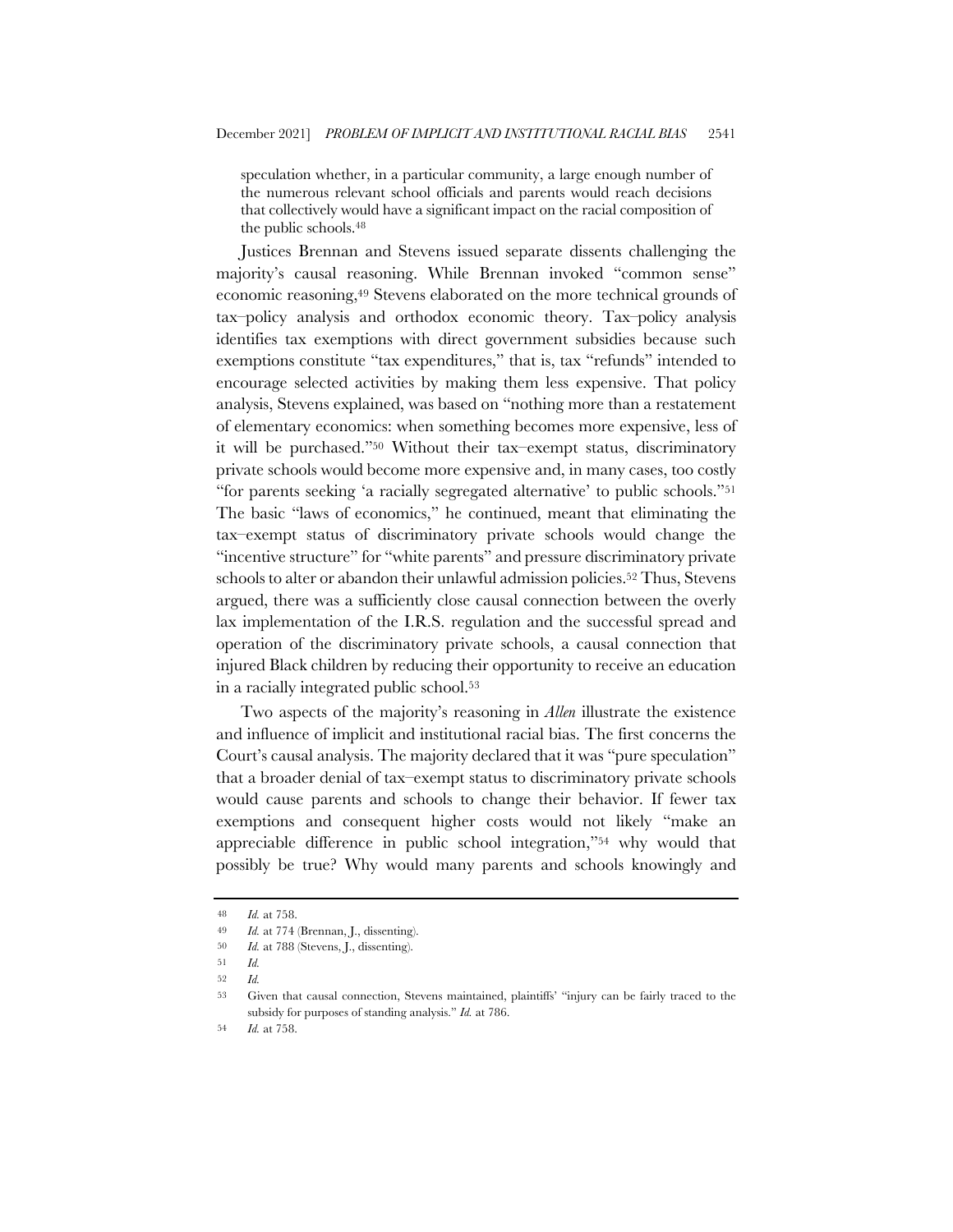purposely embrace higher costs instead of reducing or abandoning their discriminatory behavior? The answer could only be that their behavior was not driven by economic incentives but rather by other and quite powerful social motives. Those motives were racial: the desire to avoid having white children go to school with Black children. The behavior of the parents and schools, in other words, was shaped largely, if not wholly, by racially biased assumptions and motives. By adopting a causal analysis that implicitly accepted the obviously race–motivated behavior of white parents and private school officials, the Court was essentially crediting and giving legal sanction to their racist attitudes and values.

That conclusion is particularly compelling when the Court's causal reasoning in *Allen* is compared to its causal reasoning in a case decided only four years later. In *Boyle v. United Technologies Corp.*,55 the Court found that a direct causal relationship existed between the imposition of tort liability on a federal government contractor and the economic position of the United States. "The imposition of liability on Government contractors will directly affect the terms of Government contracts: either the contractor will decline to manufacture the design specified by the Government, or it will raise its price," the Court declared.56 "Either way, the interests of the United States will be directly affected."<sup>57</sup>

This causal reasoning was apt precisely because the economic analyses of Justices Brennan and Stevens that the Court rejected in *Allen* applied perfectly to the corporate defendant in *Boyle*—and to the other large government contractors waiting in the wings. Above all else, those contractors were economically rational actors in their profit-seeking negotiations with the government. With them, it was virtually certain that, if their costs increased, they would find some way to pass those increased costs on to the government. Thus, the Court's causal reasoning in *Boyle* was apt precisely because of the nature of the parties involved and the controlling economic incentives that drove their behavior.

In contrast, the Court in *Allen* found that very same causal reasoning wholly inapt and rejected it, and it did so because it understood that the private schools and the white parents involved were not driven by economic motives and would not respond to financial incentives. The motives that drove their behavior were race-driven, not profit-driven. In *Allen*, then, the Court was willing to accept a causal analysis that defied economic logic. Its

<sup>55</sup> 487 U.S. 500 (1988).

<sup>56</sup> *Id.* at 507.

<sup>57</sup> *Id.*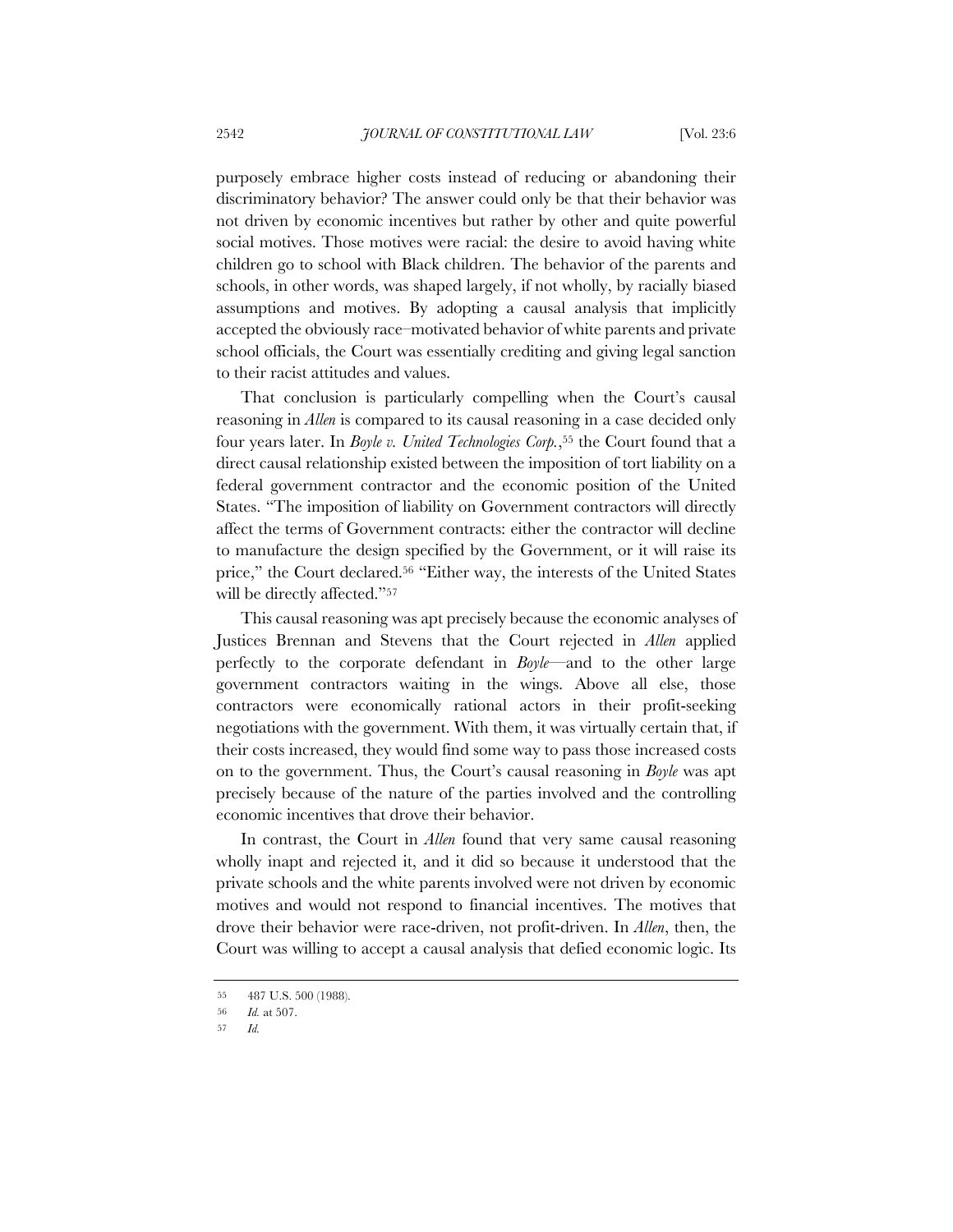reasoning implicitly accepted the legitimacy of non-economic and obviously racist incentives, thereby allowing racist motivations to prevent plaintiffs from meeting the "fairly traceable" requirement. That reasoning enabled the Court to deny the Black parents a remedy for "one of the most serious injuries recognized in our legal system."58

The second implicit racial aspect of the Court's reasoning in *Allen* is a buried presumption that seemed to help shape its decision. Plaintiffs contended that the existing I.R.S. regulations and procedures allowed many discriminatory schools to maintain their tax–exempt status. As a result, those regulations were under-inclusive in their practical effect. Those regulations did not, that is, reach most or all discriminatory private schools. In contrast, the Court characterized the remedial injunction that plaintiffs sought as "requiring the IRS to deny tax exemptions to a considerably broader class of private schools than the class of racially discriminatory private schools."59 The remedy plaintiffs requested, in other words, would be over-inclusive. Their proposed regulations would not only reach more discriminatory private schools but could also reach some private schools that did not discriminate.

Thus, the Court reasoned that both the plaintiffs' proposed remedy and the I.R.S. regulations were similarly flawed because both were, though in different ways, imperfectly tailored. The plaintiffs' proposed remedy would be unfair, the Court implied, because it would deprive some non-racially discriminatory parents and private schools of tax exemptions which they could otherwise claim.60 That, it suggested, would be wrong. The Court's

<sup>58</sup> Allen v. Wright, 468 U.S. 737, 756 (1984). Plaintiffs' claim was, according to the Court, "beyond any doubt, not only judicially cognizable" but also based on "one of the most serious injuries recognized in [the U.S.] legal system." *Id.*

<sup>59</sup> *Id.* at 747.

<sup>60</sup> There is a "rhetoric of innocence" in many of the Supreme Court's affirmative action cases that "relies on the invocation of the 'innocent white victim' of affirmative action." Thomas Ross, *Innocence and Affirmative Action*, 43 VAND. L. REV. 297, 298 (1990); *see also, e.g.*, Regents of the Univ. of Cal. v. Bakke, 438 U.S. 265, 298, 307–08 (1978) (plurality opinion) (reasoning that the Constitution forbids promoting the interests of "relatively victimized groups at the expense of other innocent individuals in the absence of judicial, legislative, or administrative findings of constitutional or statutory violations."); Fullilove v. Klutznick, 448 U.S. 448, 514 (1980) (Powell, J., concurring) ("A race-conscious remedy should not be approved without consideration of an additional crucial factor—the effect of the set-aside upon innocent third parties."); *id.* at 530 n.12 (Stewart, J., dissenting) ("[T]he guarantee of equal protection prohibits the government from taking detrimental action against innocent people on the basis of the sins of others of their own race."); *Wygant v. Jackson Bd. of Educ.*, 476 U.S. 267, 276 (1986) (plurality opinion) (suggesting that a raceconscious remedy "could lead to the very system the Court rejected in *Brown v. Board of Education*"); *id.* at 281–82 (comparing the effects of various remedial schemes on non-minority persons). This rationale has been widely critiqued by scholars. *See generally, e.g.*, David Chang, *Discriminatory Impact,*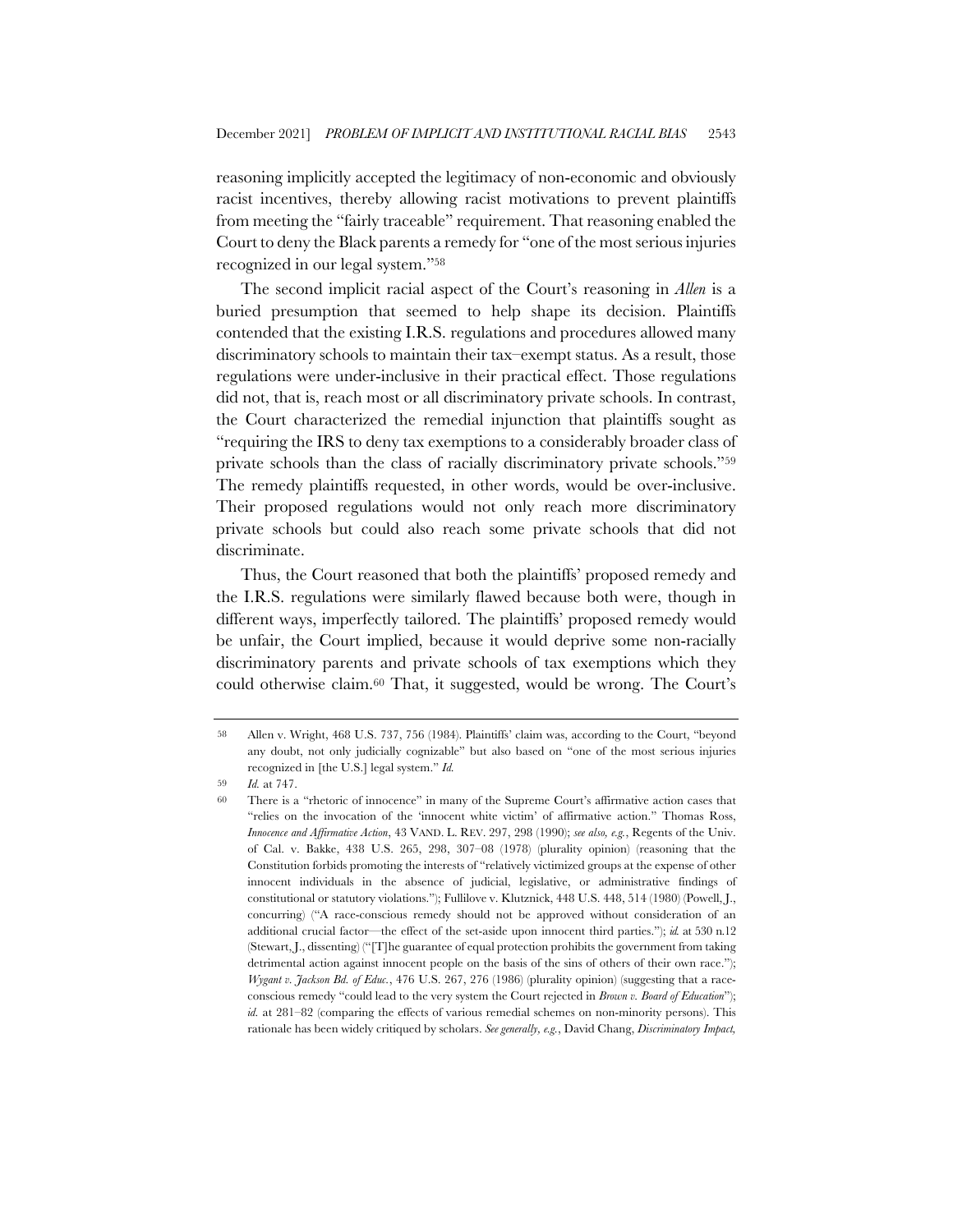buried assumption in rejecting plaintiffs' requested remedy meant, implicitly but nevertheless quite clearly, that the case presented a toss-up between two equally flawed regulatory rules and that, in such a case, it was preferable to protect the statutory claim of white schools and parents to a tax benefit rather than to enforce the constitutional right of Black children to a racially integrated public school education.61

*Allen*'s reasoning incorporated two racial assumptions that worked to the legal disadvantage of Black people.62 The majority assumed that racist motivations constituted legitimate grounds for rejecting plaintiffs' causal argument, and it assumed that a statutory privilege of white people should be favored over the constitutional right of Black people. Whatever was in the mind of the majority Justices, their assumptions and reasoning illustrated the existence and operation of implicit and institutional racial bias.

62 The majority also offered other reasons for dismissing plaintiffs' complaint, including an argument based on separation of powers. *Allen*, 468 U.S. at 759–61. Its separation-of-powers analysis, however, was premised on both its prior causal reasoning and the "toss-up" nature of the flaws it identified in plaintiffs' requested injunction and the I.R.S. regulation. *Id.* Plaintiffs' "complaint, which aims at nationwide relief and does not challenge particular identified unlawful IRS actions, alleges no connection between the asserted desegregation injury and the challenged IRS conduct direct enough to overcome the substantial separation of powers barriers to a suit seeking an injunction to reform administrative procedures." *Id.* at 766. Separation-of-powers principles are notoriously malleable and can easily be shaped to support whatever conclusion one desires. *See, e.g.*, EDWARD A. PURCELL, JR., ANTONIN SCALIA AND AMERICAN CONSTITUTIONALISM: THE HISTORICAL SIGNIFICANCE OF A JUDICIAL ICON 55–69 (2020) (discussing the easy manipulability of separation-of-powers reasoning to support contradictory positions); EDWARD A. PURCELL, JR., ORIGINALISM, FEDERALISM, AND THE AMERICAN CONSTITUTIONAL ENTERPRISE: A HISTORICAL INQUIRY 38–47 (2007) ("[T]he distinctions between the powers of the three branches were inherently murky and the founders understood their natures differently.").

*Affirmative Action, and Innocent Victims: Judicial Conservatism or Conservative Justices*, 91 COLUM. L. REV. 790 (1991); Kathleen M. Sullivan, *Sins of Discrimination: Last Term's Affirmative Action Cases*, 100 HARV. L. REV. 78 (1986).

<sup>61</sup> Revealingly, the Court acknowledged that it had reworked its standing doctrine precisely to deal with "[c]ases such as this, in which the relief requested goes well beyond the violation of law alleged." *Allen*, 468 U.S. at 753 n.19. Before *Allen*, the Court's standing doctrine had only required plaintiffs to show that the defendant's alleged conduct had caused their claimed injury. *Id.*; *see, e.g.*, Duke Power Co. v. Carolina Env't Study Grp., Inc., 438 U.S. 59, 74 (1978) ("The more difficult step in the standing inquiry is establishing that these injuries fairly can be traced to the challenged action of the defendant, or put otherwise, that the exercise of the Court's remedial powers would redress the claimed injuries." (internal citations and quotations omitted)). The Court in *Allen*, however, chose to impose two separate causality requirements, "fairly traceable" and "redressability." According to *Allen*, "[e]ven if the relief respondents request might have a substantial effect on the desegregation of public schools"—even if, that is, plaintiffs' injury was effectively "redressable"—the Court could still use its separate "fairly traceable" causal requirement to block plaintiff's standing. 468 U.S. at 753 n.19. The point of the causal bifurcation was to bar relief that might be overbroad in some way regardless of the gravity of the injury claimed, the Court's ability to effectively redress it, and the balance of equities between parties.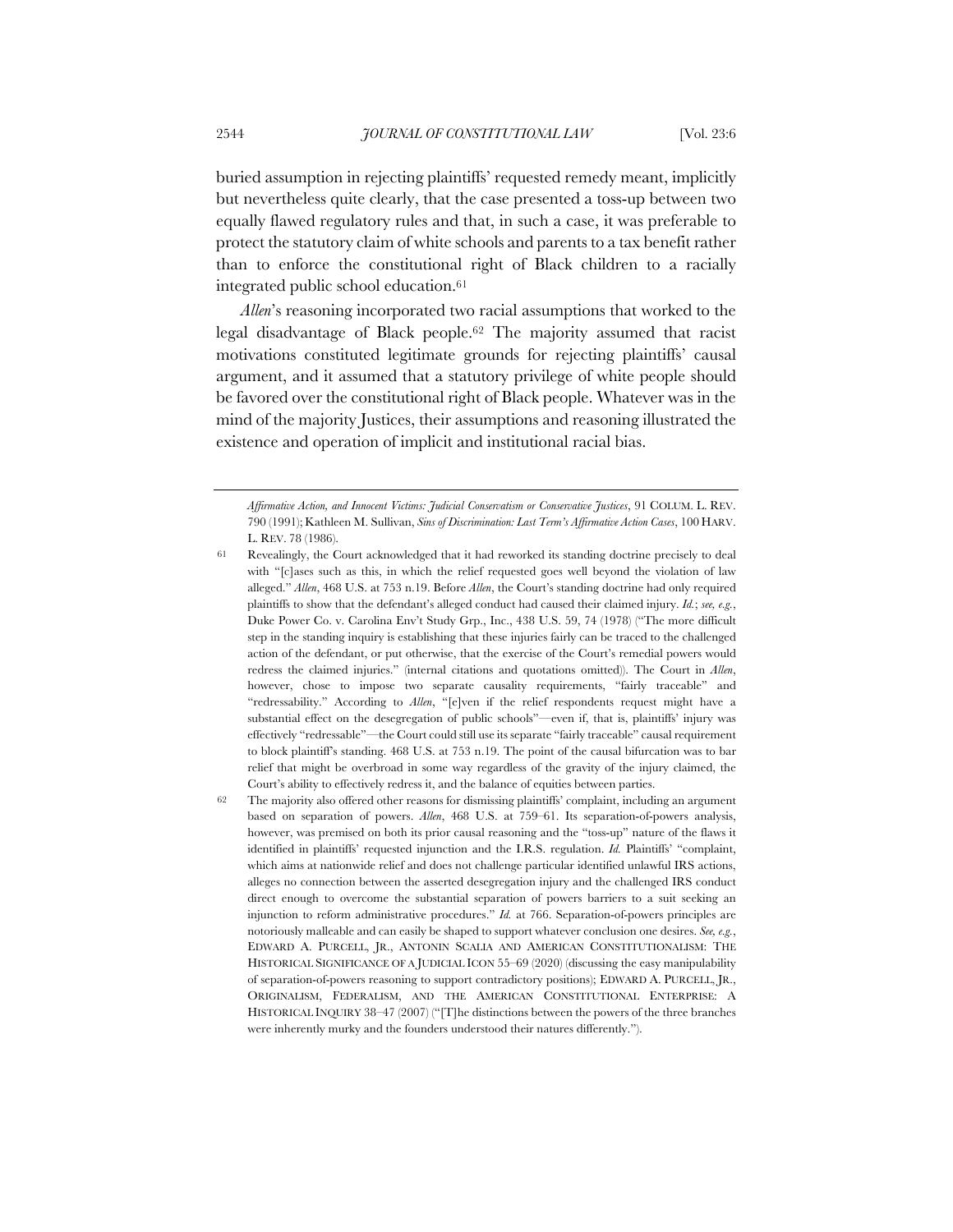# *B. Limited Discovery: The Implicit Differential Racial Impact of* Harlow v. Fitzgerald

The law of qualified immunity in civil rights actions under 42 U.S.C. § 1983 is severely weighted in favor of the police.63 Indeed, the Court has made it clear that its substantive policy is to protect police officers to the greatest extent possible.64 It is one thing, however, to adopt substantive rules that implement an openly acknowledged policy but quite another to adopt a procedural rule that is "neutral" on its face but biased in effect. In *Harlow v.* 

<sup>63</sup> In recognition of this reality, opposition to the doctrine of qualified immunity has grown substantially in recent years. Since 2018, organized opposition has been led in large part by the Cato Institute, which describes the doctrine as "an 'unlawful shield' against accountability" for police and other governmental misconduct. Jay Schweikert & Clark Neily, *As Supreme Court Considers Several Qualified Immunity Cases, A New Ally Joins the Fight*, CATO AT LIBERTY (Jan. 17, 2020, 5:00 PM), https://www.cato.org/blog/supreme-court-considers-several-qualified-immunity-cases-new-allyjoins-fight [https://perma.cc/25CH-ZU3K]. *See generally* Joanna C. Schwartz, *After Qualified Immunity*, 120 COLUM. L. REV. 309 (2020) (analyzing how constitutional litigation would function if qualified immunity were absent). For an extraordinary opinion criticizing the doctrine by a federal judge, see Jamison v. McClendon, 476 F. Supp. 3d 386, 423 (S.D. Miss. 2020) ("Just as the Supreme Court swept away the mistaken doctrine of 'separate but equal,' so too should it eliminate the doctrine of qualified immunity."). For other critiques of qualified immunity, see generally Marcus R. Nemeth, *How Was* That *Reasonable? The Misguided Development of Qualified Immunity and Excessive Force by Law Enforcement Officers*, 60 B.C. L. REV. 989, 1022 (2019) (arguing that the goals of qualified-immunity doctrine "in the policing context have largely gone unmet."); Joanna C. Schwartz, *The Case Against Qualified Immunity*, 93 NOTRE DAME L. REV. 1797, 1800 (2018) (arguing that the Supreme Court should "overhaul or eliminate qualified immunity" on the basis that it undermines Fourth Amendment protections); Joanna C. Schwartz, *How Qualified Immunity Fails*, 127 YALE L.J. 2, 9–10 (2017) (attacking the Supreme Court's premise that qualified immunity shields defendants from burdensome discovery); Stephen R. Reinhardt, *The Demise of Habeas Corpus and the Rise of Qualified Immunity: The Court's Ever Increasing Limitations on the Development and Enforcement of Constitutional Rights and Some Particularly Unfortunate Consequences*, 113 MICH. L. REV. 1219, 1219–20 (2015) (analogizing the problems to the Supreme Court's habeas corpus jurisprudence and the problems with the Court's qualified immunity jurisprudence).

<sup>64</sup> There was no such qualified immunity doctrine at common law when Congress enacted section 1983. *See, e.g.*, David E. Engdahl, *Immunity and Accountability for Positive Governmental Wrongs*, 44 U. COLO. L. REV. 1, 14–21 (1972) (explaining how, in the nineteenth century in the United States, public officials could be sued for allegedly tortious conduct); Ann Woolhandler, *Patterns of Official Immunity and Accountability*, 37 CASE W. RES. L. REV. 396, 414–22 (1987) (describing how the Marshall Court "developed a consistent theory of individual officer accountability" that enabled plaintiffs to obtain damages from and injunctions against public officials); James E. Pfander & Jonathan L. Hunt, *Public Wrongs and Private Bills: Indemnification and Government Accountability in the Early Republic*, 85 N.Y.U. L. REV. 1862, 1924 (2010) ("During the early republic, the courts—state and federal—did not take responsibility for adjusting the incentives of officers or for protecting them from the burdens of litigation and personal liability."). The Court has, however, often claimed the contrary. *See, e.g.*, Filarsky v. Delia, 566 U.S. 377, 383 (2012); Buckley v. Fitzsimmons, 509 U.S. 259, 268 (1993); Malley v. Briggs, 475 U.S. 335, 342(1986); Pierson v. Ray, 386 U.S. 547 (1967). On other occasions, however, it has acknowledged that its qualified immunity doctrine is based on policy analysis, not on the common law. Anderson v. Creighton, 483 U.S. 635, 644–645 (1987); *see also* Harlow v. Fitzgerald, 457 U.S. 800, 818 (1982).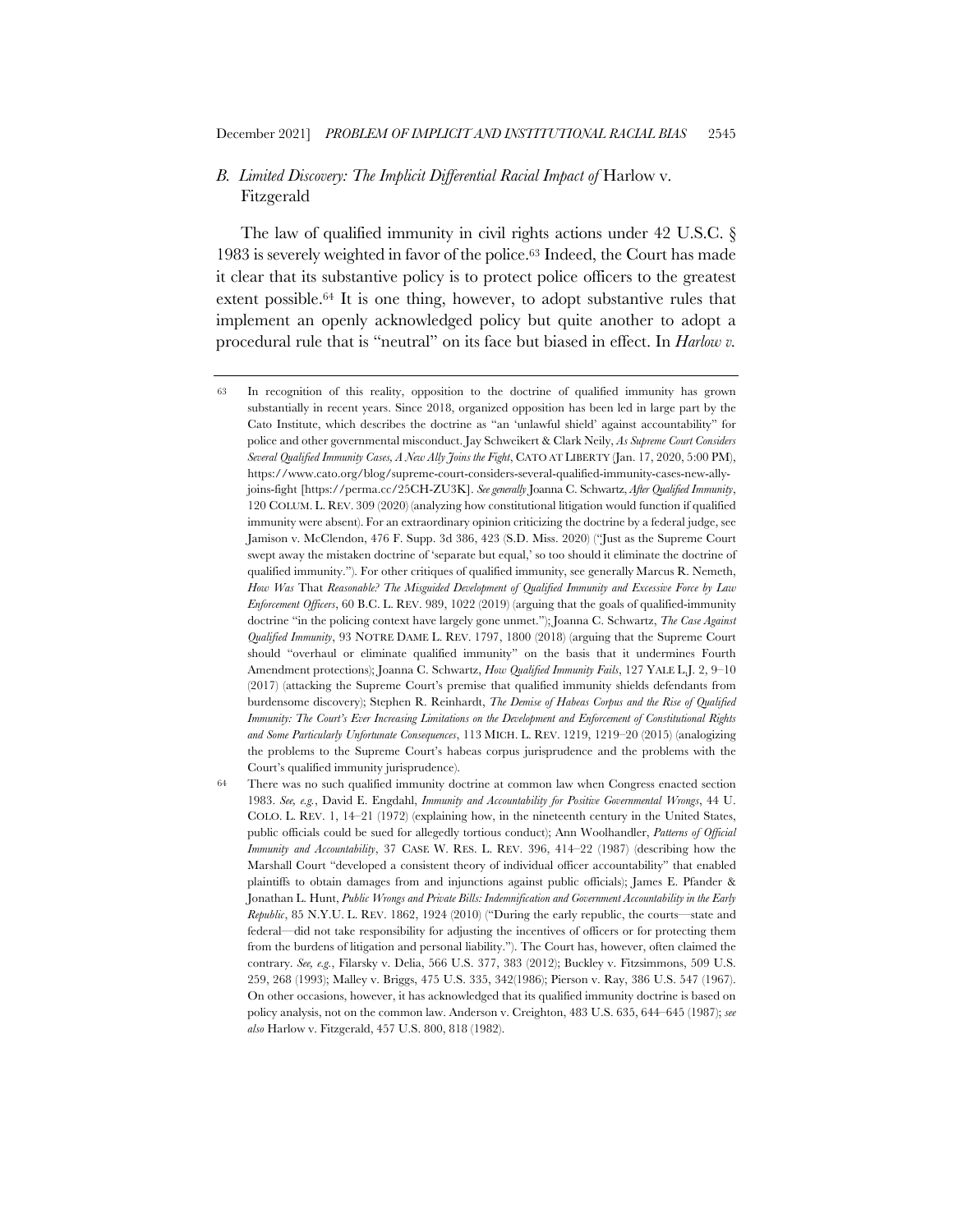*Fitzgerald*<sup>65</sup> the Court adopted such a procedural rule, one that is in practice not only substantively biased but, far worse, racially biased. Its rule operates with special force to protect police officers against civil rights claims by Black people.

The Court's substantive law protecting police officers imposes often insurmountable barriers against civil rights plaintiffs. First, qualified "immunity protects all but the plainly incompetent or those who knowingly violate the law,"66 a test that means that only police officers who engage in the most outrageous and readily proven abuses are likely to be denied immunity. Second, qualified immunity prevails unless an officer violates "clearly established" law that a reasonable officer should have known,67 a test that the Court has made excessively demanding by defining "clearly established" to require precedents on nearly identical facts from either a "controlling authority" or "a robust 'consensus of cases of persuasive authority.'"68 Third, even glaring mistakes by police officers do not deprive them of qualified immunity, $69$  a rule that invites them to act rashly, or far worse.70 Fourth, in excessive force cases—a major source of civil rights claims

67 *White*, 137 S. Ct. at 551.

<sup>65</sup> 457 U.S. 800 (1982).

<sup>66</sup> Kisela v. Hughes, 138 S. Ct. 1148, 1152 (2018) (citing White v. Pauly, 137 S. Ct. 548, 551 (2017) (per curiam)).

<sup>68</sup> Ashcroft v. al-Kidd, 563 U.S. 731, 741–42 (2011) (citing Wilson v. Layne, 526 U.S. 603, 617 (1999)) (making the latter requirement even stricter by adding the word "robust"). The Court has suggested that, in the event of inconsistent circuit court decisions, "established law" probably requires one of its own rulings that addresses a highly similar factual situation. Taylor v. Barkes, 135 S. Ct. 2042, 2044–45 (2015) (per curiam). For example, in Fourth Amendment excessive force cases, "police officers are entitled to qualified immunity unless existing precedent 'squarely governs' the specific facts at issue." *Kisela*, 138 S. Ct. at 1153 (per curiam) (citing Mullenix v. Luna, 136 S. Ct. 305, 309 (2015) (per curiam)). *See also* Brosseau v. Haugen, 543 U.S. 194 (2004) (per curiam) (finding no precedent squarely on point and therefore granting qualified immunity); *Anderson*, 483 U.S. at 646 (declining to recognize an exception to the "general rule of qualified immunity" in the context of "cases involving allegedly unlawful warrantless searches of innocent third parties' homes in search of fugitives."). On occasion, the Court states the requirement somewhat differently. Although the "Court's case law does not require a case directly on point for a right to be clearly established, existing precedent must have placed the statutory or constitutional question beyond debate." *White*, 137 S. Ct. at 551 (internal quotations omitted).

<sup>69</sup> *Anderson*, 483 U.S. at 641 ("We have recognized that it is inevitable that law enforcement officials will in some cases reasonably but mistakenly conclude that probable cause is present, and we have indicated that in such cases those officials . . . should not be held personally liable." (internal citation omitted)). *Accord* Saucier v. Katz, 533 U.S. 194, 205–06 (2001) (reasoning that qualified immunity also protects officers in the gray zone that exists between acceptable and unacceptable uses of force); *Malley*, 475 U.S. at 343 (discussing the rationale for maintaining qualified, as opposed to absolute, immunity in the context of officers requesting warrants).

<sup>70</sup> The Court's decision to uphold qualified immunity "is not just wrong on the law; it also sends an alarming signal to law enforcement officers and the public. It tells officers that they can shoot first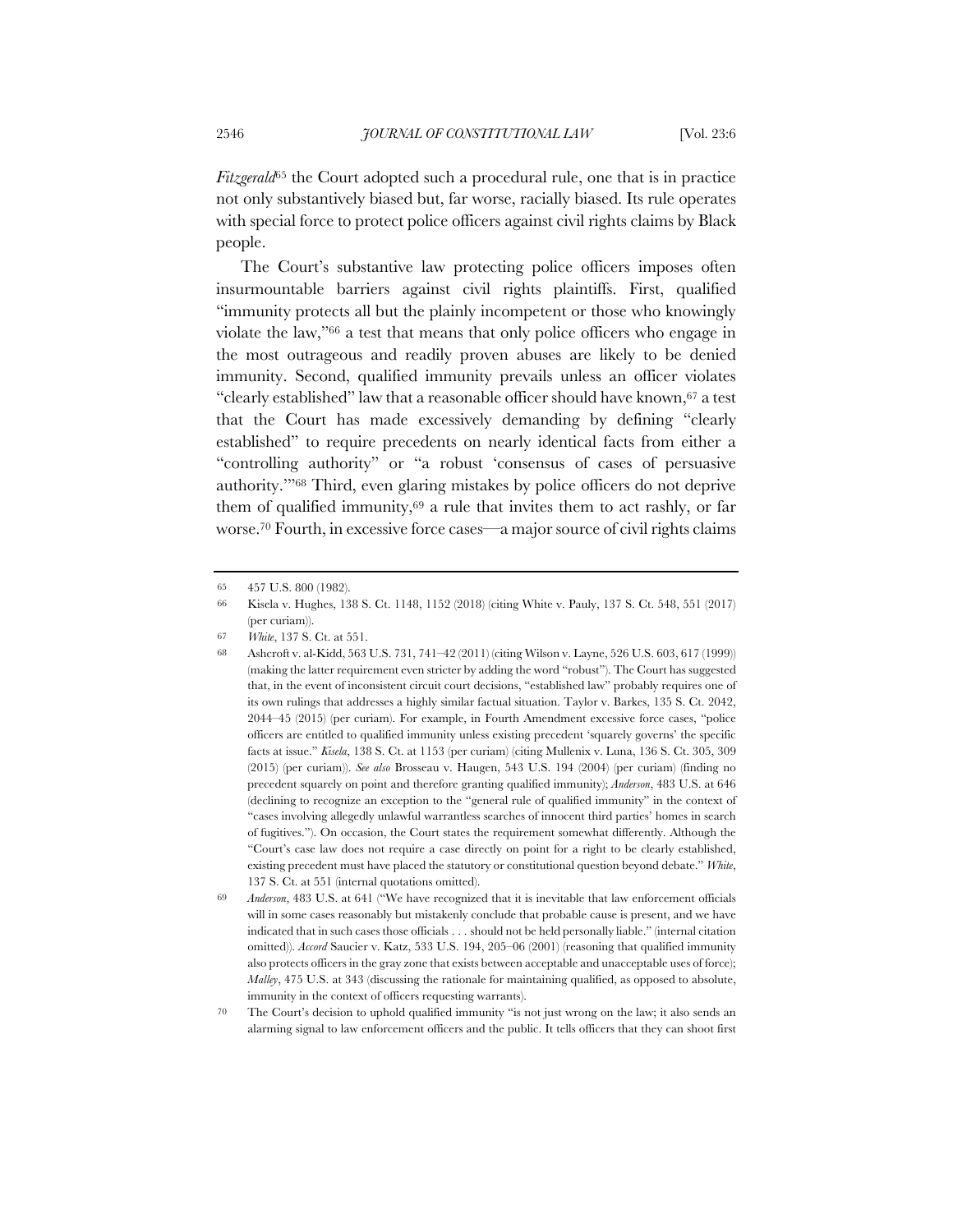against police—the Court gives officers two separate and distinct chances to escape liability on "reasonableness" grounds, one under Fourth Amendment analysis and another under qualified immunity principles.71 Finally, in considering "reasonableness" courts are required to view the facts from the officer's perspective.72 All possible doubts, in other words, are resolved in the favor of the police.

The Court's decision in *Harlow* added another muscular protection for police officers. Invoking the supposedly "neutral" grounds of efficiency and social utility, it overrode the otherwise controlling provisions of the Federal Rules and created a severe limitation on the ability of civil rights claimants to conduct discovery.73 The disproportionately heavy burden its rule imposes on Black plaintiffs is clear: it blocks them from obtaining evidence of racial bias.

*Harlow* discarded the subjective "good faith" element involving "intent" or "malice" that had previously been part of the Court's qualified immunity test.74 In its place, it proclaimed an "objective reasonableness" standard

and think later, and it tells the public that palpably unreasonable conduct will go unpunished. . . . [T]here is nothing right or just under the law about this . . . ." *Kisela*, 138 S. Ct. at 1162 (Sotomayor, J., dissenting). Cases caused by obvious and avoidable police "mistakes" continue to recur regularly. *See, e.g.*, Brownback v. King, 141 S. Ct. 740 (2021) (chronicling a case in which officers mistook an individual for a fugitive). These cases often have tragic results, as in the tragic case of Breonna Taylor in Louisville, Kentucky, where police made mistake after mistake and then shot to death an entirely innocent young woman who had been asleep in her own apartment. Richard A. Oppel Jr., Derrick Bryson Taylor & Nicholas Bogel-Burroughs, *What to Know About Breonna Taylor's Case and Death*, N.Y. TIMES (Apr. 26, 2021), https://www.nytimes.com/article/breonna-taylor-police.html [https://perma.cc/KB8R-QDQ2].

<sup>71</sup> *Saucier*, 533 U.S. at 205; *accord Anderson*, 483 U.S. at 639–41 (emphasizing the importance of qualified immunity in the context of officers' probable-cause determinations).

<sup>72</sup> The Court has emphasized "that police officers are often forced to make split-second judgments in circumstances that are tense, uncertain, and rapidly evolving. . . ." Graham v. Connor, 490 U.S. 386, 397 (1989). *See also* Tolan v. Cotton, 854 F. Supp. 2d 444, 475 (S.D. Tex. 2012) (emphasizing the importance of qualified immunity applying in the context of officers making probable-cause determinations).

<sup>73</sup> *Compare* FED. R. CIV. P. 26–37 (allowing broad discovery into potentially relevant information), *with* Harlow v. Fitzgerald, 457 U.S. 800, 818 (1982) ("Until [the] threshold immunity question is resolved, discovery should not be allowed.").

<sup>74</sup> Seven years earlier, in *Wood v. Strickland*, the Court denied immunity from suit to a school board member who "knew or reasonably should have known that the action he took within his sphere of official responsibility would violate the constitutional rights of the student affected, or if he took the action with the malicious intention to cause a deprivation of constitutional rights or other injury to the student." 420 U.S. 308, 322 (1975); *accord* Pierson v. Ray, 386 U.S. 547 (1967) (Douglas, J., dissenting) (opining that qualified immunity does not shield judges from qualified immunity for "the knowing and intentional deprivation of a person's civil rights.").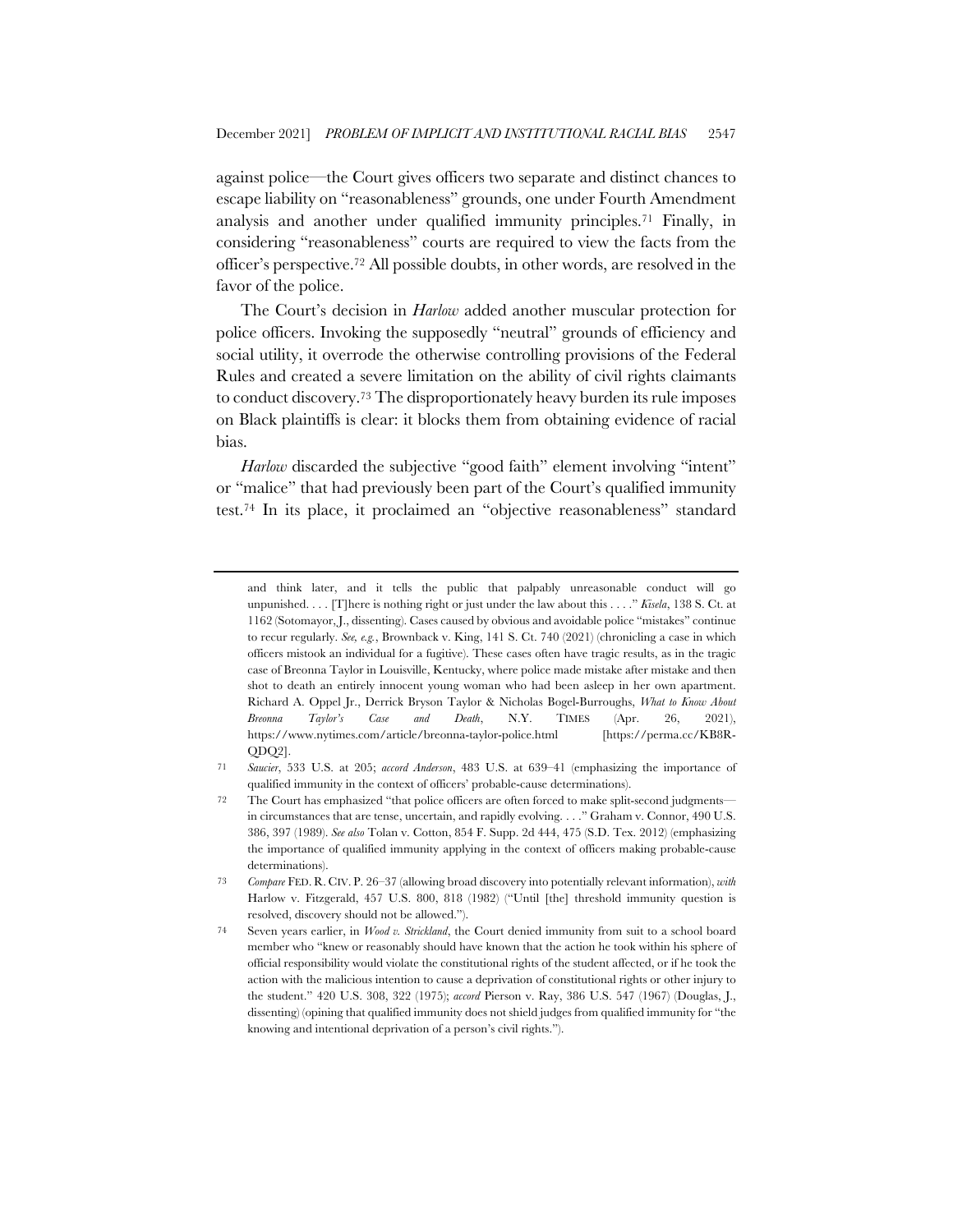"measured by reference to clearly established law."75 The earlier test was grounded in the assumption that it would allow "insubstantial lawsuits" to be dismissed without trial, *Harlow* explained, but experience had revealed the assumption to be unwarranted: Because "disputed questions of fact ordinarily may not be decided on motions for summary judgment . . . [a]nd an official's subjective good faith has been considered to be a question of fact," the Court explained, summary judgment was ordinarily not available as long as qualified immunity involved an element of motive.76

It was "now . . . clear," *Harlow* continued, "that substantial costs attend the litigation of the subjective good faith of government officials."77 There were "general costs of subjecting officials to the risks of trial," such as distracting them from their duties, inhibiting "discretionary action," and deterring able people from public service.78 In addition, it cited other "special costs to 'subjective' inquiries of this kind."79 Because "judgments surrounding discretionary action almost inevitably are influenced by the decisionmaker's experiences, values, and emotions," it followed that summary judgment was rarely available to address "questions of subjective intent."80 Often there was "no clear end to the relevant evidence," and the result was "broad-ranging discovery and the deposing of numerous persons, including an official's professional colleagues."81 Such broad-ranging discovery "can be peculiarly disruptive of effective government."82 Thus, the Court concluded, the "subjective" element of the qualified immunity test had to be discarded in order to limit discovery and facilitate summary judgments dismissing plaintiffs' claims.83

<sup>75</sup> *Harlow*, 457 U.S. at 818.

<sup>76</sup> *Id.* at 814, 816.

<sup>77</sup> *Id.* at 816. The Court went on to describe the costs as including "the expenses of litigation, the diversion of official energy from pressing public issues, and the deterrence of able citizens from acceptance of public office." *Id.* at 814. It added as further costs the dangers to public officials of being sued for actions pursuant to their duties. *Id.* (citing Gregoire v. Biddle, 177 F.2d 579, 581 (2d Cir. 1949), *cert. denied*, 339 U.S. 949 (1950)).

<sup>78</sup> *Id.* at 816.

<sup>79</sup> *Id.*

<sup>80</sup> *Id.*

<sup>81</sup> *Id.* at 817.

<sup>82</sup> *Id.* (internal citations omitted).

<sup>83</sup> *Harlow* also sought to protect police officers, noting that "it cannot be disputed seriously that claims frequently run against the innocent as well as the guilty," and it emphasized that the costs of discovery were burdensome "not only to the defendant officials, but to society as a whole." *Id.* at 814.

The Court's severe institutional bias in favor of police is made even clearer by the subsequent standard it adopted that officers deserve qualified immunity unless they are "plainly incompetent" or "knowingly violate the law." Kisela v. Hughes, 138 S. Ct. 1148, 1152 (2018) (per curiam) (internal quotations and citations omitted); Saucier v. Katz, 533 U.S. 194, 202 (2001); Malley v.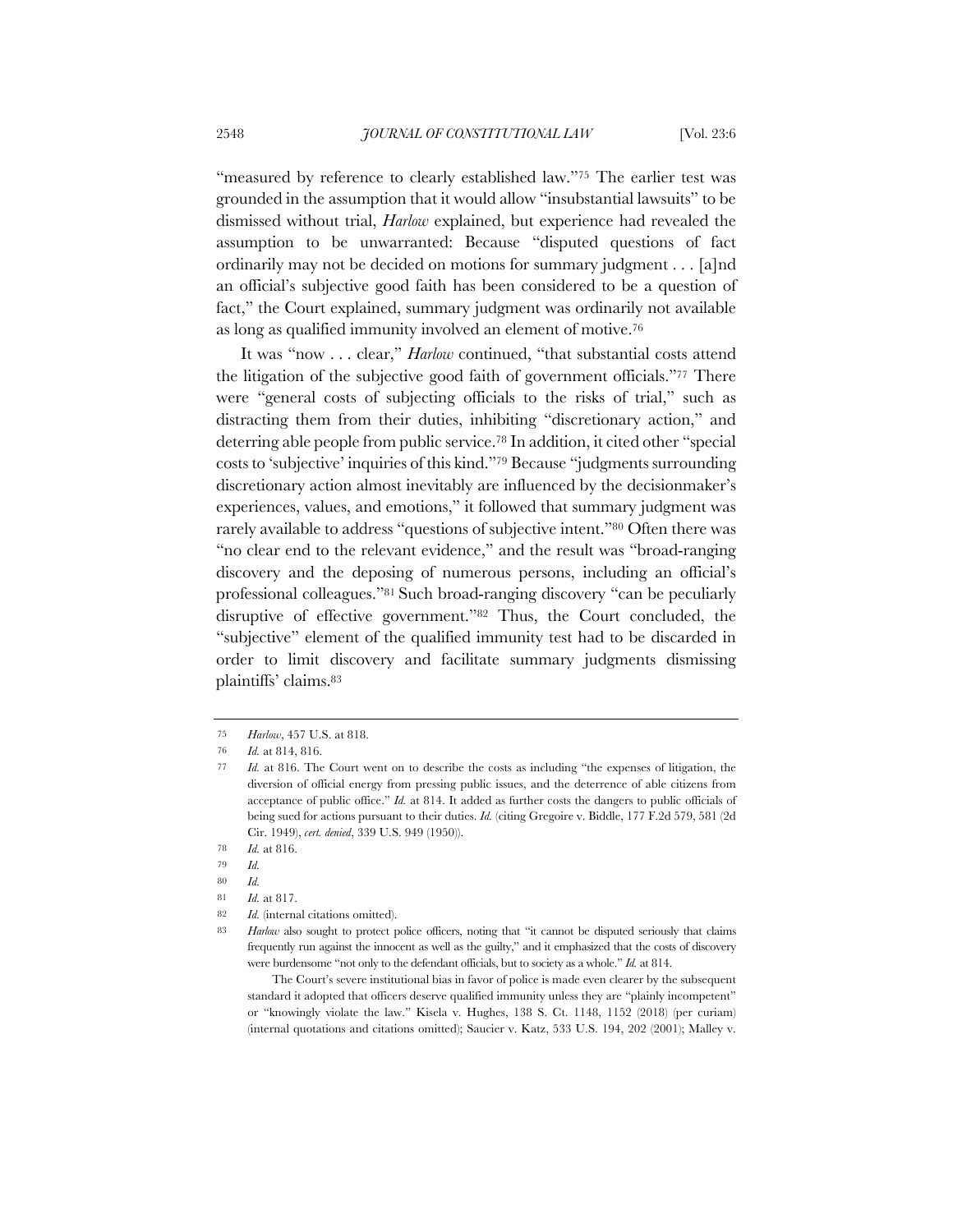In the decades since *Harlow*, the Court has rigorously enforced its "objective" standard and held that any and all evidence concerning an officer's "subjective intent" was "simply irrelevant."84 The Court has also pressed the lower courts to dismiss cases on qualified immunity grounds as early as possible and "long before trial."85 When federal appellate courts failed to enforce that policy, the Court has repeatedly and summarily reversed their decisions.86

The racial significance of the ostensibly "neutral" and "objective" *Harlow* rule is apparent. While discovery into a defendant's "motive," "intent," "good faith," or "malice" could be burdensome on defendants, those elements are also critical and material—and quite possibly decisive—in cases where police officers harass, abuse, injure, or kill Black people. Though *Harlow*'s limitation on discovery is formally justified as a "neutral" procedural rule based on "efficiency" grounds, it functions in practice as a substantial institutionalized racial bias in the law's operations. It not only prevents inquiry into police officers' racial beliefs, intentions, motivations, and past

Briggs, 475 U.S. 335, 341 (1986). *Harlow* eliminated the "good faith" requirement of prior qualified immunity law on the ground that it was "subjective," but its new "knowingly violate the law" standard incorporates its own "subjective" requirement, one essentially requiring plaintiff to show some kind of "bad faith." 457 U.S. at 815. Thus, in order to make it even more difficult for plaintiffs to overcome qualified immunity, the Court has departed from *Harlow*'s underlying "objectivity" principle by incorporating into the law a slightly disguised version of "bad faith" and "intent" that raises subjective issues that plaintiffs must prove, but that would in most cases be exceptionally difficult or impossible to prove.

<sup>84</sup> Crawford-El v. Britton, 523 U.S. 574, 588 (1998). *Crawford-El* made clear the Court's determination to prevent or limit to the greatest extent possible discovery into a defendant's motives. *Id.* at 593 n.14. The Court adopted a similar rule limiting claims under the Fourth Amendment. It rejected the proposition "that an officer's motive invalidates objectively justifiable behavior under the Fourth Amendment," and "flatly dismissed the idea that an ulterior motive might serve to strip the agents of their legal justification." Whren v. United States, 517 U.S. 806, 812 (1996); *accord* Scott v. United States, 436 U.S. 128, 138 (1978) (explaining that the law may protect an officer's actions as long as the relevant circumstances, viewed objectively, justified the officer's actions). Claims of racial discrimination, the court ruled, were not cognizable under the Fourth Amendment but only under the Equal Protection Clause. *Whren*, 517 U.S. at 813 ("But the constitutional basis for objecting to intentionally discriminatory application of laws is the Equal Protection Clause, not the Fourth Amendment.").

<sup>85</sup> *See* Hunter v. Bryant, 502 U.S. 224, 228 (1991) (per curiam).

<sup>86</sup> In *San Francisco v. Sheehan*, the Court emphasized the importance of qualified immunity "to society as a whole," and identified that as the reason why "the Court often corrects lower courts when they wrongly subject individual officers to liability." 135 S. Ct. 1765, 1774 n.3 (2015) (quoting Harlow v. Fitzgerald, 457 U.S. 800, 814 (1982)). *See also* White v. Pauly, 137 S. Ct. 548, 552–53 (2017) (per curiam) (reversing the district court's and court of appeals' denial of qualified immunity); Mullenix v. Luna, 136 S. Ct. 305, 312 (2015) (per curiam) (doing the same); Brosseau v. Haugen, 543 U.S. 194, 195 (2004) (per curiam) (reversing the Ninth Circuit's reversal of the district court's finding that an officer was entitled to qualified immunity).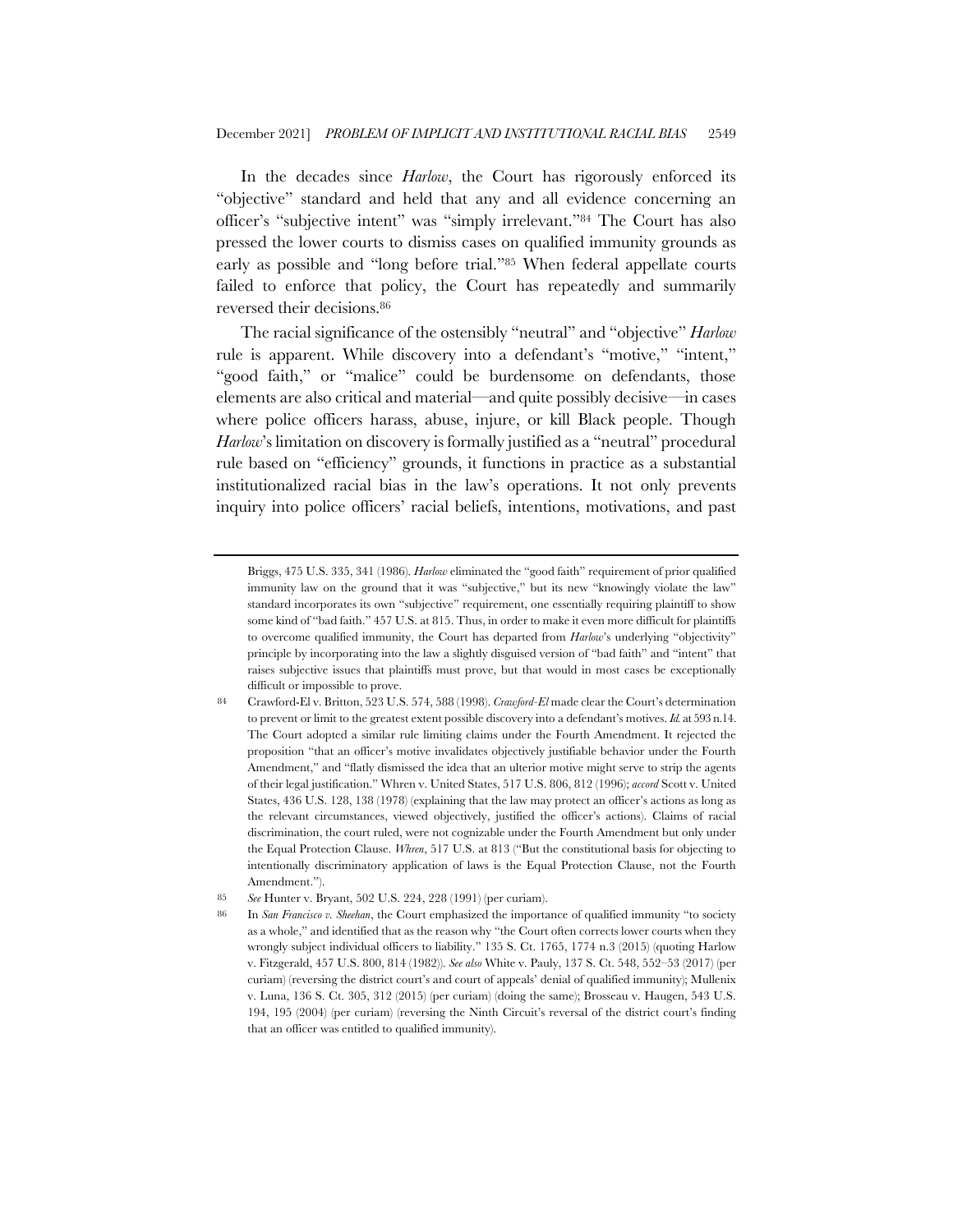behavior, but it also enables them to hide racially-related or motivated actions behind a screen of formalistic legal arguments about "established law."87

To compound its effect of suppressing evidence of implicit racial bias, *Harlow*'s "objective" test is not actually "objective." Rather, both its "established law" and "reasonableness" components involve judicial discretion and widely varied subjective judgments about the relevant facts in the record, the "level of generality" to be applied in identifying potentially applicable precedents, and the proper weight of those precedents in evaluating their "authoritative" or "persuasive" nature.88

Regardless of *Harlow*'s policy justifications and proclaimed "objectivity," two undeniable social facts determine its practical significance. One is that police officers harass, mistreat, injure, and kill Black people far more commonly than they do white people.89 The other is that *Harlow* does not merely protect officers, but it protects them most effectively when they commit racially influenced or motivated abuses. Beyond the fact that there are legions of cases involving disproportionate police violence against Black people, it is apparent that a good many of the specific instances that come to public attention each year—especially now with the widespread availability of phone cameras—seem so unnecessary, brutal, and extreme in the physical force used that it is hard to believe that some form of racial antagonism or hatred did not help kindle, spur, or direct the abuse.<sup>90</sup> The de facto racial

<sup>87</sup> The Court has made clear that an improper or racist "motive" does not invalidate "objectively justifiable behavior under the Fourth Amendment," no matter how trivial an officer's pretextual "legal justification." *Whren*, 517 U.S. at 812. Thus, "[s]ubjective intentions play no role in ordinary, probable-cause Fourth Amendment analysis." *Id.* at 813. Indeed, the decision noted that "the constitutional basis for objecting to intentionally discriminatory application of laws is the Equal Protection Clause, not the Fourth Amendment." *Id.* at 813. The Court has trivialized the Fourth Amendment in other ways as well. *See* Atwater v. City of Lago Vista, 532 U.S. 318, 323 (2001) (holding that the Fourth Amendment does not forbid "a warrantless arrest for a minor criminal offense, such as a misdemeanor seatbelt violation punishable only by a fine.").

<sup>88</sup> *See* Anderson v. Creighton, 483 U.S. 635, 639–40 (1987) (identifying the "level of generality" problem). *Compare* Hope v. Pelzer, 536 U.S. 730, 741 (2002) ("[O]fficials can still be on notice that their conduct violates established law even in novel factual circumstances."), *with Kisela*, 138 S. Ct. at 1153 (per curiam) ("[P]olice officers are entitled to qualified immunity unless existing precedent 'squarely governs' the specific facts at issue.").

<sup>89</sup> EBERHARDT, *supra* note 22, at 78 ("[N]ot only were blacks significantly more likely than whites to be stopped but blacks were significantly more likely to be searched, handcuffed, and arrested.").

<sup>90</sup> The most salient example in recent years may be the murder of George Floyd captured on video. *See* Amy Forliti, *Four Officers Fired After Black Man Dies in Minneapolis Police Custody and Video Shows an Officer Kneeling on his Neck*, ASSOCIATED PRESS, https://www.usatoday.com/story/news/nation/2020/05/26/black-man-dies-minneapolis-p olice-custody-said-he-couldnt-breathe/525802100/ [https://perma.cc/23A2-RQ2T] (last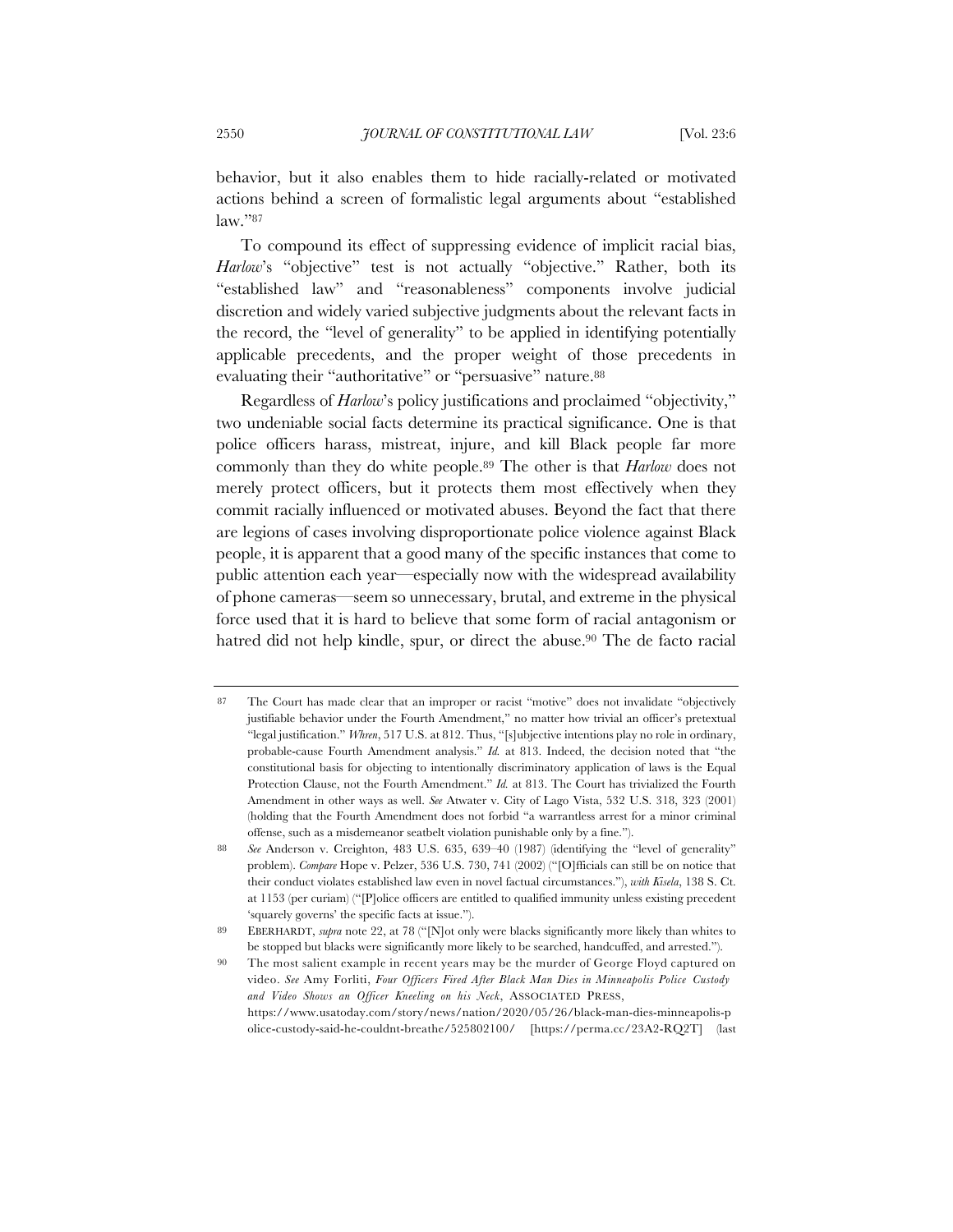context of policing in the United States makes *Harlow*, in practice, a biased procedural rule.

Mounds of evidence have shown that overt and explicit racial bias exists among police officers and sometimes even throughout entire departments. Examples are common, widespread, and often painfully familiar.91 Police unions in many cities have long histories of racial insensitivity and abuse, and New York City's Police Benevolent Association is not only the nation's largest but one of the worst.92 In Chicago between 1972 and 1991, police officers ran organized torture operations against Black people, with at least 125 cases documented and more than 500 others still under investigation.93 The Los Angeles Police Department fostered a culture of racism and racial abuse for decades,94 and an investigation after the beating of Rodney King in 1991 unearthed transcripts of conversations between officers that "likened [B]lacks to jungle animals" (including monkeys and gorillas), while others used a code for incidents involving Black people—"NHI," which stood for "[n]o humans involved."95 In 2014 a federal investigation found an unconstitutional pattern of racial bias in searches and arrests by the Newark, New Jersey Police

updated May 26, 2020, 8:47 PM). For another unfortunate example, see Simon Romero, Giulia McDonnell Nieto del Rio & Nicholas Bogel-Burroughs, *Another Nightmare Video and the Police on the Defensive in Tuscon*, N.Y.TIMES (June 25, 2020), https://www.nytimes.com/2020/06/25/us/carlosingram-lopez-death-tucson-police.html [https://perma.cc/L653-7J8H].

<sup>91</sup> *See* Richard A. Oppel, Jr. & Lazaro Gamio, *Minneapolis Police Use Force Against Black People at 7 Times the Rate of Whites*, N.Y. TIMES (June 3, 2020), https://www.nytimes.com/interactive/2020/06/ 03/ us/minneapolis-police-use-of-force.html [https://perma.cc/3W3M-LDV8] (demonstrating that in Minneapolis police use of physical force is far more frequent against Black people than white people, and Black people accounted for 58 percent of police uses of force). Black people constitute 19 percent of the population of Minneapolis, and white people 60 percent, but since 2015 Black people suffered 6,650 instances of the use of force while white people suffered only 2,750 such instances. *Id.*

<sup>92</sup> William Finnegan, *How Police Unions Fight Reform*, THE NEW YORKER (July 27, 2020), https://www.newyorker.com/magazine/2020/08/03/how-police-unions-fight-reform [https://perma.cc/L4DA-6EEU] ("As [New York City] erupted in protests against police brutality, the N.Y.P.D. responded with vivid displays of more police brutality. Much of the violence was caught on video.").

<sup>93</sup> Peter C. Baker, *A Legacy of Torture in Chicago*, N.Y. REV. OF BOOKS, July 2, 2020, at 43.

<sup>94</sup> MAX FELKER-KANTOR, POLICING LOS ANGELES: RACE, RESISTANCE, AND THE RISE OF THE LAPD 2 (2018) ("Racial targeting was central to the LAPD's expansion of police power and efforts to control the streets at all costs."); KELLY LYTLE HERNÁNDEZ, CITY OF INMATES: CONQUEST, REBELLION, AND THE RISE OF HUMAN CAGING IN LOS ANGELES, 1771–1965, at 147 (2017) (noting the LAPD's involvement in increasing the number of incarcerations of Mexicans in Los Angeles); GERALD HORNE, FIRE THIS TIME: THE WATTS UPRISING AND THE 1960S 134–37, 150–52 (1995) (chronicling the seriousness of LAPD brutality); Fischer, *supra* note 26, at 871 ("The police in Los Angeles played a crucial role in buttressing a white narrative that conflated urban blackness with immorality and criminality, especially through the common police practice of funneling vice to the city's segregated black neighborhoods.")

<sup>95</sup> EBERHARDT, *supra* note 22, at 145.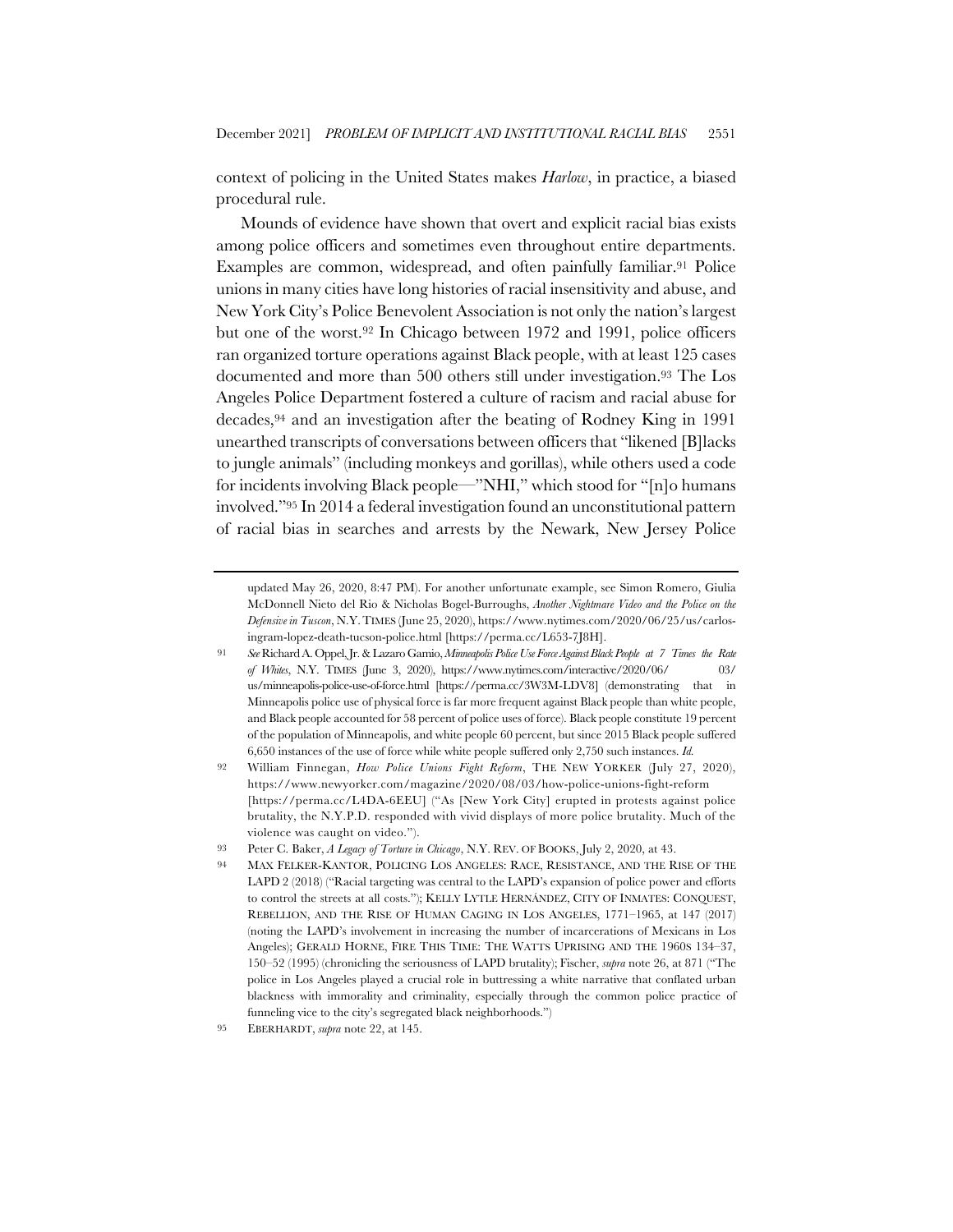Department.96 The next year, the U.S. Department of Justice found systematic racial bias in the Ferguson, Missouri Police Department. The extreme disparate treatment of Black people in Ferguson, the Department of Justice concluded, occurred "at least in part . . . because Ferguson law enforcement practices are directly shaped and perpetuated by racial bias."97 In 2016 text messages surfaced between San Francisco police officers that "described [B]lacks and other minorities as wild animals, cockroaches, savages, barbarians, and monkeys."98 An even more recent study of 3,500 current and former police officers in eight cities across the country found that one in five current officers and two in five former officers used racist or otherwise biased materials in their private Facebook posts.99 Even more recently, in June 2020, three members of the Wilmington, North Carolina Police Department were caught on video making "racist and threatening comments" about Black people, one of whom said "a civil war [sic] [was] necessary to wipe black people off the map."100

Evidence of such vicious and explicit racism suggests that implicit and institutional racism is likely widespread and even more common among police officers and police departments. One study of implicit bias, for example, showed that "self-categorization" within a social group—the group's effort to categorize itself in terms of its racial attitudes—can "dramatically shift automatic social perception and evaluation."101 Such selfcategorization processes could influence the attitudes and behavior of

<sup>96</sup> Monique O. Madan, *U.S. Inquiry Reports Bias by the Police in Newark*, N.Y. TIMES (July 22, 2014), https://www.nytimes.com/2014/07/23/nyregion/inquiry-of-newark-police-cites-a-pattern-ofbias.html [https://perma.cc/GE68-PYHJ].

<sup>97</sup> Matt Apuzzo & John Eligon, *Ferguson Police Tainted by Bias, Justice Department Says*, N.Y. TIMES, Mar. 5, 2015, at A1. The practices are hardly new and characterize the history of many American police departments. *See, e.g.*, Jeffrey S. Adler, *Shoot to Kill: The Use of Deadly Force by the Chicago Police, 1875- 1920*, 38 J. INTERDISC. HIST. 233, 245 (finding that between 1910 and 1920 twenty-one percent of the victims of police homicides were Black even though Black people constituted only three percent of the city's population); FELKER-KANTOR, *supra* note 94.

<sup>98</sup> EBERHARDT, *supra* note 22, at 145. Such racist comments are not limited to police officers. *Id.* at 144–50.

<sup>99</sup> Shaila Dewan, *When Police Officers Vent on Facebook*, N.Y. TIMES (June 3, 2019), https://www.nytimes.com/2019/06/03/us/politics/police-officers-facebook.html [https://perma.cc/XZ7U-6WT2] ("About one in five of the current officers, including many in supervisory roles, and more than two in five former officers, used content that was racist, misogynist, Islamophobic or otherwise biased, or that undermined the concept of due process . . . .").

<sup>100</sup> *Three North Carolina Cops Fired For Racist and Threatening Comments Caught on Lengthy Video*, CBS NEWS (June 26, 2020, 7:50 AM), https://www.cbsnews.com/news/three-north-carolina-police-officersfired-racial-slurs-video/ [https://perma.cc/EE9N-4TUR].

<sup>101</sup> Jay J. Van Bavel & William A. Cunningham, *Self-Categorization With a Novel Mixed-Race Group Moderates Automatic Social and Racial Biases*, 35 PERSONALITY & SOC. PSYCH. BULL. 321, 333 (2009).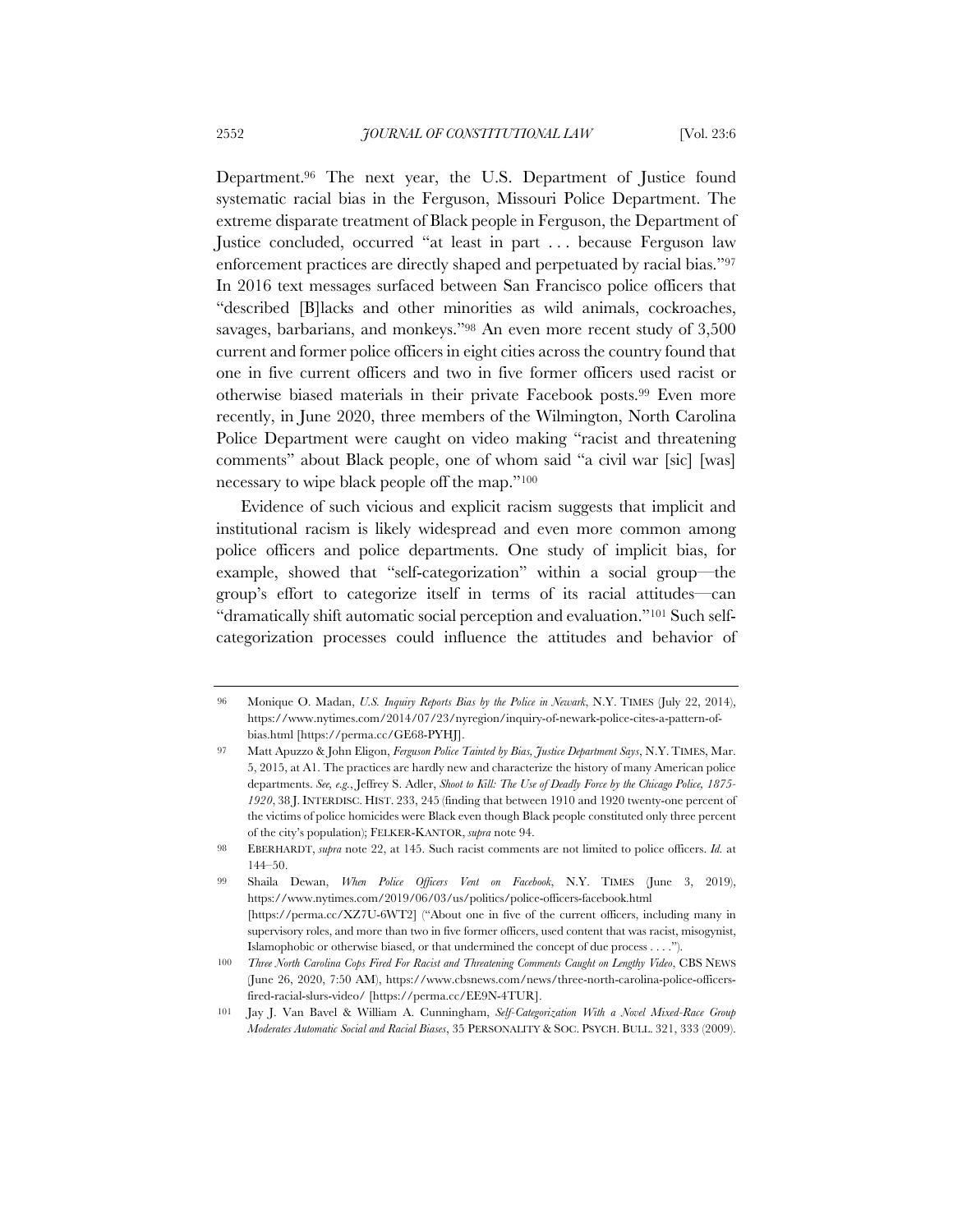individual police officers and spread through whole police departments, especially smaller and special departmental units. "It is implausible to believe," Eberhardt concluded, "that officers—or anyone else—can be immersed in an environment that repetitively exposes them to the categorical pairing of blacks with crime and not have that affect how they think, feel, or behave."102

Statistical studies, moreover, have repeatedly shown a broad pattern of police discrimination against Black people. A Department of Justice study of police encounters in 1998 found that, on a per capita basis, police were approximately four times more likely to shoot a Black person than a white person.103 Although Black people constituted only about 12.5% of the nation's population, another Justice Department study in 2011 found that between 2003 and 2009 they accounted for 31.8% of reported arrest-related deaths.104 In 2015, police officers killed at least seventy-eight unarmed Black people, an average of nearly two a week. Thirty-six percent of all the unarmed people that police killed were Black, almost five times the rate that police killed unarmed white people.105 In 2019, another statistical study concluded that "young men of color face exceptionally high risk of being killed by police" and were two and a half times more likely to be killed by police than were white men.106

<sup>102</sup> EBERHARDT, *supra* note 22, at 81. "In the United States, blacks are so strongly associated with threat and aggression that this stereotypic association can even impact our ability to accurately read the facial expressions of black people." *Id.* at 35; *accord* Jennifer L. Eberhardt, Phillip Atiba Goff, Valerie J. Purdie & Paul G. Davies, *Seeing Black: Race, Crime, and Visual Processing*, 87 J. PERSONALITY & SOC. PSYCH. 876, 889 (2004) (finding the study results consistent with the stereotypical association of Blacks and crime).

<sup>103</sup> JODI M. BROWN & PATRICK A. LANGAN, U.S. DEP'T JUST., NCJ 180987, POLICING AND HOMICIDE, 1976–98: JUSTIFIABLE HOMICIDE BY POLICE, POLICE OFFICERS MURDERED BY FELONS i, iii (2001).

<sup>104</sup> ANDREA M. BURCH, U.S. DEP'T OF JUST., NCJ 235385,ARREST-RELATED DEATHS, 2003–2009– STATISTICAL TABLES 1 (2011), http://www.bjs.gov/content/pub/pdf/ard0309st.pdf [https://perma.cc/AP43-XN7G].

<sup>105</sup> Samuel Sinyangwe, *Mapping Police Violence*, https://mappingpoliceviolence.org/ [https://perma.cc/GN3A-8SUS].

<sup>106</sup> Frank Edwards, Hedwig Lee & Michael Esposito, *Risk of Being Killed by Police Use of Force in the United States by Age, Race-Ethnicity, and Sex*, 116 PROC. FOR NAT'L ACAD. OF SCIS. 16793, 16794, 16796 (2019). An experimental study showing that training could reduce or even largely eliminate racial bias nonetheless also found that even trained police officers continued to show some racial bias in choosing to shoot or not to shoot and that "special-unit officers" as opposed to "beat" officers "showed robust bias." Joshua Correll, Sean M. Hudson, Steffanie Guillermo & Debbie S. Ma, *The Police Officer's Dilemma: A Decade of Research on Racial Bias in the Decision to Shoot*, 8 SOC. & PERSONALITY PSYCH. COMPASS 201, 209 (2014).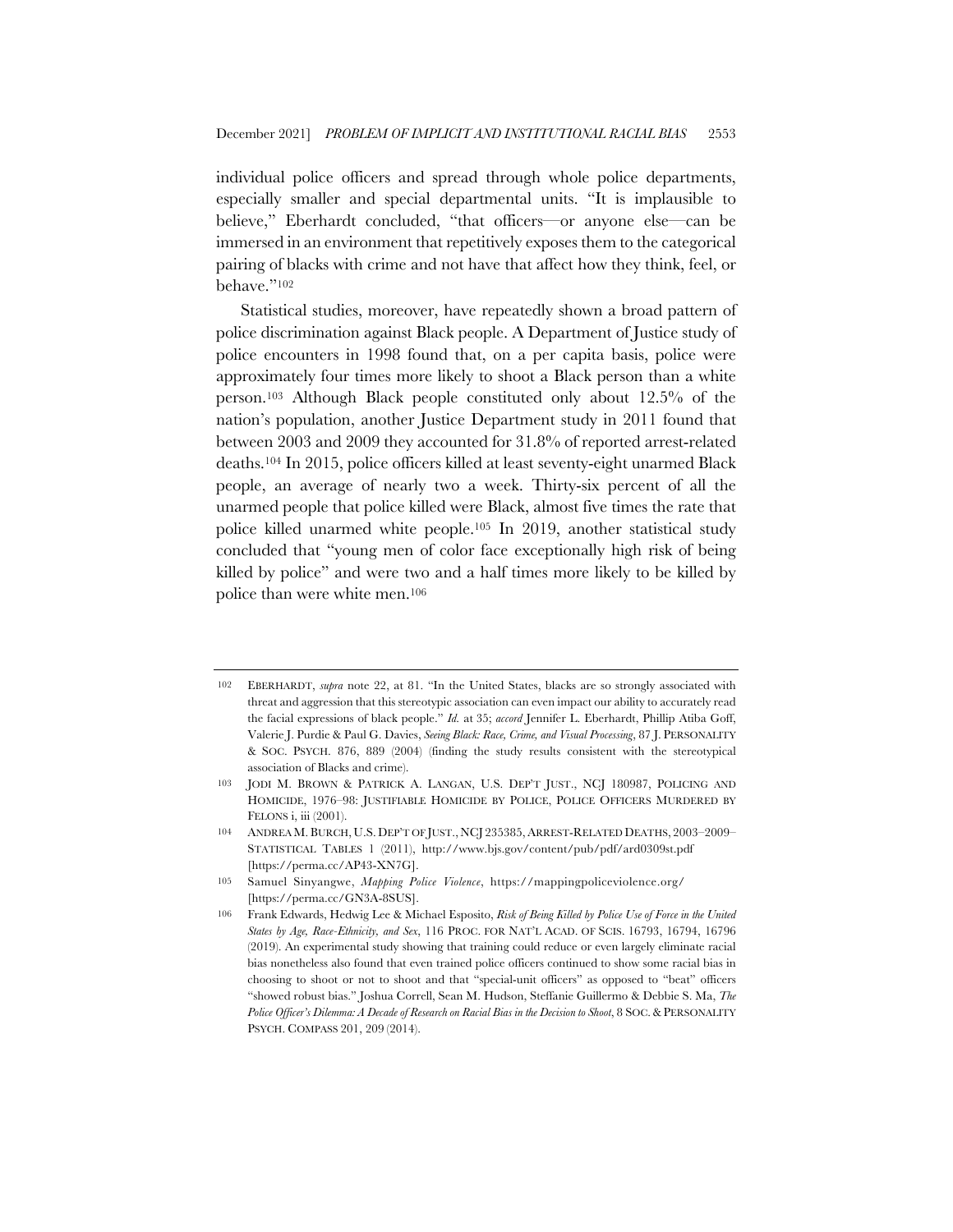Paul Butler, a law professor at Georgetown University, aptly summarized the nature of racial policing in America: "Cops routinely hurt and humiliate black people because that is what they are paid to do," he declared.107 "Virtually every objective investigation of a U.S. law enforcement agency finds that the police, *as policy*, treat African Americans with contempt."108 Both the U.S. Justice Department and the federal courts have repeatedly found "that the *official* practices of police departments include violating the rights of African Americans."109 Officers "kill, wound, pepper spray, beat up, detain, frisk, handcuff, and use dogs against blacks in circumstances in which they do not do the same to white people."110

All of those studies show a common and persistent pattern, not the random actions of "bad apples" but severe and pervasive racial bias against Black people among large numbers of individual police officers and departments. Those patterns can never be undone, nor their results remedied, as long as *Harlow* and the current law of qualified immunity stand and police officers are allowed and even implicitly encouraged to use force rashly, heedlessly, or worse, and when they so often do so, especially to Black people. The widespread and systemic operation of racial bias—implicit and institutional as well as express and overt—shows that expanded discovery is essential and that such discovery should be extended not only into the views, values, motivations, and prior records of individual officers but also into the policies, values, and practices of their entire departments and special units.111

While there could be any number of possible illicit motives—jealousy, avarice, scapegoating, sexual predation, or simple personal animosity—behind police harassment or abuse, there are two critical differences between claims

<sup>107</sup> PAUL BUTLER, CHOKEHOLD: POLICING BLACK MEN 2 (2017).

<sup>108</sup> *Id.*

<sup>109</sup> *Id.* at 3.

<sup>110</sup> *Id.*

<sup>111</sup> New York has recently repealed its statute that prevented the disclosure of many such police records. *See Testimony of Alvin Bragg, Co-Director of the New York Law School Racial Justice Project, Regarding the Repeal of New York Civil Rights Law Section 50-a, Before the New York Senate Committee on Codes*, N.Y.L. SCH. RACIAL JUST. PROJECT 1 (Oct. 17, 2019), https://www.nysenate.gov/sites/default/files/testimonies\_on\_policing\_s3695\_repeals\_provisions\_101719. pdf [https://perma.cc/NAV6-ZP3Y] (highlighting the reasons to repeal the statute); Leonard Greene, '*We Are at a Moment of Reckoning': Repeal of 50a Shield Law Gives Measure of Accountability to Families Touched by Police Brutality*, N.Y. DAILY NEWS (June 13, 2020), https://www.nydailynews.com/new-york/ny-50a-repealpolice-transparency-20200614-p7qodt3gffbcdcmz5okiyrrhba-story.html [https://perma.cc/F2MG-VTX2] (similar). As a result, the New York Civil Liberties Union has been able to establish a searchable database ("NYPD Misconduct Complaint Database") that contains 320,000 misconduct complaints dating back to 1985. *NYPD Misconduct Complaint Database*, N.Y. C.L. UNION, https://www.nyclu.org/en/campaigns/nypd-misconduct-database [https://perma.cc/7PDL-5Q2E].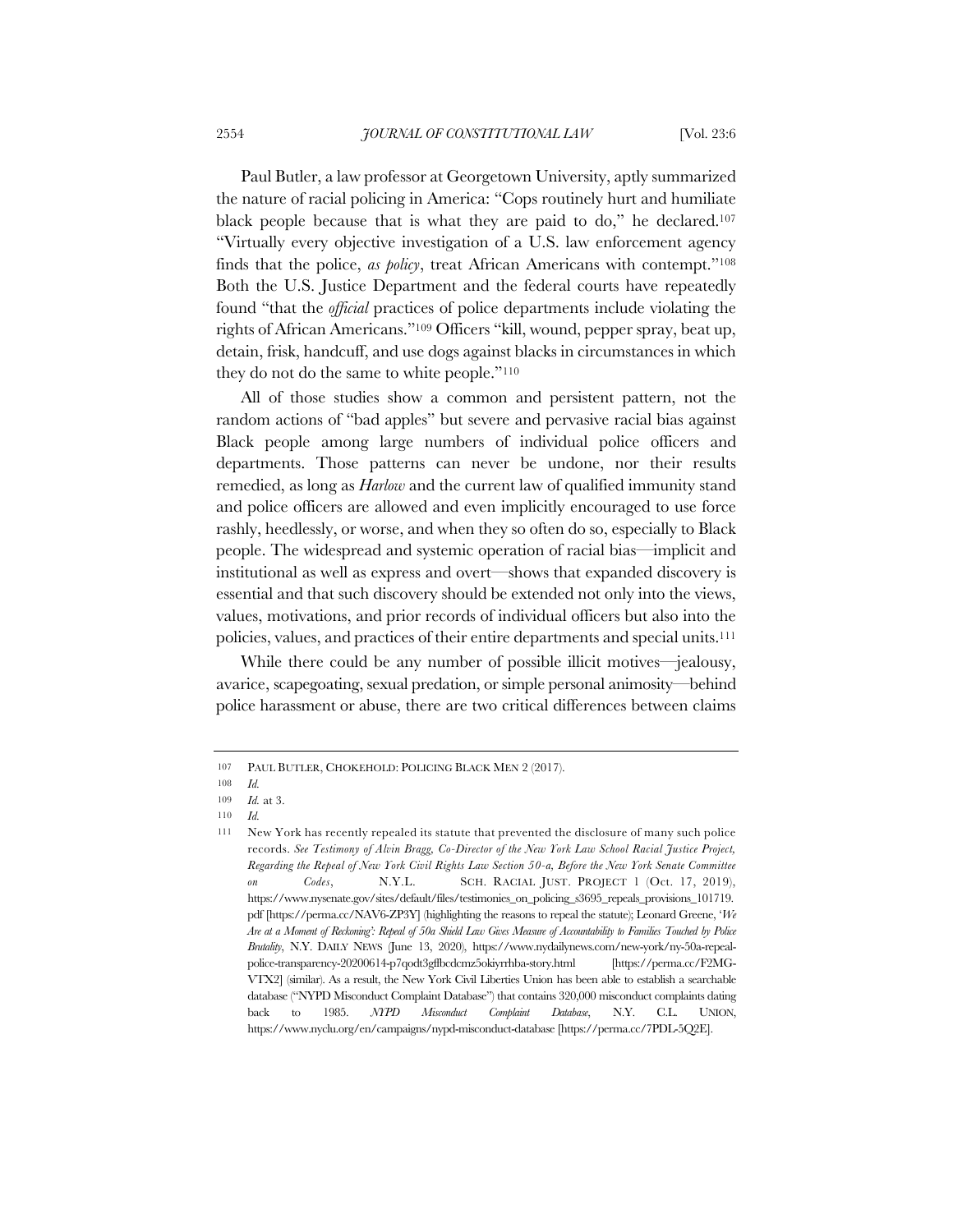involving possible racial bias against Black people and claims involving those other kinds of motives. First, any acts giving rise to claims involving those other kinds of motives would usually constitute independent criminal acts—such as extortion, robbery, or sexual harassment—that could be proven in court without the need to establish motive. Second, and more important, none of those other kinds of motives has caused the same kind of everyday, extensive, and sharply-defined patterns of abuses that racial bias has generated. Unlike those other kinds of motives, racial bias has been shown by an overwhelming wealth of evidence as the cause of systemic practices of police harassment and abuse against Black people, especially Black males.

Thus, in cases where defendants raise a qualified immunity defense, the law could serve "efficiency" goals by barring or severely limiting inquiries into most kinds of "motives" while making an exception for cases involving potential or suspected racial bias. At a minimum, such discovery should be allowed—indeed, mandated—in any case where a Black person (or a member of any other minority group known in particular localities to suffer discrimination at the hands of police officers) suffers physical injury or death at the hands of the police and the police do not have a factually unquestionable justification for their behavior in the situation and for their use of force. Further, discovery in such cases should extend not just to the individual officers involved but also to their whole department and special units. Given the social context in which such cases arise, *Harlow*'s ostensibly "neutral" procedural rule is anything but "neutral." It establishes a severe institutional bias disproportionally disadvantaging Black civil rights claimants.

#### *C. Summary Judgment: Implicit and Institutional Racial Bias Under Rule 56*

There is an extensive literature evaluating summary judgment, much of it sharply critical on both practical and normative grounds,112 but the

<sup>112</sup> Diane P. Wood, *Summary Judgment and the Law of Unintended Consequences*, 36 OKLA. CITY U. L. REV. 231, 232 (2011) (noting that today's summary judgment looks nothing like the "Utopian picture" it was intended as); Burbank, *Vanishing Trials*, *supra* note 8, at 620 (finding that summary judgement vastly grew in importance in the 1970s); Suja A. Thomas, *Why Summary Judgment Is Unconstitutional*, 93 VA. L. REV. 139, 140 (2007) (arguing that summary judgement is an unconstitutional litigation route because it "fails to preserve a civil litigant's right to a jury trial under the Seventh Amendment."); Arthur R. Miller, *The Pretrial Rush to Judgment: Are the "Litigation Explosion," "Liability Crisis," and Efficiency Clichés Eroding Our Day in Court and Jury Trial Commitments?*, 78 N.Y.U. L. REV. 982, 984–85 (2003) (acknowledging the potential dangers that modern summary judgement might pose for Seventh Amendment rights); Samuel Issacharoff & George Loewenstein, *Second Thoughts About Summary Judgment*, 100 YALE L.J. 73, 74 (1990) (examining the "costs" against the intended benefits of summary judgement); Elizabeth M. Schneider, *The Dangers of Summary Judgment: Gender*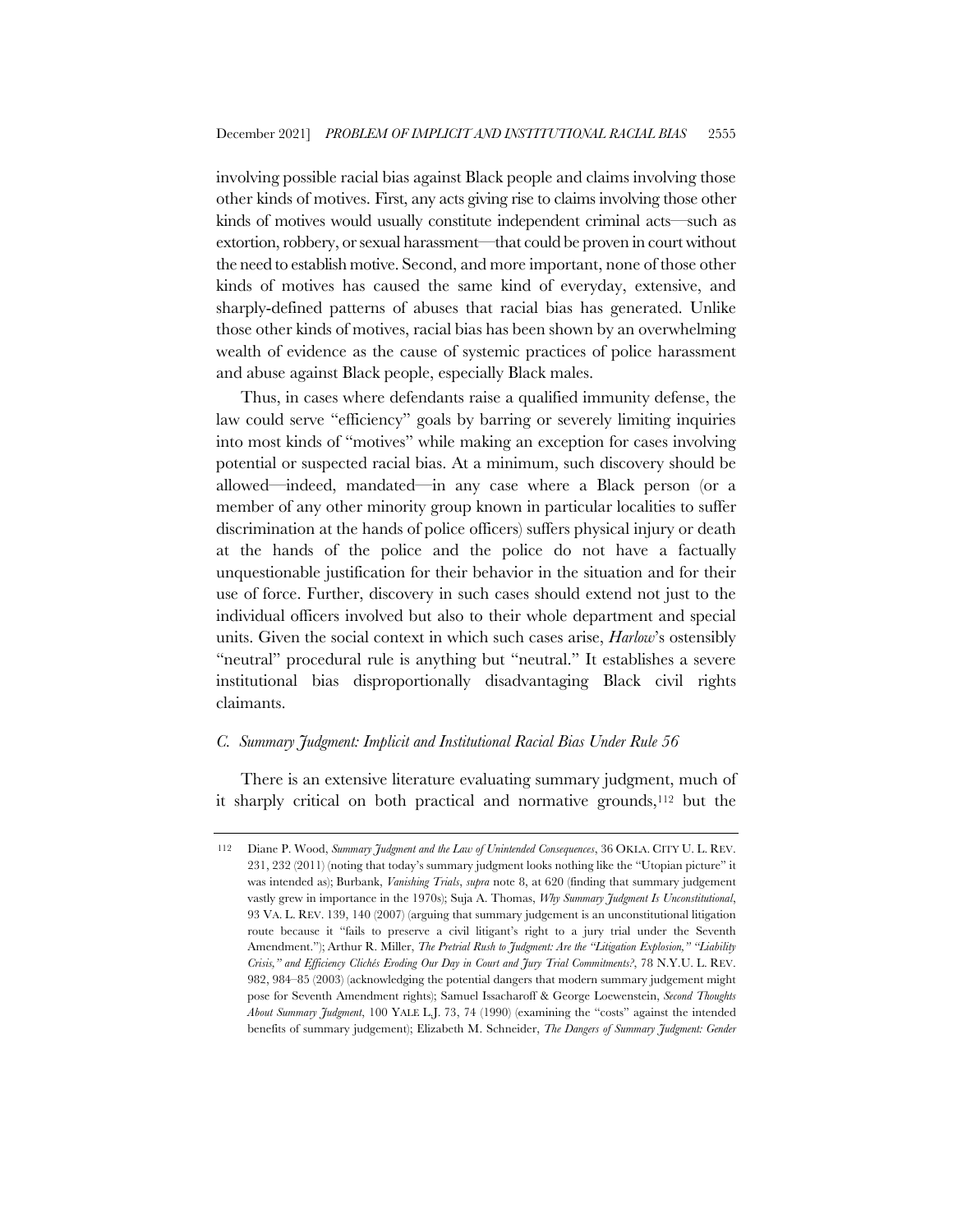procedure has nonetheless been used increasingly since the 1970s113 and vigorously supported by the Supreme Court since 1986.114 While its use raises many issues, one of the most obvious is its susceptibility to the influence of implicit and institutional racial bias. Even in relatively simple cases, the broad discretion judges enjoy in handling summary judgment motions allows them to "massage" the facts in deciding how to rule. "Massaging facts occurs when judges who possess the same information use it in different manners," Professor Suja A. Thomas wrote.115 Such massaging "can occur in a number of ways," such as when courts ignore relevant facts or fail to consider how relevant facts can be viewed differently or give rise to conflicting inferences.116

To the extent that the standards for granting summary judgment allow courts to "massage" the record, implicit biases can become a controlling masseur. This danger could be especially threatening in highly contentious

*and Federal Civil Litigation*, 59 RUTGERS L. REV. 705, 709 (2007) (arguing that summary judgment is granted disproportionately in employment discrimination matters). For defenses of summary judgment, see, for example, Edward Brunet, *The Efficiency of Summary Judgment*, 43 LOY. U. CHI. L.J. 689, 690 (2012). *See also* Ilana Haramati, *Procedural History: The Development of Summary Judgment as Rule 56*, 5 N.Y.U. J. L. & LIBERTY 173, 207 (2010) (hailing summary judgment as "an invaluable tool for expeditious modern litigation and docket management.").

<sup>113</sup> For a discussion of the expansion of summary judgment, see Ned Snow, *Judges Playing Jury: Constitutional Conflicts in Deciding Fair Use on Summary Judgment*, 44 U.C. DAVIS L. REV. 483 (2010), and Richard L. Steagall, *The Recent Explosion in Summary Judgments Entered by the Federal Courts Has Eliminated the Jury from the Judicial Power*, 33 S. ILL. U. L.J. 469 (2009).

<sup>114</sup> In 1986 the Court handed down a "trilogy" of cases that praised the summary judgment procedure and encouraged the lower courts to use it more readily. Matsushita Elec. Indus. Co. v. Zenith Radio Corp., 475 U.S. 574 (1986); Celotex Corp. v. Catrett, 477 U.S. 317 (1986); Anderson v. Liberty Lobby, Inc., 477 U.S. 242 (1986). Stephen Burbank has questioned the impact of these cases and argued that the expansion in summary judgments began in the 1970s for other reasons. Burbank, *Vanishing Trials*, *supra* note 8, at 620. This claim that has since received considerable support but that has not yet been clearly established. *Compare* Linda S. Mullenix, *The 25th Anniversary of the Summary Judgment Trilogy: Much Ado About Very Little*, 43 LOY. U. CHI. L.J. 561, 584 (2012) ("The various FJC studies of post–trilogy summary judgment practice have demonstrated that the disposition rates . . . have not increased in statistically significant ways in the aftermath of the trilogy."), *with* Gelbach, *supra* note 33, at 1689 (explaining that "given the absence of careful consideration of changes in party behavior, the data we have simply cannot tell us" the impact of the trilogy).

<sup>115</sup> Suja A. Thomas, *Reforming the Summary Judgment Problem: The Consensus Requirement*, 86 FORDHAM L. REV. 2241, 2252 (2018).

<sup>116</sup> *Id.; see also* David L. Lee & Jennifer C. Weiss, *Inferences in Employment Law Compared to Other Areas of the Law: Turning the Rules Upside Down*, 57 N.Y.L. SCH. L. REV. 781, 785 (2012) ("[D]ecades of experiences . . . and exposure to decisions from other areas of the law have led plaintiffs' employment lawyers to believe that the inferences judges would not permit juries to draw in employment cases would be commonplace inferences that judges permit in other areas of the law.").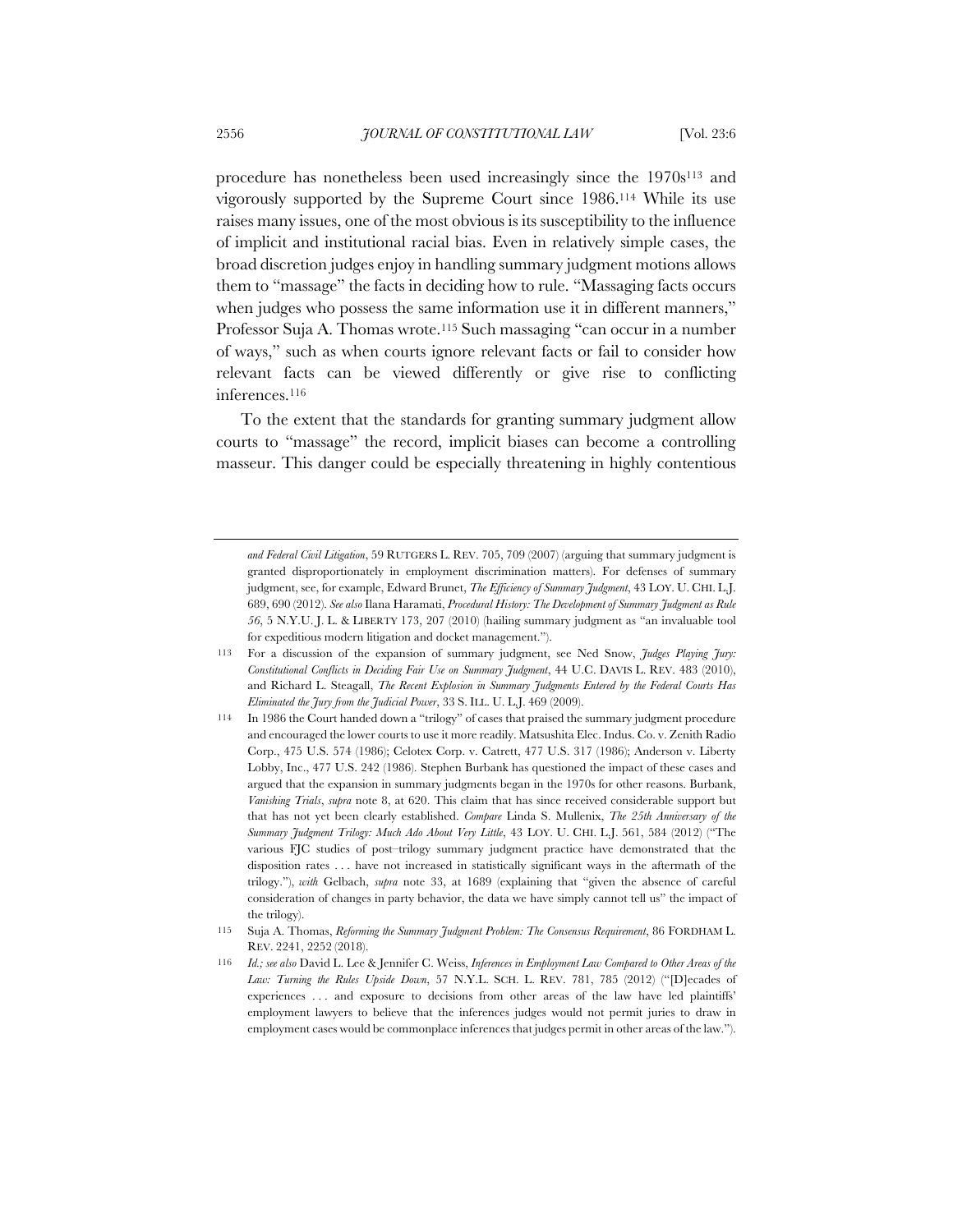and fact intensive Fourth Amendment cases involving claims of excessive force where the standards are particularly "malleable."117

A well-known Supreme Court decision and the famous empirical study it spurred demonstrate the extent to which summary judgment rulings can be highly subjective and even arbitrary. In *Scott v. Harris*,118 a Black man who was severely injured by a white police officer after a car chase and crash brought suit for damages against the officer.119 The defense introduced a police videotape of the chase and crash, and on appeal an eight-justice majority on the Supreme Court held that the videotape was dispositive.120 It ruled that the tape showed conclusively that the plaintiff's reckless driving created a public danger that justified the police officer in stopping him by forcing his car off the road, and it granted the officer summary judgment dismissing the complaint.121 In doing so, the Court contradicted the views of the trial judge, three judges on the Eleventh Circuit, and Justice Stevens, whose solo dissent offered a detailed critique of the majority's interpretation of the tape. Thus, the Court held that there was no "genuine dispute of material fact" even though five of thirteen federal judges—38% of those who saw the tape—thought there was one.

In the wake of the case, three scholars conducted a study of the way 1,350 Americans perceived the tape, confirming the subjective nature of the judgments involved and explaining why thirteen federal judges could split 8 to 5 in deciding what the tape showed.122 They found that most of the study's

<sup>117</sup> *See* Craig M. Reiser, *The Unconstitutional Application of Summary Judgment in Factually Intensive Inquiries*, 12 U. PA. J. CONST. L. 195, 222 (2009) ("[C]ourts have, at least occasionally, granted summary judgment in seemingly weak [Fourth Amendment excessive force] cases where strict adherence to the standard would likely result in a different outcome.").

<sup>118</sup> 550 U.S. 372 (2007). Eight justices joined the majority, two of whom (Justices Ginsburg and Breyer) also wrote separate concurrences.

<sup>119</sup> *Id.* at 374–75.

<sup>120</sup> *Id.* at 378–79.

<sup>121</sup> *Id.* at 379–81. The Court stated that it was "happy to allow the videotape to speak for itself" and attached it to the official record as Exhibit A at page 36 and made it available on the internet at https://www.supremecourt.gov/media/video/mp4files/scott\_v\_harris.mp4 [https://perma.cc/5JJ5-RF2P]. *Scott*, 550 U.S. at 378 n.5. The true "real world" test of the *Scott* 

*v. Harris* rule may well come in the future, as more and more videos recorded by civilian bystanders provide visual evidence of what actually transpired in incidents involving alleged police harassment and abuse. In those cases, under what conditions and to what extent will courts find that those videotapes are also dispositive? *See* Audra D.S. Burch & John Eligon, *Bystander Videos of George Floyd and Others Are Policing the Police*, N.Y. TIMES, https://www.nytimes.com/2020/05/26/us/georgefloyd-minneapolis-police.html [https://perma.cc/D5TQ-SB2B] (last updated Mar. 5, 2021) (noting that bystander videos often contradict initial official reports of incidents).

<sup>122</sup> Dan M. Kahan, David A. Hoffman & Donald Braman, *Whose Eyes Are You Going to Believe*? Scott v. Harris *and the Perils of Cognitive Illiberalism*, 122 HARV. L. REV. 837, 841 (2009) ("Our subjects didn't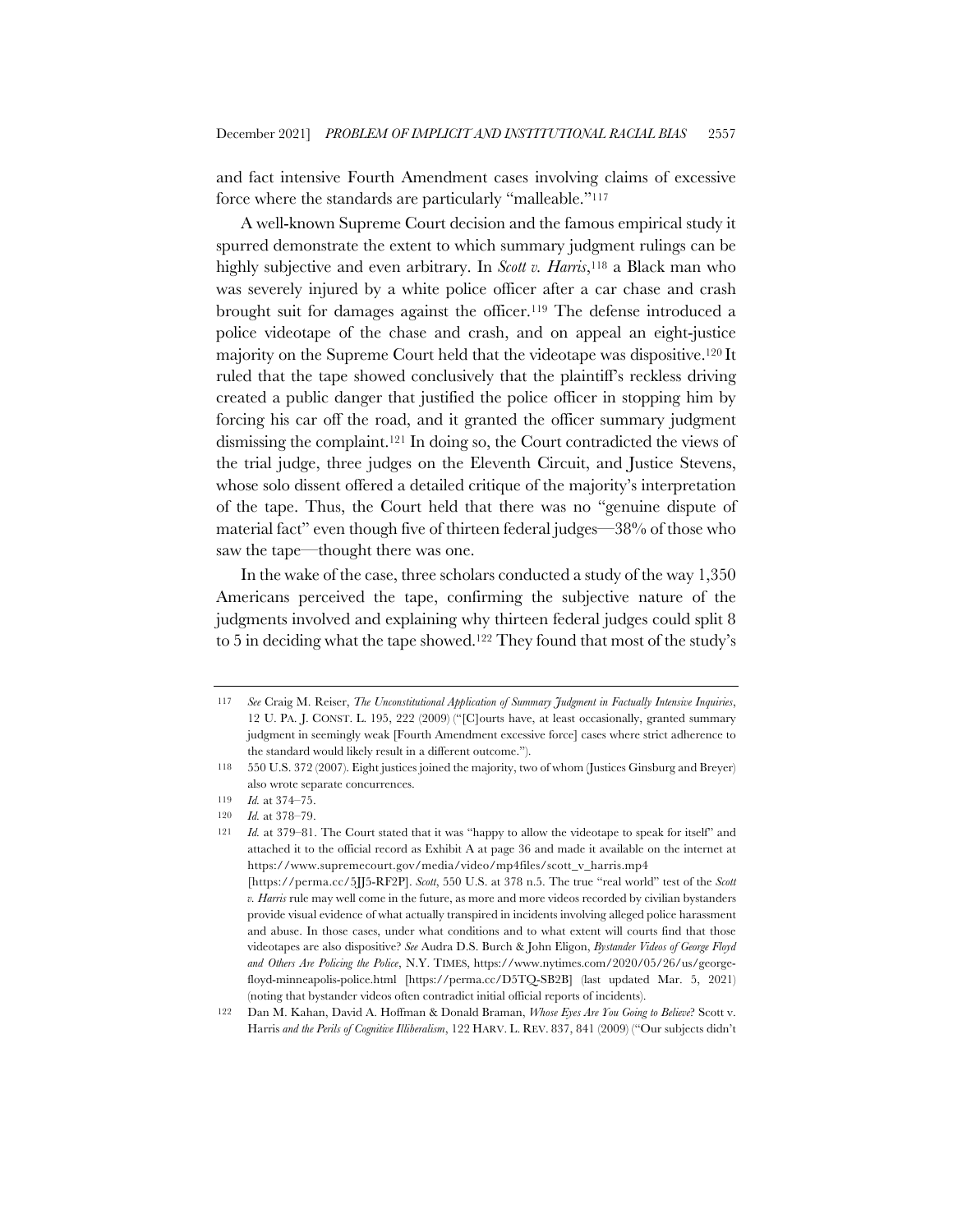participants concurred in varying degrees with the majority's conclusion that plaintiff's behavior "posed a deadly risk to the public," but they also found that 45% of their subjects thought that the police chase itself "was not worth the risk it posed to the public."123 More important, they found that those who agreed and disagreed with the majority's conclusion about the videotape were marked by "various individual characteristics," including their different ages, income and educational levels, marital status, political affiliation, ideological beliefs, cultural values, and (to a slight extent) gender.124 Hardly surprising, they found that "being African American (as opposed to white) exert[ed] the largest effect across the various response measures."125

Two conclusions surely follow. One is that the existence of a "genuine" dispute about "material" facts in the case depended on neither the contents of the videotape nor the formal requirements of Rule 56 but on which of the thirteen federal judges decided the case. The other is that social factors and implicit biases, not the contents of the videotape and not Rule 56, were apparently decisive.

Bearing in mind those findings about implicit racial bias and the sociallyshaped perceptions that color individual judgments, a detailed examination of another case is illustrative. A civil rights action involving a Black plaintiff shot by a white police officer, *Tolan v. Cotton* involves troubling questions about the treatment of the officer's motion for summary judgment at both the district and circuit court levels.126 The lower court decisions in Tolan illustrate the potentially dispositive nature of the sweeping discretion that judges enjoy on summary judgement, and they suggest the subtle but nonetheless likely influence of implicit and institutional bias in the law. Fortunately, the Supreme Court ultimately intervened and reversed the lower courts' grant of summary judgment to the officer.<sup>127</sup>

see things eye to eye. A fairly substantial majority did interpret the facts the way the Court did. But members of various subcommunities did not.").

<sup>123</sup> *Id.* at 864–65.

<sup>124</sup> *Id.* at 867–69.

<sup>125</sup> *Id.* at 867.

<sup>126</sup> 854 F. Supp. 2d 444 (S.D. Tex. 2012), *aff'd* 713 F.3d 299 (5th Cir. 2013). For discussions of the case, see Ed Brunet & John Parry, *Guest Post: Brunet and Parry on* Tolan v. Cotton, CIV. PROC. & FED. CTS. BLOG (May 8, 2014), http://lawprofessors.typepad.com/civpro/2014/05/guest-post-brunetand-parry-on-tolan-v-cotton.html [https://perma.cc/28DC-YFVR] (noting that the *Tolan* decision could be seen as merely "correcting a grievous error" or as a way to "embolden courts to identify disputed facts"); Howard M. Wasserman, *Mixed Signals on Summary Judgment*, 2014 MICH. ST. L. REV. 1331, 1345 (2014) (arguing that Tolan should be seen as a "simple case involving established precedent").

<sup>127</sup> Tolan v. Cotton, 572 U.S. 650, 651 (2014) (per curiam). The Court reversed the Fifth Circuit on the ground that it had misapplied the summary judgment standard. *Id.* at 660. ("By weighing the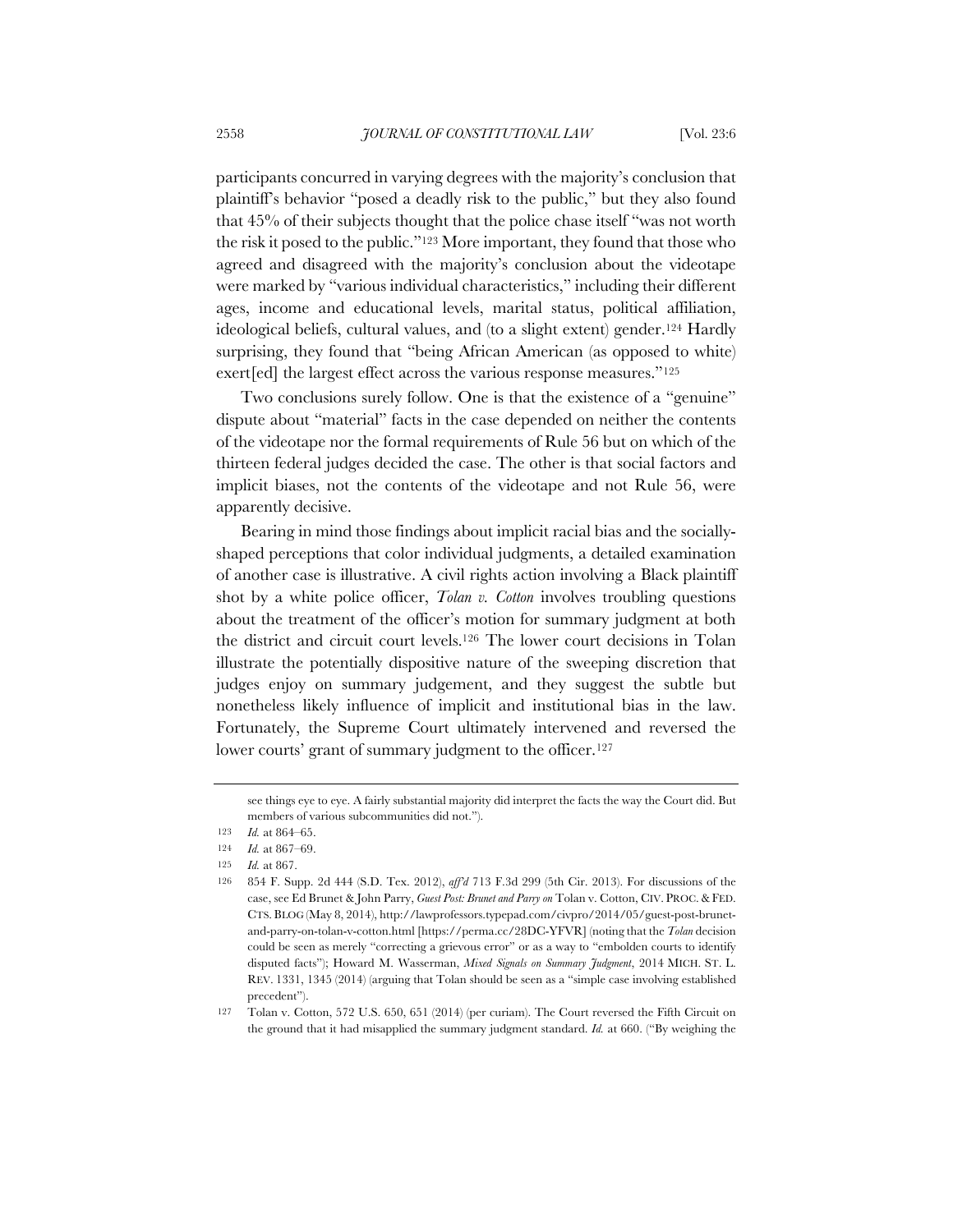Many of the basic facts in *Tolan* are undisputed. In Bellaire, Texas, a middle-class suburb outside of Houston, Officer John C. Edwards of the local police department followed two young Black men, Robbie Tolan ("Robbie") and his cousin Anthony Cooper, as they drove home from Jack in the Box, a chain fast food restaurant, at two o'clock in the morning on New Year's Eve, December 31, 2008.128After a short drive, Robbie and Cooper turned into a *cul de sac*, parked in front of one of the houses on the street, exited their car, and walked toward the house.129 Edwards drove past their car toward the end of the *cul de sac*, mistakenly typed in the wrong license plate number on his Mobile Data Terminal ("MDT"), and received a report that the car was stolen.130 Edwards then called for back-up, turned around and drove back toward the Tolans' car, pulled up "at a distance" from it, aimed his patrol car's spotlight at the two young men, got out with drawn gun and shining flashlight in hand, and ordered them to come to him.<sup>131</sup> Both immediately protested, asking Edwards what he was doing and why, and Edwards told them that they were driving a stolen car.132 By that point, Robbie was on the front porch of the house at the door, and Cooper was behind him in the front

evidence and reaching factual inferences contrary to [plaintiff's] competent evidence, the court below neglected to adhere to the fundamental principle that at the summary judgment stage, reasonable inferences should be drawn in favor of the nonmoving party."). Though the Court's intervention might be heartening, it should not be expected in very many cases. Concurring, Justice Alito noted the unusual nature of the Court's decision to review a case on such factual grounds. *Id.* at 661 ("[G]ranting review in this case sets a precedent that, if followed in other cases, will very substantially alter the Court's practice.").

After remand to the district court, the judge who had originally granted Cotton summary judgment announced that she "thought [she] was right the first time" and refused to recuse herself from hearing the case. The Tolans then settled out of court for \$110,000. *Settlement Reached in Police Shooting of Former MLB Player's Son*, LEGAL READER (Sept. 18, 2015), https://www.legalreader.com/settlementreached-in-police-shooting-of-former-mlb-players-son/ [https://perma.cc/TLY4-87JG] [hereinafter *Settlement Reached*].

<sup>128</sup> *Tolan*, 572 U.S. at 651; *see also* ROBBIE TOLAN & LAWRENCE ROSS, NO JUSTICE: ONE WHITE POLICE OFFICER, ONE BLACK FAMILY, AND HOW ONE BULLET RIPPED US APART 17 (2018) (detailing Tolan and Cooper's whereabouts prior to arriving at the Tolan household).

<sup>129</sup> *Tolan*, 713 F.3d at 301.

<sup>130</sup> The Tolans' car was also the same make and approximate year of the car that had been reported stolen. *Id.*

<sup>131</sup> *Id.*

<sup>132</sup> *Id.* at 302.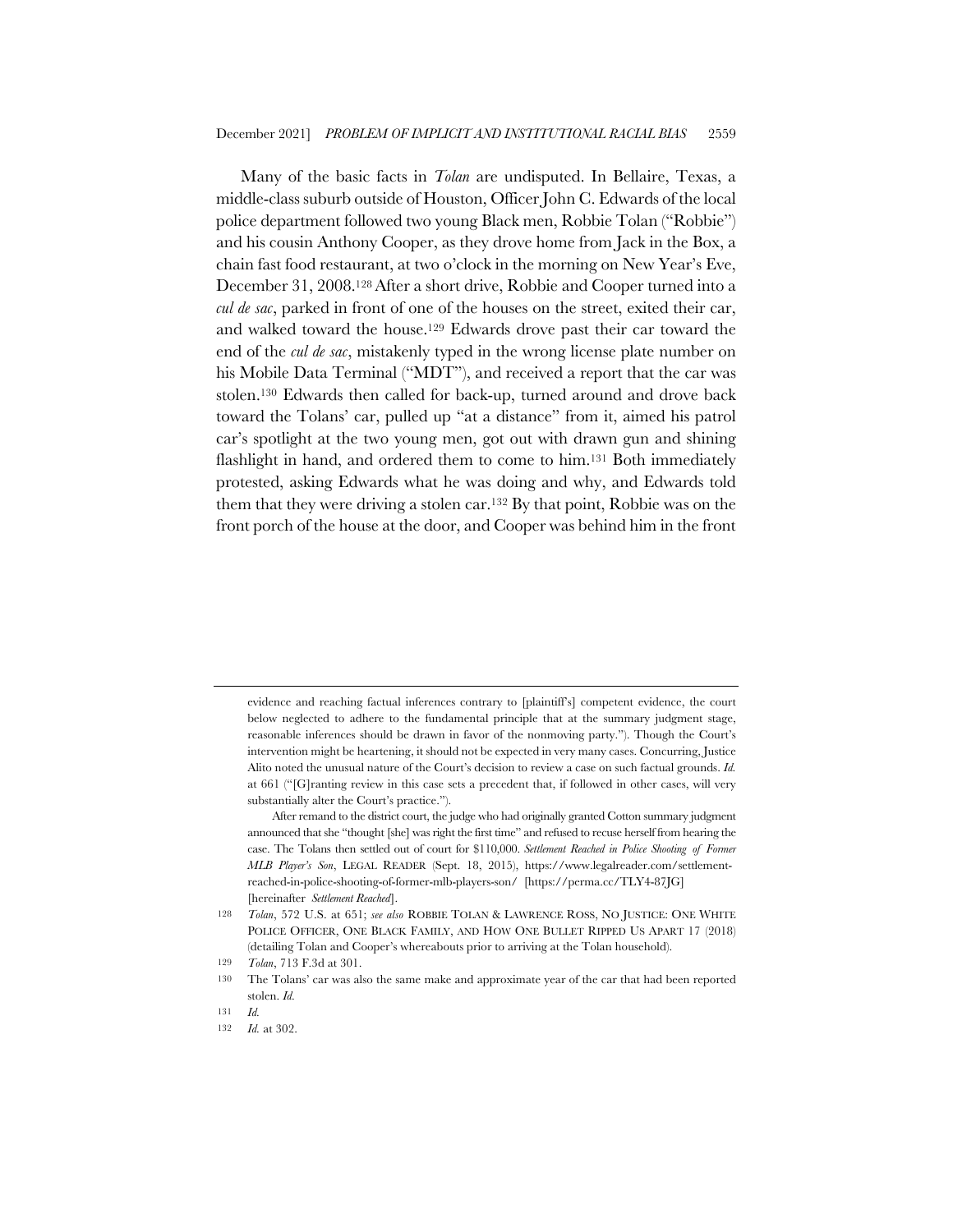yard.133 Edwards kept his flashlight and gun pointed at both of them and ordered them to lie down.134

Almost immediately, Robbie's parents, Bobby Tolan ("Bobby") and Marian Tolan ("Marian"), dressed in their pajamas, came rushing out of the house.135 Bobby told the two young men to stop protesting, remain silent, and lie down as Edwards had instructed.136 Both Robbie and Cooper immediately did so.137 Marian walked around the yard protesting Edwards' actions while Bobby came up to talk to Edwards.138 Both identified Robbie as their son and Cooper as Robbie's cousin, and they explained that they were the owners of both the house and the car the two young men had been driving.139 The car, they assured the officer, was not stolen.140

A minute and a half after Edwards started the confrontation Sergeant Jeffrey Wayne Cotton arrived on the scene.141 He spoke with Edwards, decided to take control of the situation, and ordered Marian to stop moving around and stand by the garage.142When she failed to comply and continued to protest, he grabbed her, began pushing her up the driveway, and at some disputed point shoved her against the garage door.143 From the front porch fifteen to twenty feet away, Robbie yelled at Cotton to "'[g]et your fucking hands off [her]'" and—because he had been lying on the porch with his feet toward the driveway and his head toward the front door—began to turn around and raise up to see what Cotton was doing to his mother.144 At that point Cotton claimed to be in fear for his safety because Robbie was moving, and his hand was at his waist which was covered by a "hoodie."145 Thinking that the "hoodie" might hide a gun, Cotton immediately shot at Robbie three

<sup>133</sup> Robbie was originally not seen by Sergeant Cotton because of his placement on the front porch of the home. *Id.* ("Although Sergeant Cotton did not immediately observe Robbie Tolan, whose form was obscured by a planter on the front porch, Officer Edwards informed Sergeant Cotton that 'the two on the ground had gotten out of a stolen vehicle.'"). *See also* Tolan v. Cotton, 854 F. Supp. 2d 444, 450 (S.D. Tex. 2012) ("Robbie Tolan lay down on the porch of the house . . . . [and] Cooper knelt down on the ground, nearer to Officer Edwards.").

<sup>134</sup> *Id.*

<sup>135</sup> Tolan v. Cotton, 572 U.S. 650, 652 (2014).

<sup>136</sup> *Id.*

<sup>137</sup> *Id.*

<sup>138</sup> *Tolan*, 713 F.3d at 302.

<sup>139</sup> *Tolan*, 572 U.S. at 652.

<sup>140</sup> *Id.*

<sup>141</sup> *Tolan*, 713 F.3d at 302.

<sup>142</sup> *Id.*

<sup>143</sup> *Id.*

<sup>144</sup> *Id.* at 303.

<sup>145</sup> *Id.*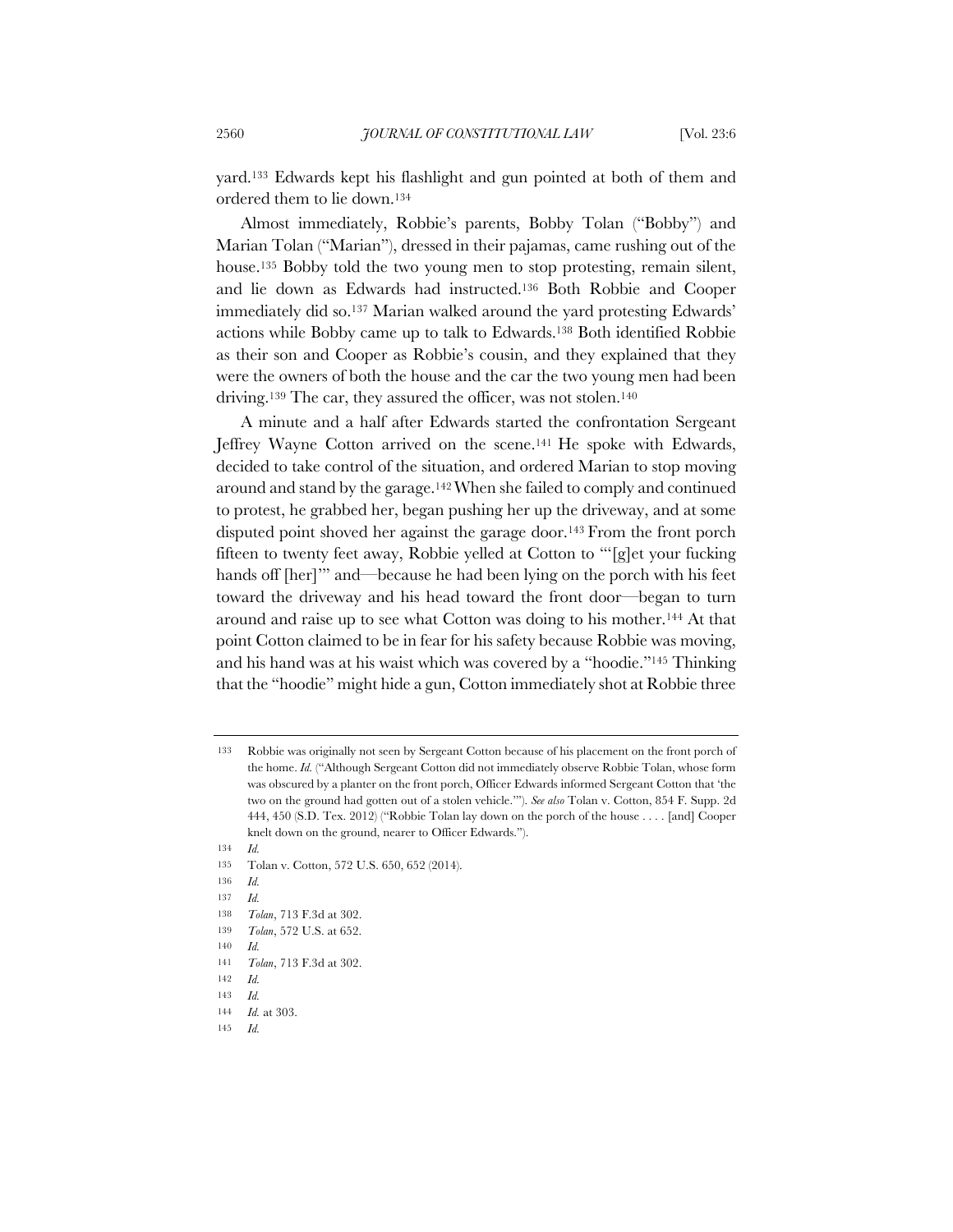times.146 He hit him once in the chest, nearly killing him and ending his promising young baseball career.147

There was no dispute that the Tolans owned both the house and the car that Robbie and Cooper were driving,148 and there was no dispute that Robbie had no gun and was wholly unarmed.149

Subsequently, Cotton was found not guilty on criminal charges, and after that the United States District Court for the Southern District of Texas granted him summary judgment dismissing the Tolans' civil suit.150 The United States Court of Appeals for the Fifth Circuit affirmed.151 *Tolan* stands out because it illustrates the kinds of implicit and institutional biases that may infect not just police officers but also the courts. First, the opinions of both lower courts exemplify the way judges have shifted the formal law to allow them, in effect and contrary to the mandate of the law,152 to weigh the evidence153 and to discount statements in plaintiffs' sworn affidavits as

151 Only Robbie and Marian pursued the appeal on their section 1983 claims, and they only did so on their claim against Cotton. *Tolan*, 713 F.3d 299, 301, 304 (5th Cir. 2013). A recent study by Reuters of 529 cases decided since 2005 found that the Fifth Circuit was the most favorable circuit court in the U.S. for upholding grants of qualified immunity to police officers, doing so in 64 percent of the excessive force cases it heard. Andrew Chung, Lawrence Hurley, Andrea Januta, Jackie Botts & Jaimi Dowdell, *Shot by Cops, Thwarted by Judges and Geography*, REUTERS (Aug. 25, 2020, 10:00 AM), https://www.reuters.com/investigates/specialreport/usa-police-immunity-variations [https://perma.cc/AN6K-XZUS].

In a separate analysis of 435 district court decisions from 2014 to 2018, the study also found that judges in Texas granted qualified immunity to police in 59 percent of the excessive force cases, while judges in California do so in only 34 percent of such cases. *Id.*

<sup>146</sup> *Id.*

<sup>147</sup> *Id.*; Tolan v. Cotton, 572 U.S. 650, 654 (2014).

<sup>148</sup> *Tolan*, 572 U.S. at 652.

<sup>149</sup> *Tolan*, 713 F.3d at 303.

<sup>150</sup> The civil suit initially involved numerous state and federal claims brought by Bobby, Marian, Robbie, and Cooper against Edwards, Cotton, the city of Bellaire, and others. Tolan v. Cotton, 854 F. Supp. 2d 444, 448 (S.D. Tex. 2012). All of the claims were eventually dismissed on stipulation of dismissal without prejudice except for claims by the four plaintiffs against Edwards, Cotton, and the city under 42 U.S.C. § 1983. *Id.* at 448 n.2. Subsequently, Edwards and Cotton moved for summary judgment on qualified immunity grounds, and the circuit court's opinion addressed that motion. *Tolan*, 713 F.3d at 304. The central focus in the action and on the motion was Robbie's claim against Cotton for violating his rights under the Fourth and Fourteenth Amendments, and the discussion that follows focuses on the courts' treatment of that claim.

<sup>152</sup> *E.g.*, Anderson v. Liberty Lobby, Inc., 477 U.S. 242, 249 (1986) ("[I]t is clear enough from our recent cases that at the summary judgment stage the judge's function is not himself to weigh the evidence and determine the truth of the matter . . . ."). *Accord id.* at 255 ("Credibility determinations, the weighing of the evidence, and the drawing of legitimate inferences from the facts are jury functions, not those of a judge, whether he is ruling on a motion for summary judgment or for a directed verdict.").

<sup>153</sup> The district court stated that it would "grant summary judgment in any case where critical evidence is *so weak or tenuous* on an essential fact that it could not support a judgment in favor of the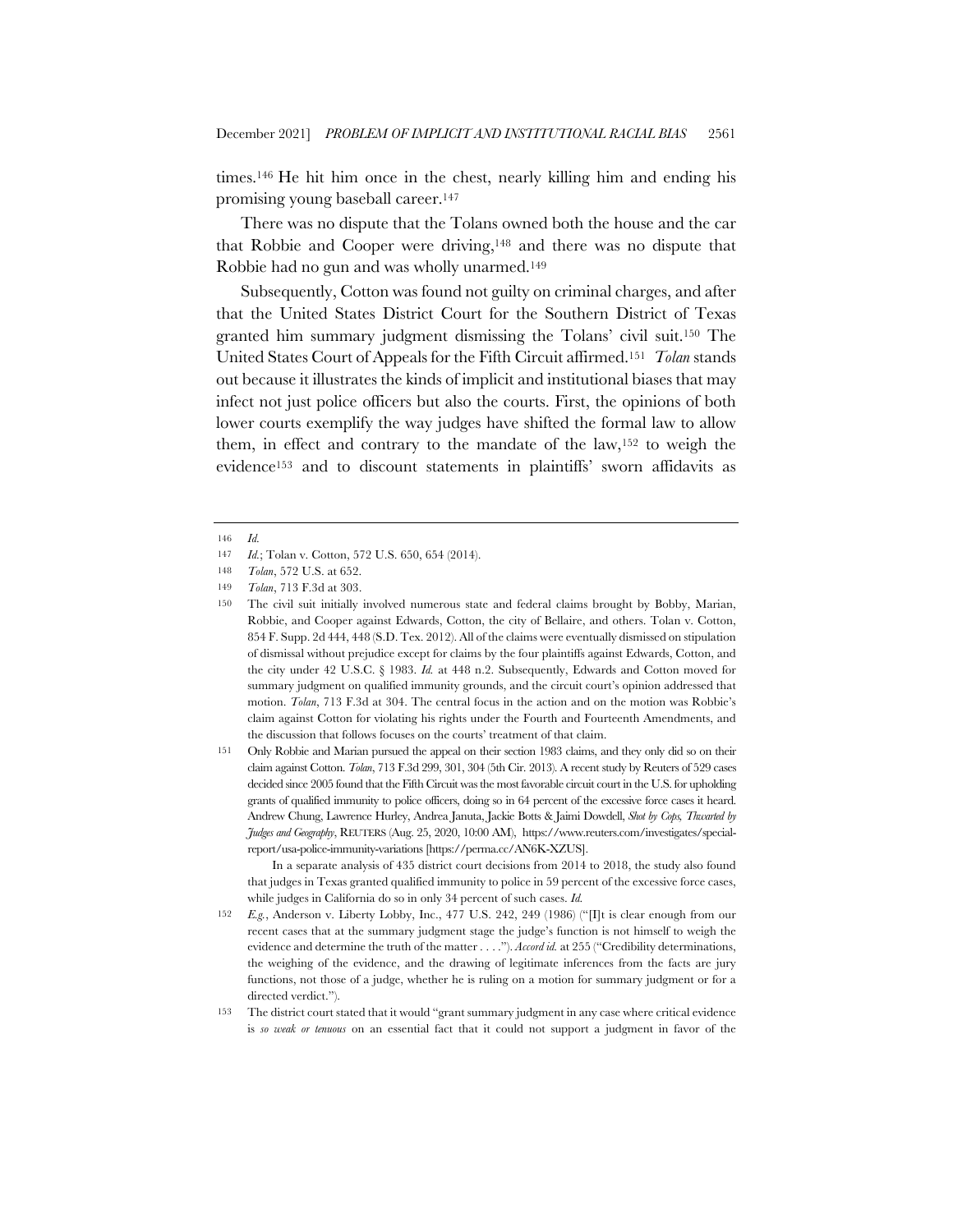irrelevant "conclusory allegations."154 Similarly, the lower court opinions show how qualified immunity claims have reversed the normal rule that requires the moving party to carry the initial burden of proof. Under the lower court opinions in *Tolan*, an officer who moves for summary judgment on qualified immunity grounds "does not have the burden to establish it."155 Instead, it is the plaintiff who carries the burden of negating the assertion of qualified immunity.156 Those rules combine to essentially reverse the fundamental principle of summary judgment that "the facts and inferences to be drawn from them must be reviewed in the light most favorable to the nonmoving party."157

Second, the two opinions reveal the predetermining pro-police nature of the tight zoom-in focus the two courts used to dismiss the relevance of every fact that was unfavorable to the police. The first element of the technique, the district court explained, is the principle that Cotton's actions were "required to 'be judged from the perspective of a reasonable officer on the scene."<sup>158</sup> That requirement, the Court of Appeals acknowledged up front, "steers the analysis" in Cotton's favor.159 The second element is the rubric of "material facts" that the two courts used to ignore virtually everything that happened before the actual shooting.<sup>160</sup> The only "factual information"

nonmovant." *Tolan*, 854 F. Supp. 2d 444, 426 (S.D. Tex. 2012) (emphasis added) (quoting Boudreaux v. Swift Transp. Co., Inc., 402 F.3d 536, 540 (2005) (internal quotations omitted)).

155 *Id.* at 463.

<sup>154</sup> Even with sworn testimony in the record supporting plaintiff's contentions, the court can apparently dismiss some or all of it if it characterizes the content as mere "conclusory allegations" or "unsubstantiated assertions." *Tolan*, 854 F. Supp. 2d at 462 (internal quotations omitted).

<sup>156</sup> *Id.* ("Plaintiffs must satisfy their burden by negating immunity by specifically identifying evidence that rebuts the Defendants' presumed entitlement to dismissal based upon qualified immunity."). *See also id.* ("The plaintiff, bearing the burden of negating the defense, cannot rest on conclusory allegations and assertions, but must demonstrate genuine issues of material fact regarding the reasonableness of the official's conduct."). The Fifth Circuit agreed. *See Tolan*, 713 F.3d at 304.

<sup>157</sup> *Tolan*, 854 F. Supp. 2d at 462. The Supreme Court explained that the Fifth Circuit "improperly 'weigh[ed] the evidence' and resolved disputed issues in favor of the moving party." Tolan v. Cotton, 572 U.S. 650, 657 (2014) (citing *Anderson*, 477 U.S. at 249).

<sup>158</sup> *Tolan*, 713 F.3d at 306.

<sup>159</sup> *Id.* at 306 (citing Graham v. Connor, 490 U.S. 386, 396 (1989)).

<sup>160</sup> For example, one critical fact in understanding the situation had to do with Robbie's claim that he turned and started to rise up because Cotton threw his mother against the garage door and when she hit the door there was a loud crashing sound. The district court treated it thusly:

Robbie Tolan, Marian Tolan, Anthony Cooper, and Officer Edwards all testified that Robbie Tolan yelled to Sergeant Cotton after Marian Tolan hit the garage door. Sergeant Cotton testified that Robbie Tolan yelled to him before he pushed Marian Tolan away, and she hit the garage door. Sergeant Cotton testified, "I do not disagree that the noise [of Mrs. Tolan hitting the garage door] happened . . . . I disagree as to when the noise happened." . . . This disputed fact is not material to the determination of the issue of qualified immunity. It is not disputed that Robbie Tolan shouted at Sergeant Cotton and quickly got up from his prone position and turned his body around.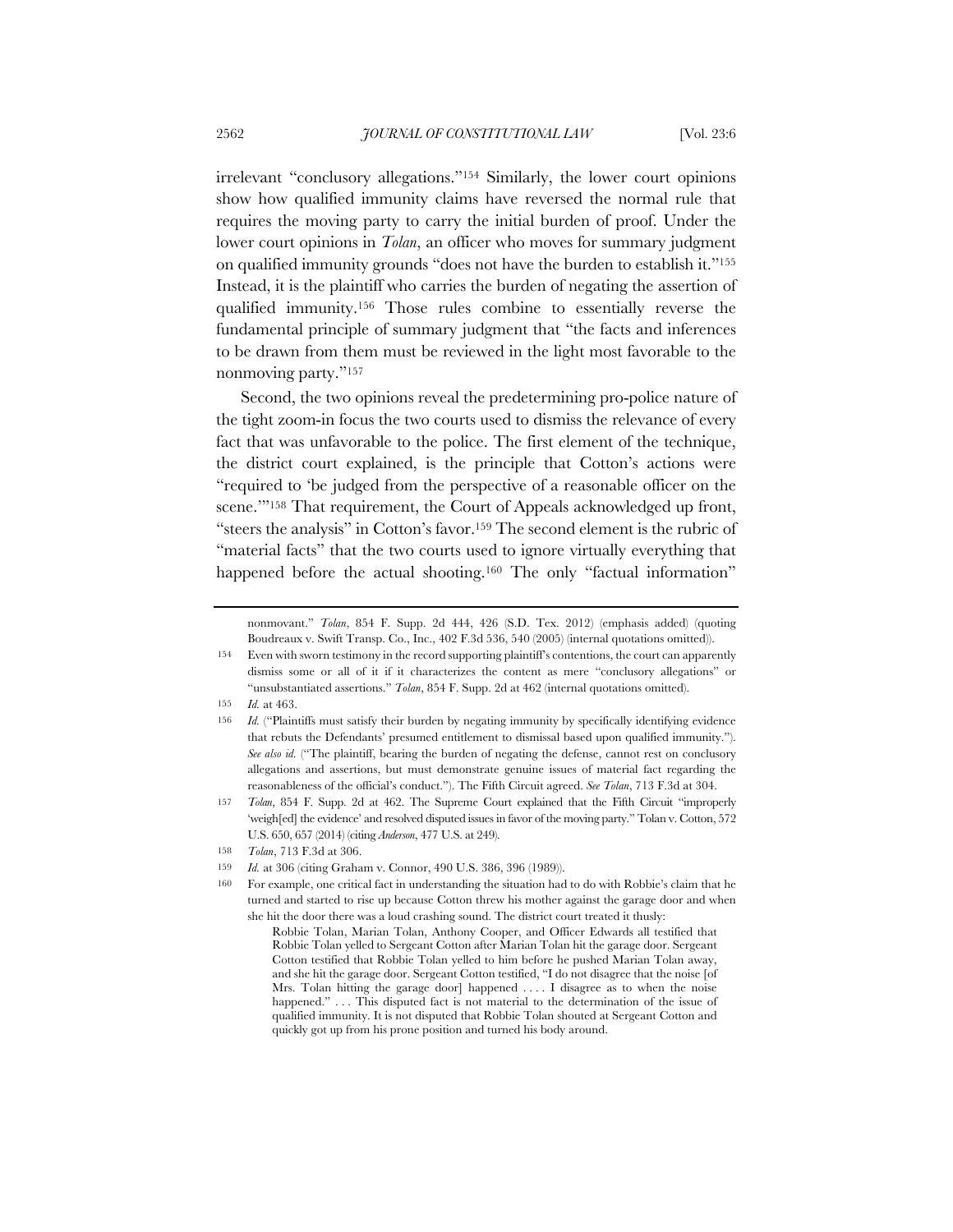relevant to the issue of the shooting, the district court insisted, involved "the observations Sergeant Cotton made, which led him to fire."161 That "factual information" included essentially only three facts: Cotton heard Robbie shout at him and saw him turning around; Cotton saw Robbie's hand at his waist covered by the "hoodie" and speculated Robbie might be reaching for a hidden gun,162 and Cotton feared for his life.163 With that severely truncated focus on "a very few seconds,"164 the court easily concluded that "there are no disputes of material fact" about the shooting.165 Thus, it was able to find Cotton's shooting "reasonable" and grant him summary judgment.166 Agreeing that there was no dispute as to any "material facts," the court of appeals affirmed.167

The extreme bias in that tight zoom-in focus is apparent. If a court constricts its consideration only to the exact moment when an officer can claim—offering only the slightest possible self-serving justification—that he feared for his safety, there can be no possible alternative but to find a shooting "reasonable."168 Narrowing the relevant context to nothing but the exact

163 The appellate court even dismissed the relevance of the location of Robbie's hands and arms when he turned around. It described the situation as follows:

166 *Tolan*, 713 F.3d at 308.

*Tolan*, 854 F. Supp. 2d at 470 (first alteration in original) (citation omitted).

<sup>161</sup> *Tolan*, 854 F. Supp. 2d at 470.

<sup>162</sup> The district court underscored the determining power of the zoom-in technique, the officer's perspective, and the selection of "material" facts. *Tolan*, 854 F. Supp. 2d at 475 ("The fact that Robbie Tolan did not reach for his waistband area [as if to draw a weapon] is not material to the determination of whether Sergeant Cotton should be entitled to the defense of qualified immunity. Rather, it is the reasonable officer's perception of the situation that decides qualified immunity.").

Fearing Robbie Tolan was reaching towards his waistband for a weapon, Sergeant Cotton drew his pistol and fired three rounds at Robbie Tolan, striking him once in the chest and causing serious internal injury. At the time, Robbie Tolan was wearing a dark zippered jacket, known as a "hoodie", which was untucked and hung over the top of his trousers, concealing his waistband. A subsequent search revealed Robbie Tolan was unarmed.

*Tolan*, 713 F.3d at 303. It concluded, however, despite Robbie's statement that he was not reaching toward his waistband, that "whether Robbie Tolan reached into or toward his waistband [did] *not* create a genuine dispute of material fact." *Id.* at 307 (emphasis in original).

<sup>164</sup> *Tolan*, 854 F. Supp. 2d at 473.

<sup>165</sup> *Id.* at 451.

<sup>167</sup> *Id.* at 301 ("Because no genuine dispute of material fact exists for whether Sergeant Cotton's directing deadly force at Robbie Tolan and non-deadly force at Marian Tolan was objectively unreasonable in the light of clearly-established law, the Rule 54(b) judgment in favor of Sergeant Cotton is AFFIRMED."). While the district court placed its dismissal on the ground that Robby's constitutional rights had not been violated, the court of appeals based its judgment on qualified immunity grounds. *Id.*

<sup>168</sup> The Court avoided making a decision on this issue in *County of Los Angeles v. Mendez*, 137 S. Ct. 1539 (2017), which dismissed the Ninth Circuit's "provocation rule" but failed to decide what occurs when it is unreasonable conduct on the part of the officer that creates the need for deadly force. Another case recently decided by the U.S. Supreme Court, *City of Tahlequah, Oklahoma v. Bond*, also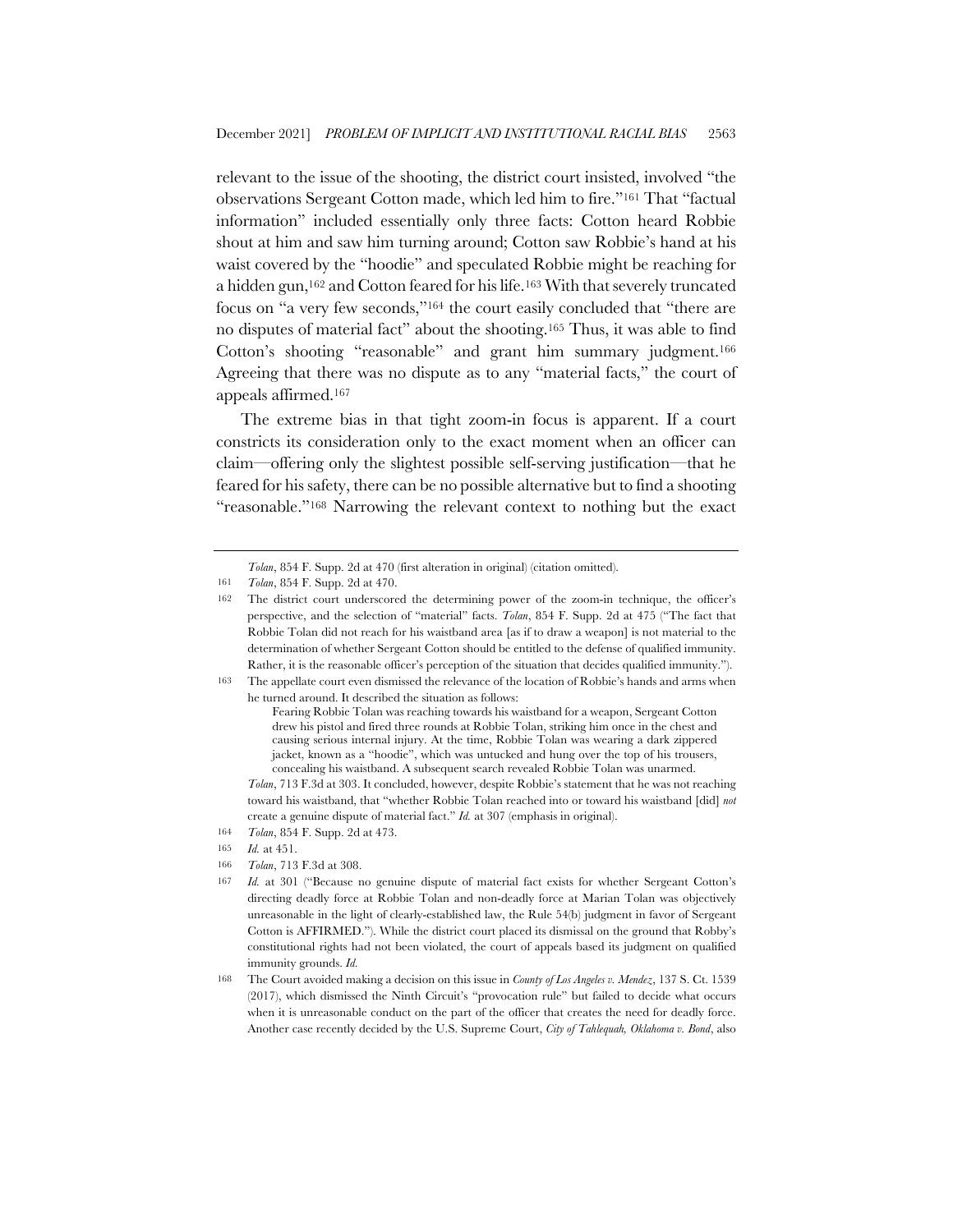moment when an officer perceives a threat and responds, the officer's action could always be judged "reasonable" no matter what preceded it. That rigidly constricted focus excludes everything else that happened, including the prior mistakes, misjudgments, provocations, and abuses of the officers involved. The zoom-in focus essentially predetermines the issue and constitutes a profound institutional bias against all victims of police violence.

Third, and most telling, the lower courts repeatedly drew inferences in favor of the police officers while improperly dismissing the contradictory testimony that the Tolans presented.169 To begin, the district court accepted the officers' contention that they faced "a dangerous and uncertain scene,"<sup>170</sup> while the appellate court characterized the situation as "chaotic and confusing."171 The courts adopted those characterizations in spite of the fact that the two "suspects" were lying silently on the ground, complying with Edwards' order and covered by Edwards' gun, while Bobby and Marian an elderly man and woman in their pajamas—were attempting to identify themselves and the "suspects" and to explain that there had been a mistake and that the car was not stolen.172 Similarly, both courts accepted Cotton's judgment that he needed to "control" the situation<sup>173</sup> while ignoring plaintiffs' testimony showing that the situation did not need control but rather the most basic exercise of simple decency and common sense. Consequently, both courts ignored the truly decisive fact that everything that followed was the direct result of Edwards' mistakes and misjudgments and Cotton's heedless and aggressive intrusion that transformed an easily corrected police error into a tragic and unnecessary shooting.

The district court also dismissed other specific facts in the record that supported the Tolans. It ignored the contrary testimony of Robbie, Bobby, and Marian when it concluded that Marian "was an individual out of

presented the issue. No. 20-1668, 2021 WL 4822664 (U.S. Oct. 18, 2021) (per curiam). In a per curiam opinion, the Court continued to give qualified immunity an exceptionally sweeping scope in allowing police use of deadly violence. Reversing the Tenth Circuit, it construed the record favorably toward the police and granted them judgment. *Id.* at \*3. At the same time it explicitly held open the question "whether recklessly creating a situation that requires deadly force can itself violate the Fourth Amendment." *Id.* at \*2.

<sup>169</sup> As the following material shows, the biased reasoning of the lower courts was far more extensive and insupportable than the relatively narrow grounds the Supreme Court cited in reversing their grant of summary judgment. For the Court's quite limited examination of the way the lower courts treated the record, see Tolan v. Cotton, 572 U.S. 650, 654–55 (2014).

<sup>170</sup> *Tolan*, 854 F. Supp. 2d at 469.

<sup>171</sup> *Tolan*, 713 F.3d at 302.

<sup>172</sup> *See supra* notes 135–140 and accompanying text; *see also Tolan*, 854 F. Supp. 2d at 451–52.

<sup>173</sup> *See supra* note 142 and accompanying text; *see also Tolan*, 854 F. Supp. 2d at 469.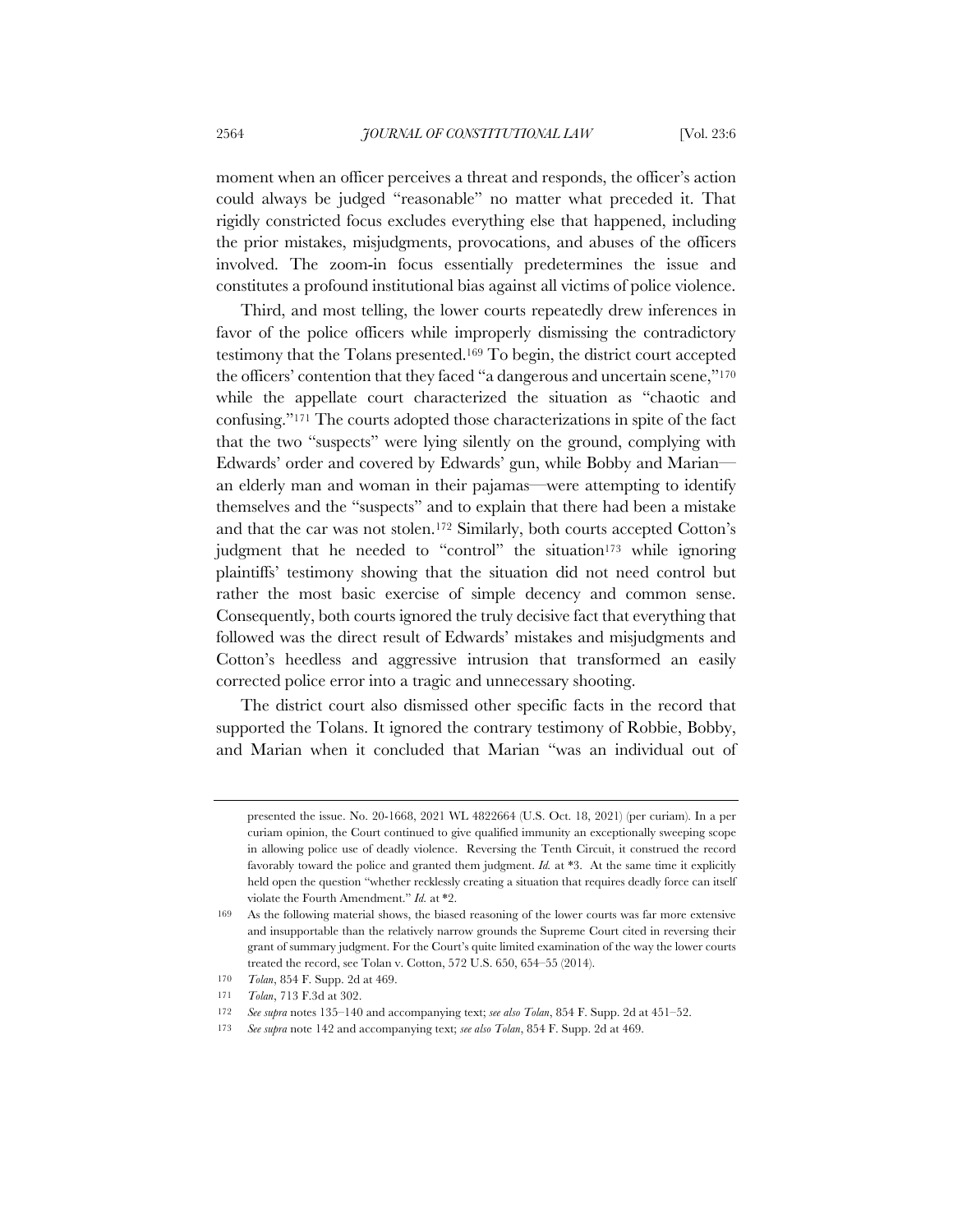control" and asserted—again, flatly contrary to the record—that there was "no dispute" about that.174 Similarly, it dismissed Marian's testimony when it accepted Cotton's version of his treatment of her.175 Indeed, despite Marian's contrary testimony about the way Cotton grabbed and pushed her, the court whitewashed Cotton's behavior by averring that he merely "guided" her to the garage and then, topping that, went so far overboard in Cotton's favor that it adopted his gentlemanly characterization that he was actually "escorting" her, as if to the prom.176

Again, despite contrary testimony from both Robbie and Marian, the court accepted the officers' version of Robbie's position at the time of the shooting and declared that he was up in a "vertical position."177 Compounding that error, it also suggested that Robbie may well have been preparing to attack Cotton when he turned around and rose up. "He was not yet fully standing up, nor was he moving towards Sergeant Cotton," the court wrote, "but he was in the process of standing up."178 There was no way the court could possibly have known that Robbie intended to stand up, nor that he was "in the process" of doing so. The record contained evidence that he was merely turning around to better see what Cotton was doing to his mother. By improperly inferring from contested testimony that Robbie intended to stand up, the court suggested that Robbie could well have been preparing to attack Cotton, an unwarranted suggestion that lent support to Cotton's claim that he reasonably feared for his safety.

Further, the district court accepted the officers' claim that they had to control the situation "so that they [could] safely confirm the identities of unknown persons."179 That claim was implausible at best. As for safety, the officers faced no observable threat either from the two "suspects" lying

<sup>174</sup> *Tolan*, 854 F. Supp. 2d at 469.

<sup>175</sup> *Id.* at 468–70 (citing Sergeant Cotton's testimony as evidence for the court's undisputed findings of fact). Compare Cotton's version to how Robbie later described the situation:

<sup>[</sup>Cotton] grabbed my mother, a fifty-five-year-old woman, and threw her like a rag doll against the garage door. You should understand that my mother is not a big woman at all. She's a tiny petite woman, who even in the most warped fantasies couldn't threaten or harm anyone. So when Cotton grabbed her and flung her to the garage door, it was like he'd lifted her body off the ground.

TOLAN & ROSS, *supra* note 128, at 24.

<sup>176</sup> *Tolan*, 854 F. Supp. 2d at 459, 475.

<sup>177</sup> *Id.* at 470. Edwards stated that Robbie appeared to be charging. *Id.* at 472. Cotton stated that Robbie "was getting up and turning around," and later that "[h]e was on both feet." *Id.* at 472, 473. Contradicting their testimony, Robbie testified that he was shot before he could get up. *Id.* at 471. And Marian testified that Robbie was "on his knees" when he was shot. *Id.* at 472.

<sup>178</sup> *Id.* at 473.

<sup>179</sup> *Id.* at 469.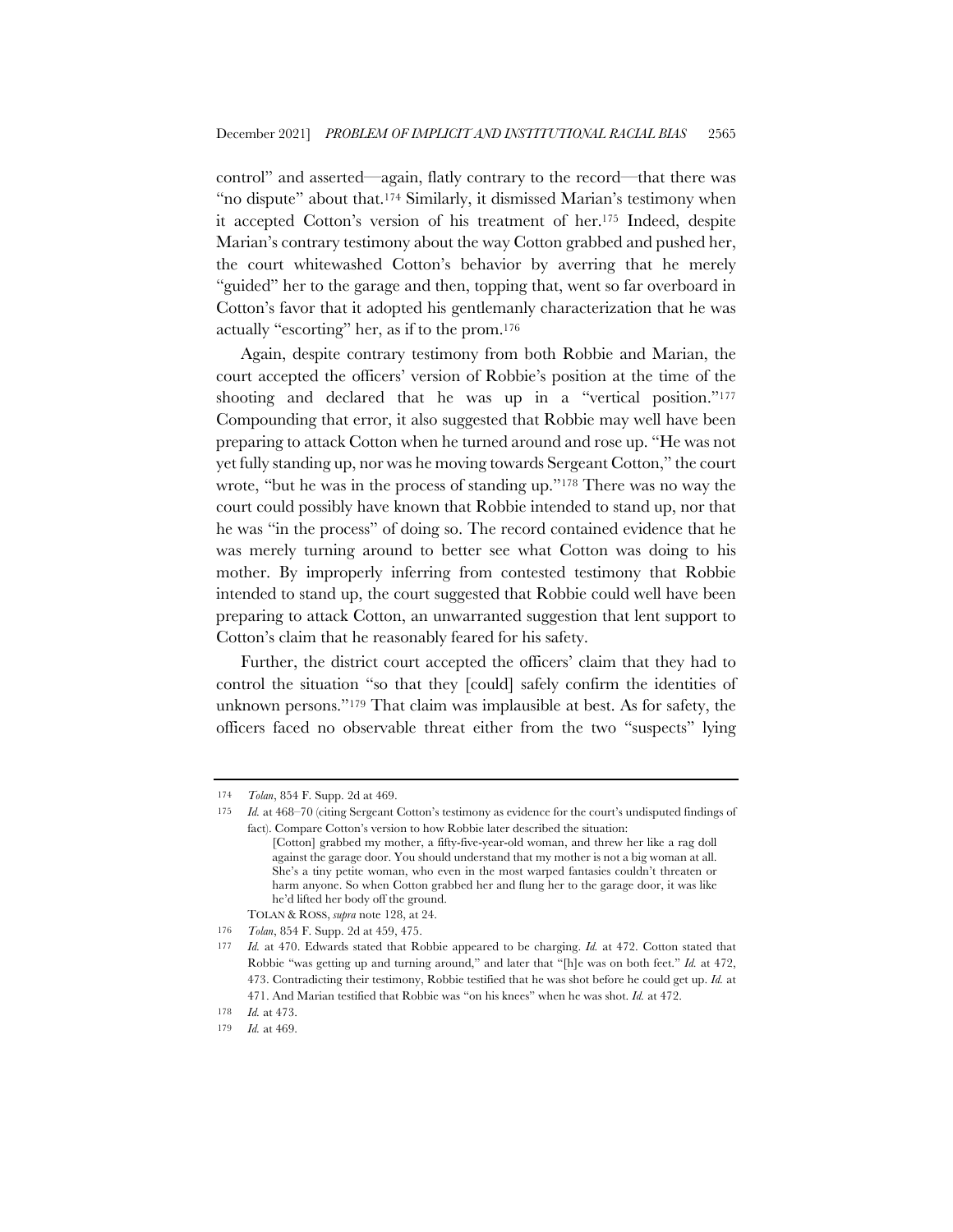quietly on the ground, covered by Edwards' drawn gun,180 or from the elderly couple in their pajamas. As for the officers' claim that they merely wanted to "confirm the identities" of everyone, that was exactly what neither of them made the slightest attempt to do. At no point did either Edwards or Cotton take the painfully obvious step of actually listening to Bobby's and Marian's repeated explanations, asking them to produce some form of identification, or—most immediately obvious of all—simply requesting them to produce the car's registration papers.

Further massaging the record in Cotton's favor, the district court implicitly accepted Cotton's version of both the time when he pushed Marian against the garage door and the reason he did so. Robbie testified that he yelled at Cotton only because Cotton had pushed his mother against the garage door with enough force to make "a loud banging sound" when she hit it.181 Cotton did not deny either the push or the loud banging sound that followed but testified that he only pushed Marian against the door after Robbie yelled at him, not before.182 Ignoring the significance of the disputed timing of Cotton's shove, the court blandly announced that whether Cotton pushed Marian before or after Robbie yelled was not "material."183 Then,

*Id.* at 452 (alterations in original) (citations and quotation marks omitted). 182 *Id.* at 469. The district court summarized Cotton's testimony as follows:

"As soon as [he] addressed her, [Sergeant Cotton] holstered [his] weapon and then was trying to gain her compliance." When Marian Tolan would not comply, Sergeant Cotton testified that "I grabbed her right arm, I believe with my right hand, and put my left hand at the small of her back to start escorting her over to the garage door." Marian Tolan was talking as he was escorting her, and soon after he first touched her, "she flipped her arm up trying to flip my—hand off of her and said, 'Get your hands off of me.'" She tried to flip up her right arm, and she turned over her right shoulder to say to him, "Get your

hands off me." All the while he was walking her in the direction of and getting closer to

the garage door.

<sup>180</sup> Tolan v. Cotton, 713 F.3d 299, 307 (5th Cir. 2013) ("Officer Edwards continually covered Robbie Tolan and Cooper with pistol drawn throughout the sequence of events."); *see also Tolan*, 854 F. Supp. 2d at 459 ("Officer Edwards was still 'covering' Robbie Tolan and Anthony Cooper.").

<sup>181</sup> *Tolan*, 854 F. Supp. 2d at 469; *accord id.* at 454, 456, 472 (highlighting testimony that there was a banging sound when Marian hit the garage door). The court summarized Robbie's testimony as follows:

Robbie Tolan had continued to turn his head to the left and look backwards to follow what was going on between Sergeant Cotton and Marian Tolan. He had a good view of them. He saw and heard Sergeant Cotton push my mom against the garage door . . . . And it made a loud noise. The sight and sound of his mother being pushed against a metal garage door caused [him] to want to get up from the position that [he was] laying in . . . . because [he was] upset about seeing [his] mother being pushed into a garage door.

Sergeant Cotton testified that he was gripping her arm, "not as hard as I could, but enough to—to gain control of another person." His "intention was certainly not to cause a bruise . . . ." He did not believe that he had caused bruises.

*Id.* at 458–59 (insertions in original) (citations omitted).

<sup>183</sup> *Id.* at 469–70.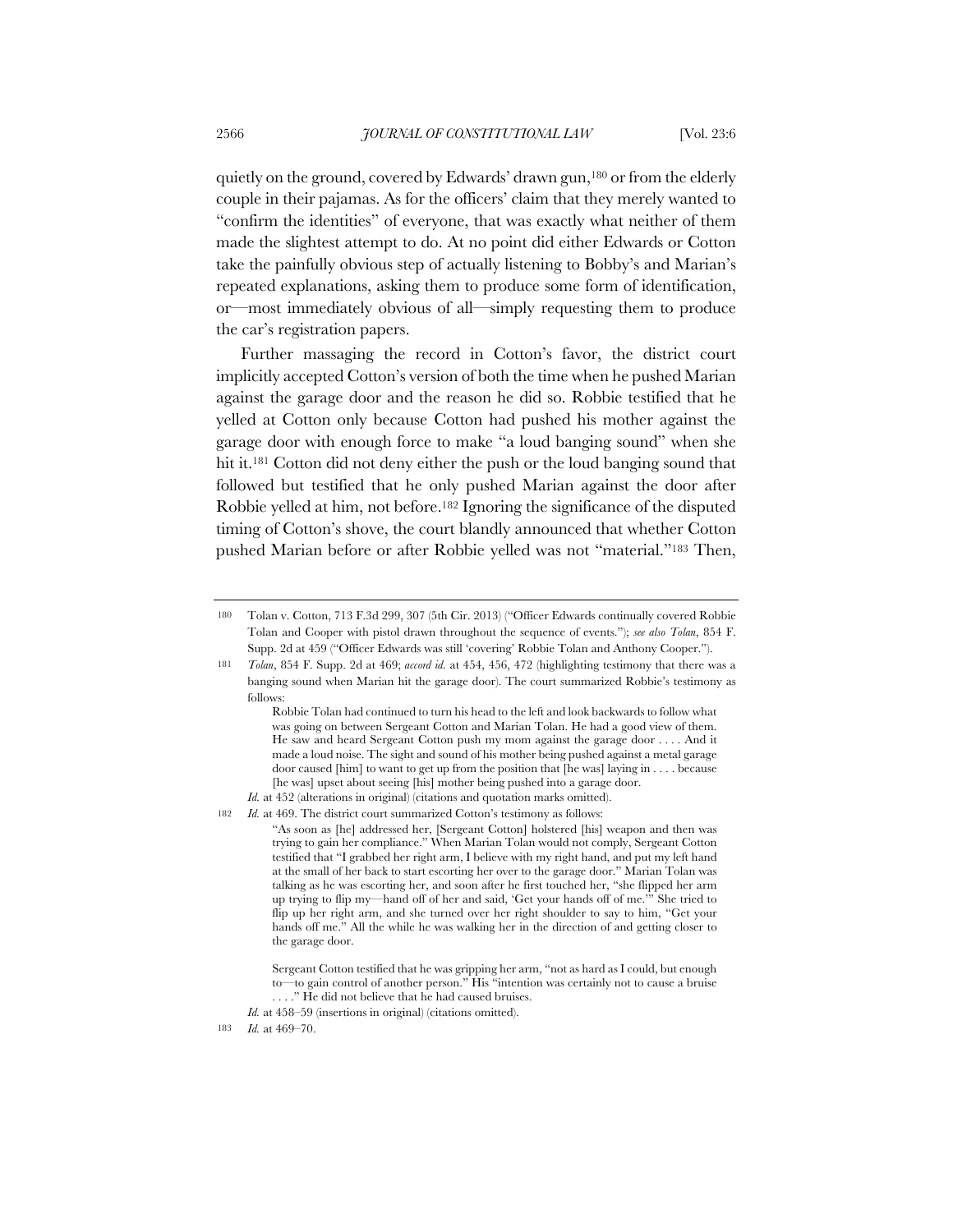the court once again went even further in whitewashing Cotton by implicitly rejecting Robbie's testimony and accepting Cotton's contention that he needed to push Marian into the garage door so he would be free to face the threat he feared after Robbie yelled at him and began to turn around. "Viewed objectively," the court offered, "the force Sergeant Cotton used to push Marian Tolan [against the door] was not excessive to the need, nor unreasonable under the circumstances."184 The court could have found Cotton's shove "not excessive" and "not unreasonable in the circumstances" only if it found that he had pushed her *after* Robbie yelled at him, not before. Indeed, it could only have made that finding if it accepted Cotton's testimony and rejected Robbie's testimony to the contrary.

Adopting yet another conclusion inconsistent with the record, the district court also accepted Cotton's testimony that his behavior toward Marian was an effort to "calm her."185 The record established two fatal flaws with that claim. First, both Bobby and Marian testified that she remained "calm" and was merely trying to explain—quite clearly and quite truthfully—that she and her husband owned the house and car, and that the car was not stolen.186 Thus, when the court accepted Cotton's "calming" claim, it again violated the law of summary judgement because it accepted Cotton's testimony while rejecting the contrary testimony of both Bobby and Marian.

The second fatal flaw is that Cotton's own testimony contradicted his "calming" claim. That testimony showed that he could not possibly have made the slightest effort to "calm" Marian but, instead, mistreated her almost immediately by quickly grabbing her, then pushing her, and finally shoving her into the garage door. The critical fact in recognizing the wholly unbelievable nature of Cotton's "calming" claim is the undisputed fact that only a bare 32 seconds elapsed between the moment Cotton arrived on the scene and the moment he shot Robbie.187 In those fleeting 32 seconds Cotton claimed under oath that he did all of the following:188

1. exited his car,

<sup>184</sup> *Id.* at 470.

<sup>185</sup> *Id.* at 467.

<sup>186</sup> *Compare id.* at 467 ("Marian Tolan was walking around the yard, getting in the way of Officer Edwards's pointed weapon, upset, angry, and loudly protesting. . . . [her] activities warranted Sergeant Cotton's efforts to calm her and put her into a neutral position."), *with* Tolan v. Cotton, 538 F. App'x 374, 377 (5th Cir. 2013) (Daniels, J., dissenting from denial of rehearing en banc) ("[Marian] and her husband testified that she was calm and merely explained to both officers that she and her husband owned the Nissan and house and that Robbie lived there with them . . . .").

<sup>187</sup> Tolan v. Cotton, 713 F.3d 299, 303(5th Cir. 2013); *Tolan*, 854 F. Supp. 2d at 456.

<sup>188</sup> The following actions are from the district court's summary of Cotton's and Edwards' testimonies. *Tolan*, 854 F. Supp. 2d at 457–61.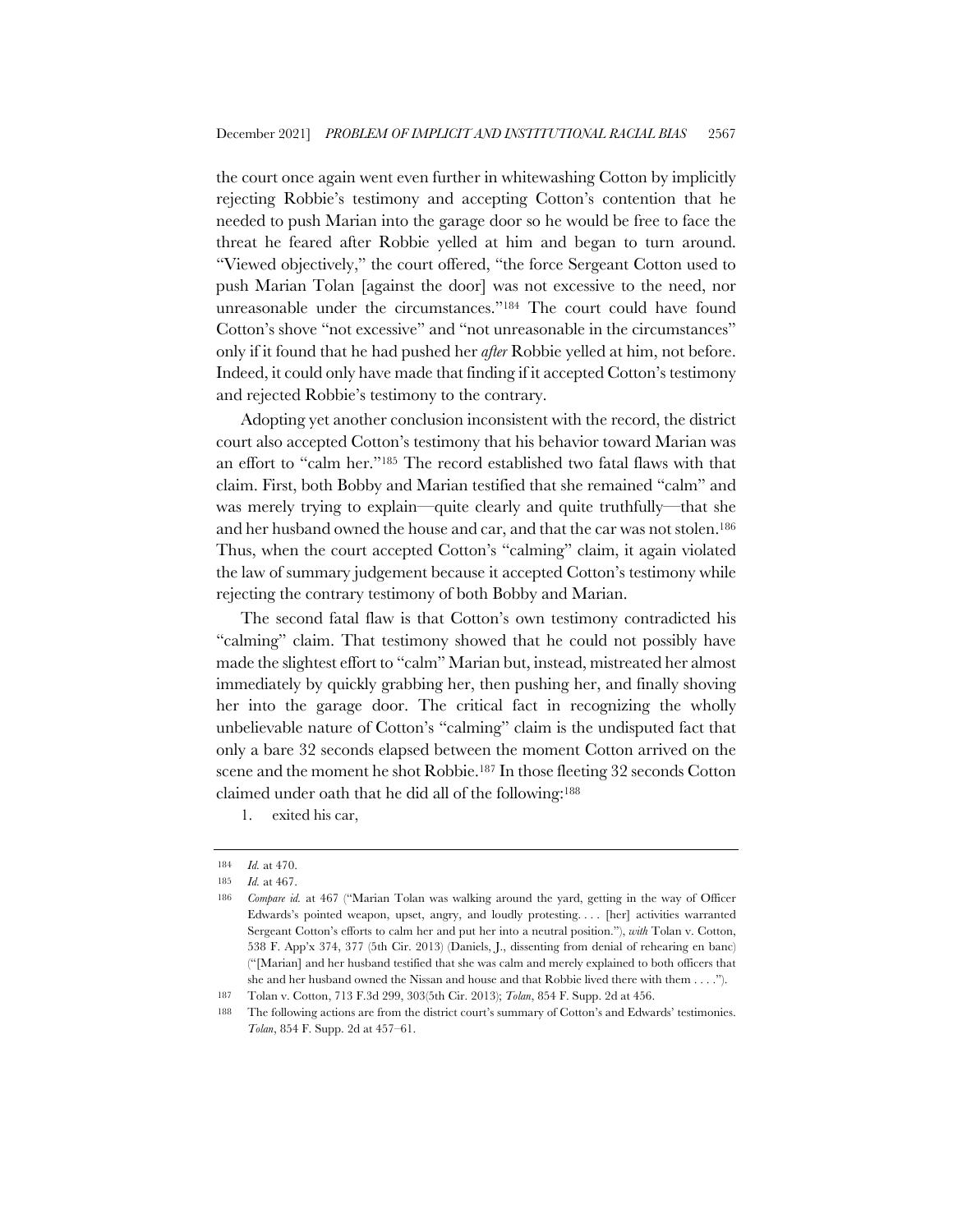2. drew his gun,

3. moved onto the lawn close enough to Edwards that he touched "him on the shoulder with his shoulder,"189

4. asked Edwards what was going on,

5. listened to Edwards tell him "that two of the four people in the front yard came out of the house and two came out of the car,"190

6. continued to listen as Edwards told him further that "'the two on the ground had gotten out of a stolen vehicle',"191

- 7. observed Cooper on the ground,
- 8. observed Robbie on the porch,
- 9. recognized that both "suspects" were complying with Edwards orders,

10. decided that he needed to "search and handcuff the suspects,"192

11. holstered his gun,

12. decided he "'needed to get [Marian] controlled,'"193

13. heard Marian say "'That's our car,'"194

14. asked Marian—not once, he testified, but "'*several times'*"—to move toward the garage door,<sup>195</sup>

15. heard Marian say, "'We live here, what are you doing here, you shouldn't be here, and that that's our car,'"196

16. responded to Marian's statements and actions by telling her to calm down,

17. recognized where he and Marian were and realized that they were not close to the garage,

18. grabbed Marian's right arm and moved her toward the garage,

19. witnessed Marian push his hands away and say: "'Get your hands off of me,'"197

20. re-grabbed Marian and continued to move her toward the garage door,

21. turned and got a clearer view of Robbie lying on the porch,

22. recognized that Edwards was still covering Robbie and Cooper with his gun,

23. continued to move Marian nearer to the garage door,

24. heard Robbie shout "Get your fucking hands off her,"198

25. observed Robbie turning around and getting "'halfway up or so,'"199

194 *Id.*

<sup>189</sup> *Id.* at 457–58.

<sup>190</sup> *Id.* at 460.

<sup>191</sup> *Id.* at 458.

<sup>192</sup> *Id.*

<sup>193</sup> *Id.*

<sup>195</sup> *Id.* at 458 (emphasis added).

<sup>196</sup> *Id.*

<sup>197</sup> *Id.* at 459.

<sup>198</sup> *Id.* at 459.

<sup>199</sup> *Id.*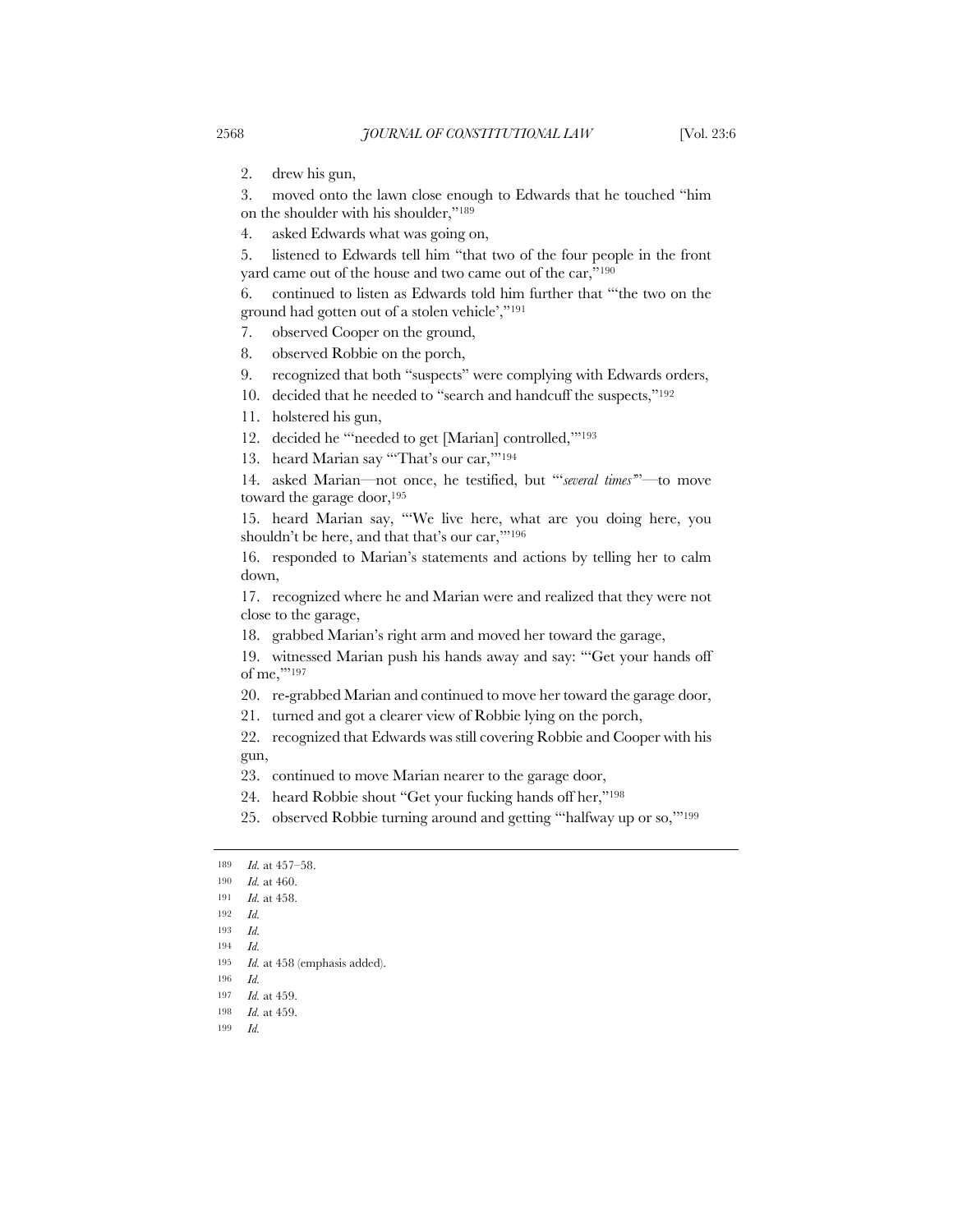- 26. observed Robbie's right hand at his waistband,
- 27. thought that Robbie "was drawing a weapon from his waistband,"200
- 28. concluded that his safety was in danger,

29. pushed Marian away from him and into the garage door with a loud bang,201

30. "took probably at least a step away from her and turned to face" Robbie,202

- 31. drew his holstered weapon, and
- 32. fired three shots at Robbie.203

All those things Cotton claimed to have done in 32 seconds. More, all of those things he claimed to have done while also moving some thirty or forty feet from his patrol car to Edwards' shoulder, then on to Marian, and—with her objecting to his actions—grabbing and then re-grabbing her, and pushing her all the way up the driveway to the garage. Cotton's claimed "calming" justification for his treatment of Marian was simply incredible, and the court's acceptance of it had no reasonable foundation in the record.

As for the court of appeals, it added its own equally troubling moves.<sup>204</sup> It stated that at the moment of the shooting Robbie was "abruptly attempting to approach" Cotton,205 a statement that was unfounded and inconsistent with most of the record.<sup>206</sup> There was, in fact, no way that it could possibly have known that Robbie was "attempting to approach" Cotton. Its characterization of Robbie's action doubly violated the rules of summary judgment: it drew an inference in favor of the moving party, and it ignored evidence in the record that supported the non-moving party's contrary claim.

<sup>200</sup> *Id.* at 460.

<sup>201</sup> Items numbered 30 and 31 appear *id.* at 474.

<sup>202</sup> *Id.* at 474.

<sup>203</sup> *Id.* at 475.

<sup>204</sup> The Fifth Circuit sitting *en banc* denied a rehearing in the case. Judges Dennis and Graves dissented, challenging the panel's questionable analysis. *See generally* Tolan v. Cotton, 538 F. App'x 374 (5th Cir. 2013) (Dennis, J., dissenting from denial of rehearing *en banc*).

<sup>205</sup> *Tolan*, 713 F.3d at 308.

<sup>206</sup> The district court claimed, somewhat ambiguously, only that Robbie had reached a "vertical position" but not that he was moving toward Cotton. *Tolan*, 854 F. Supp. 2d at 470. Further, it stated that Robbie was "not running toward" Cotton but only "turning around to face" him. *Id.* at 460. Robbie testified that he was shot before he could get up. *Id.* at 471. Further, Marian testified that Robbie was "on his knees" when he was shot. *Id.* at 472. On the other hand, Cotton testified that Robbie was "on both feet,*" id.* at 460, and Edwards testified that Robbie "looked like he was going to go forward." *Id.* at 461. Neither Edwards nor Cotton claimed that Robbie was actually moving toward Cotton. When he was shot, Robbie was nowhere near Cotton—he was fifteen to twenty feet away from him. *Tolan*, 713 F.3d at 303. Indeed, Robbie's blood stains near the front door of the house showed that he had not moved toward Cotton and that, when he was shot, he was still near the door where he had dropped down as instructed. *Tolan*, 538 F. App'x. at 377 (Dennis, J., dissenting from denial of rehearing en banc).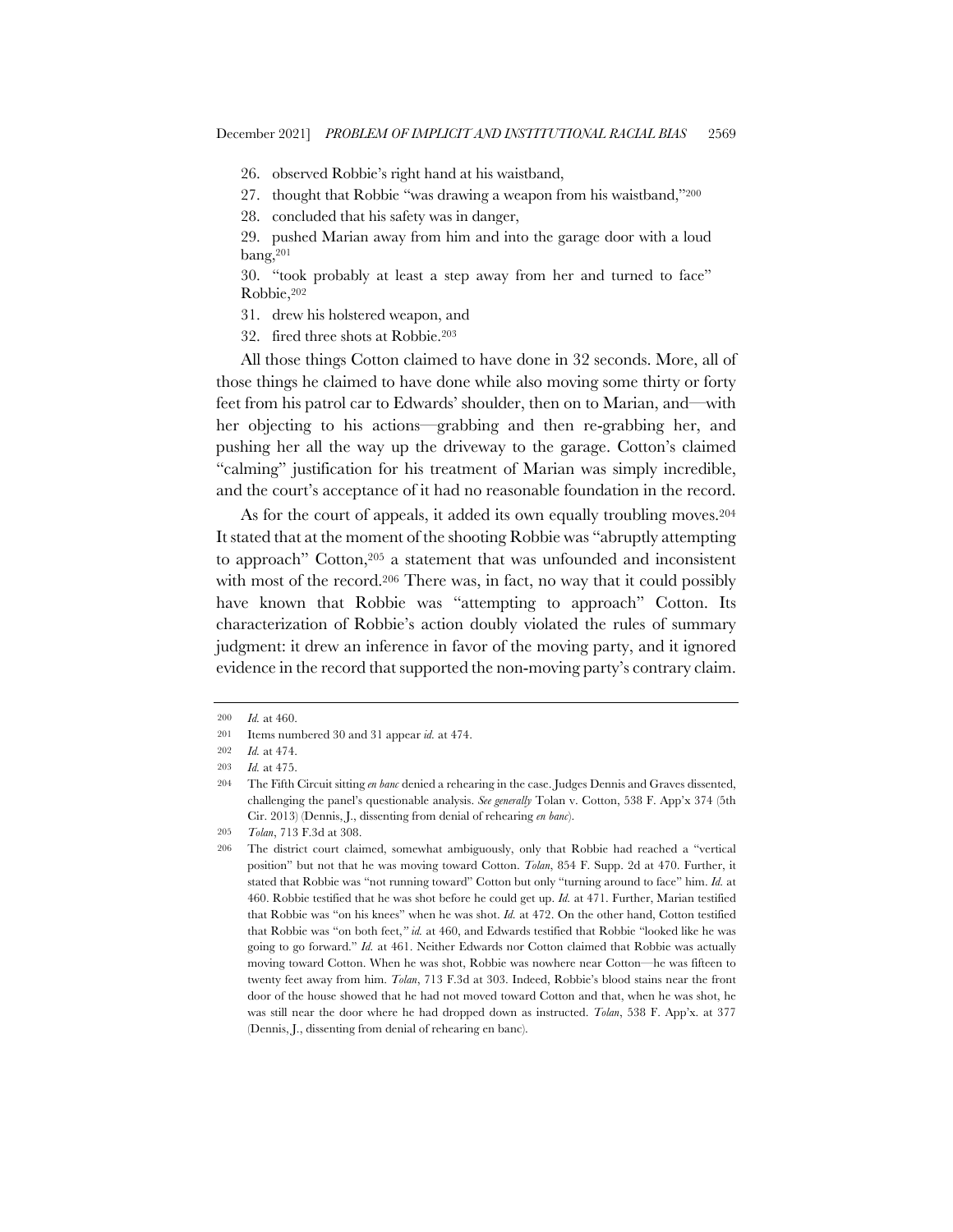The only reason it could have appeared in the court's opinion—an assertion unwarranted by the law and unsupported by the record—was that it seemed to strengthen Cotton's claim of "fear."

Showing even more favoritism toward the officer, the appellate court not only ignored the testimony of both Robbie and Marian that Cotton gave no warning to Robbie before shooting him, but it also tried to justify Cotton's behavior by imagining a wholly unwarranted—indeed contrary to fact inference in his favor. The court literally made up what can only be termed a storybook "warning by judicial fiat."207 According to the appellate court:

Robbie Tolan had clear and obvious warning of Officer Edwards' and Sergeant Cotton's believing deadly force might be required under the circumstances: both made clear their belief Robbie Tolan's vehicle was stolen; Sergeant Cotton drew his pistol upon his arriving on the scene; and Officer Edwards continually covered Robbie Tolan and Cooper with pistol drawn throughout the sequence of events.208

None of those background facts constituted an actual warning. The appellate court simply and arbitrarily asserted that Robbie should have inferred a warning from selected parts of the context, and it deployed that assertion to proclaim the existence of a justificatory "warning" by the police that did not in fact exist.

Further, the appellate court exhibited the subjectivity involved in its power to root through the record to pick out whatever "facts" it wished to count as relevant and "material." To support summary judgment for Cotton, it highlighted several peripheral facts that seemed useful in buttressing Cotton's claim that he reasonably felt his safety was threatened. "Compounding that threat," it itemized, were certain facts in "the surrounding circumstances: the late hour; recent criminal activity in the area; a dimly-lit front porch; Marian Tolan's refusing order to remain quiet; and the officers' being outnumbered on the scene."209 From all of the evidence in the record, in other words, the

<sup>207</sup> *See Tolan*, 713 F.3d at 307 (presenting the facts in clear favor of the officer and against the victim while ignoring the rules of summary judgment). *Compare* Petition for Writ of Certiorari, app E at app.102, app.106, Tolan v. Cotton, 572 U.S. 650 (2014) (No. 13-551) (recounting Robbie's testimony that Cotton gave no verbal instructions or warnings before he fired at him and Marian's testimony that Cotton did not give a verbal instruction or warning before firing at Robbie), *with id.* at app.104 (recounting Cotton's testimony that he did verbalize a warning at Robbie by saying, "stop or no").

<sup>208</sup> *Tolan*, 713 F.3d at 307.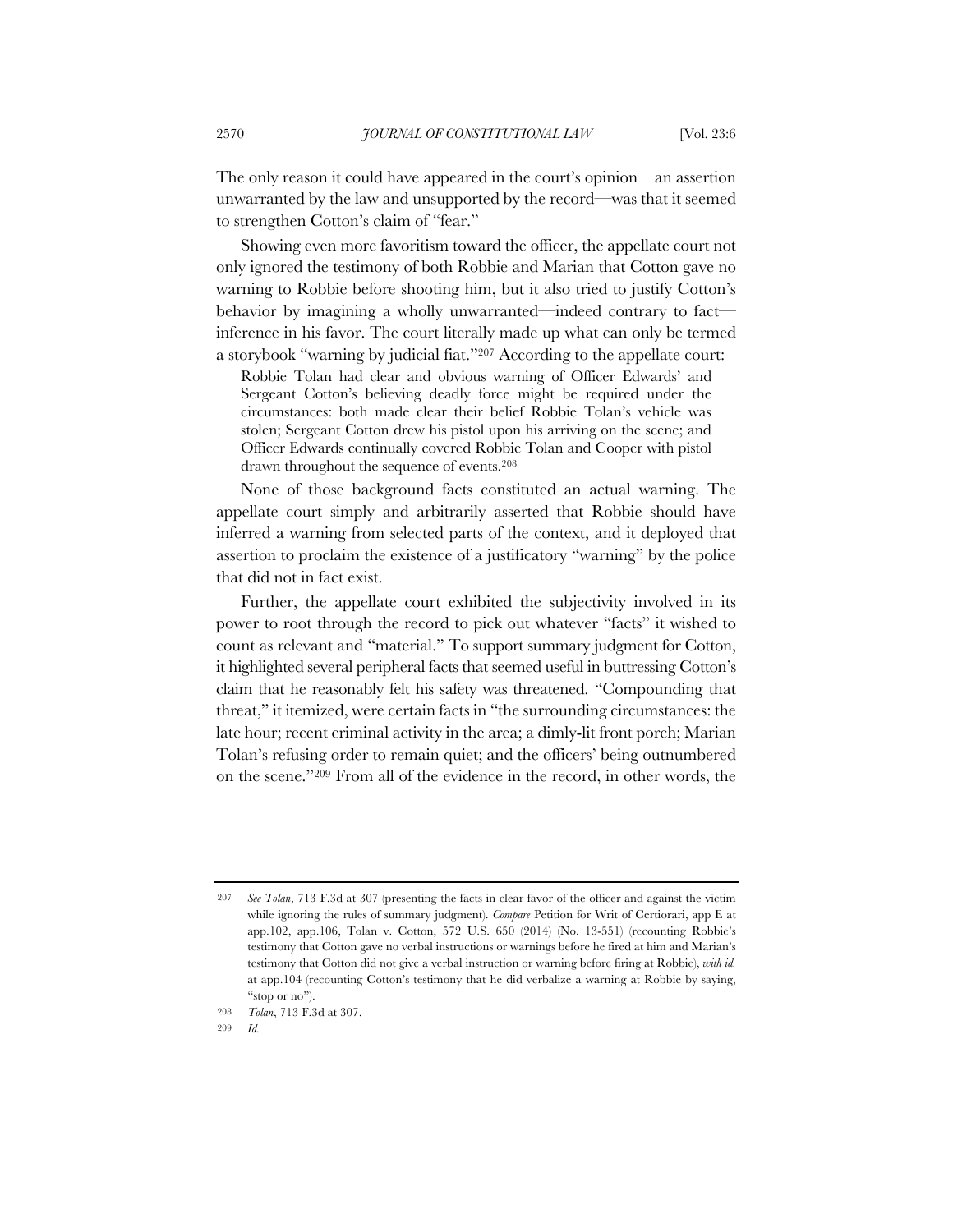appellate court selected as relevant and "material" only those that seemed to lend credibility to Cotton's claim of fear. All else it ignored.210

Indeed, the appellate court, like the district court, also highlighted the importance of the darkness of the night, but the two courts did so only to support the position of the police officers. The former noted the "dimly-lit" nature of the front porch, and the latter noted "the poorly lit front yard and driveway."211 Further, both courts found it useful to cite Cotton's statement that he regarded his situation as dangerous because the area of the porch and yard was "dark."212 In relying on those "facts," the courts ignored Bobby's testimony that the area was reasonably well lit by a gas lamp on the porch and two floodlights shining on the driveway. The scene, Bobby testified, was "not in darkness."213

The courts' treatment of the darkness issue exemplified another propolice bias in the law, for both courts passed over it when they casually noted that Edwards had made a mistake in identifying the Tolans' car as stolen.214 If darkness was a relevant fact helping Cotton, then it was also a relevant fact magnifying Edwards' fault in causing all that followed. The darkness of night would have meant that Edwards should have known that he could easily have made a mistake either in initially observing the license number of the Tolans' car or in entering the number in his MDT. As a consequence, he should have known that he needed to recheck the number and confirm his information. Of course, the law gave the courts a perfect technical reason for ignoring the importance of the darkness as it weighed against the officer: his mistake simply did not count and, consequently, evidence regarding it could not be "material."

Finally, both lower courts refused even to mention the fact that Marian testified that Cotton had grabbed her and then shoved her against the garage door so forcefully that it caused bruising on her arms and back, and neither mentioned the additional fact that she offered photographic evidence to show the bruising.215 Worse, the district court again showed its favoritism toward

<sup>210</sup> The appellate court went out of its way to compliment the district court for "an extremely detailed and well-reasoned opinion," *id.* at 303, even though it changed the grounds of decision and based its affirmance on a different point of law. *See id.* at 306 (passing over the district court's holding that Robbie and Marian had not shown a constitutional violation and adopting instead the rationale that Cotton's behavior was not "objectively unreasonable").

<sup>211</sup> *Tolan*, 854 F. Supp. 2d at 450; *Tolan*, 713 F.3d at 307.

<sup>212</sup> *Tolan*, 854 F. Supp. 2d at 458, 460, 474; *Tolan*, 713 F.3d at 302.

<sup>213</sup> This violation of the principles of summary judgment was one of the grounds on which the Supreme Court reversed. Tolan v. Cotton, 572 U.S. 650, 658 (2014).

<sup>214</sup> *Tolan*, 854 F. Supp. 2d at 450; *Tolan*, 713 F. 3d at 301.

<sup>215</sup> *Tolan*, 572 U.S. at 653.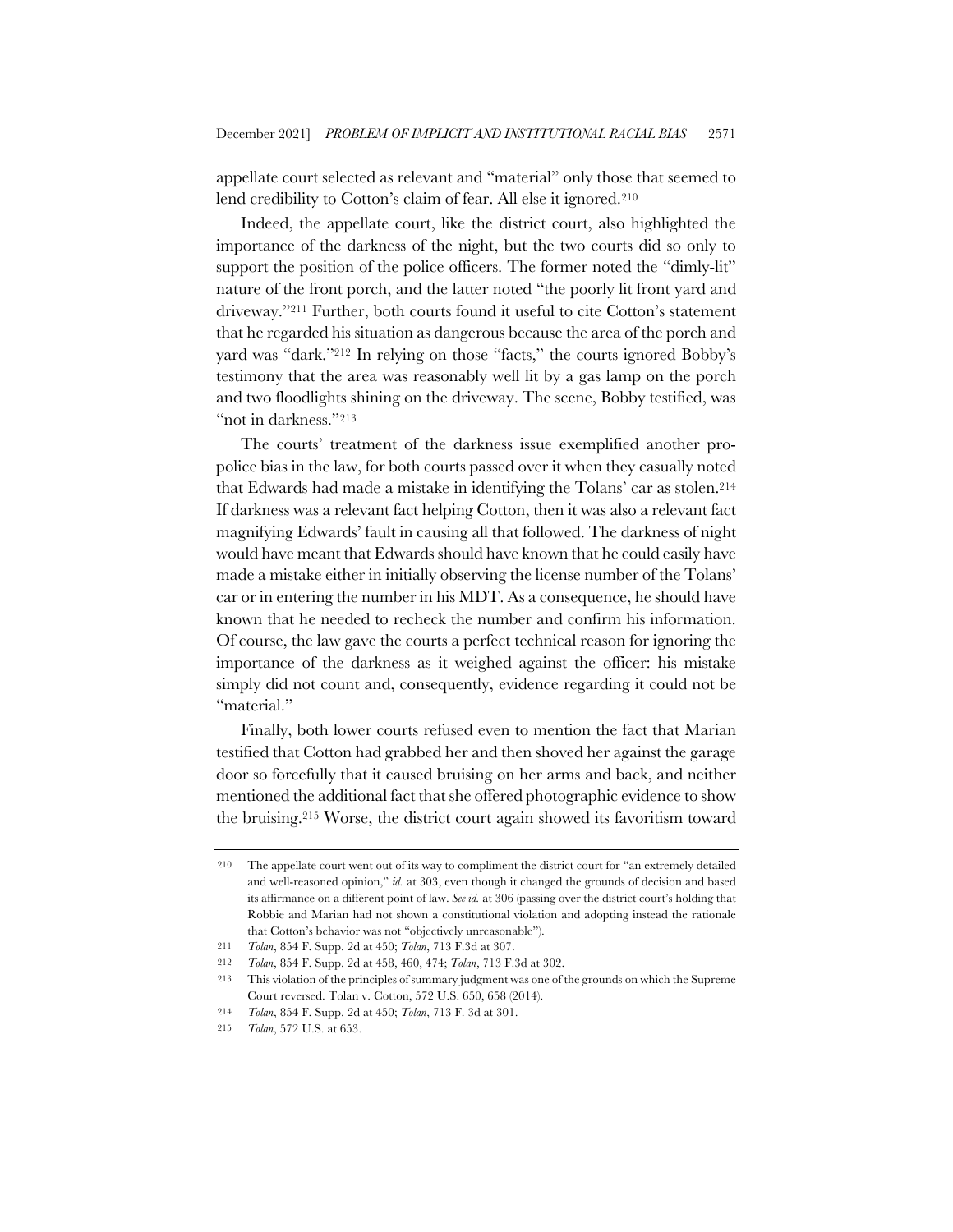Cotton by quoting his claim that his intention "was certainly not to cause a bruise" and that he "did not believe that he had caused bruises" while refusing even to note Marian's contradictory testimony or supporting photographic evidence that Cotton had, in fact, bruised her.216 Cotton's statement of "belief" hardly qualified as credible evidence on the issue, while Marian's specific testimony and supporting photographic evidence surely did. The district court, however, was willing to specifically cite Cotton's selfserving declaration of his "belief" that he had done no harm while ignoring the contradictory testimonial and physical evidence that he had treated her so roughly that he had in fact bruised her.<sup>217</sup>

The lower courts' ruthless use of the tight zoom-in technique, their dismissal of the testimony of the Tolans, and their wholesale disregard for most of the things that happened that night were especially ironic in light of the test they applied in exonerating Cotton for the shooting. To the shooting itself, they applied a "totality of the circumstances" test.218 "The issue," the district court wrote, was whether "any reasonable officer could have evaluated the totality of the circumstances confronting Sergeant Cotton that early morning and reached the decision that under the law deadly force was permissible."219 It then concluded:

Sergeant Cotton misinterpreted Robbie Tolan's intended actions, but his firing on Robbie Tolan did not violate Robbie Tolan's constitutional rights because Sergeant Cotton feared for his life and could reasonably have believed the shooting was necessary under the totality of the factual circumstances evidenced by the summary judgment record.220

The court of appeals reiterated and reaffirmed that standard.221 Not surprisingly, Cotton's testimony had carefully set up the courts' exonerating

<sup>216</sup> *Tolan*, 854 F. Supp. 2d at 459. The lower courts presumably dismissed Marian's evidence of bruising because it was not "material" to the shooting itself, but that does not explain either why the two courts failed even to mention such a critical issue or why the district court recognized Cotton's denial without acknowledging Marian's claim and supporting evidence.

<sup>217</sup> The evidence of Marian's bruising appeared in the judicial opinions only because the Supreme Court twice noted it. *See Tolan*, 572 U.S. at 653, 659 (referring to testimony that supports the assertion that Marian was bruised).

<sup>218</sup> *Tolan*, 854 F. Supp. 2d at 475–76; *see also id.* at 466 (citing United States v. Michelletti, 13 F.3d 838, 840 (5th Cir. 1994) and United States v. Ibarra-Sanchez, 199 F.3d 753, 759 n.5 (5th Cir. 1999)) (describing the requirements for justifying an investigative stop under a totality of the circumstances test).

<sup>219</sup> *Tolan*, 854 F. Supp. 2d at 475–76.

<sup>220</sup> *Id.* at 477.

<sup>221</sup> "To be sure, it was clearly established that shooting an unarmed, non-threatening suspect is a Fourth-Amendment violation. But, that is only half of the equation for second-prong analysis; the remainder depends upon the totality of the circumstances as viewed by a reasonable, on-the-scene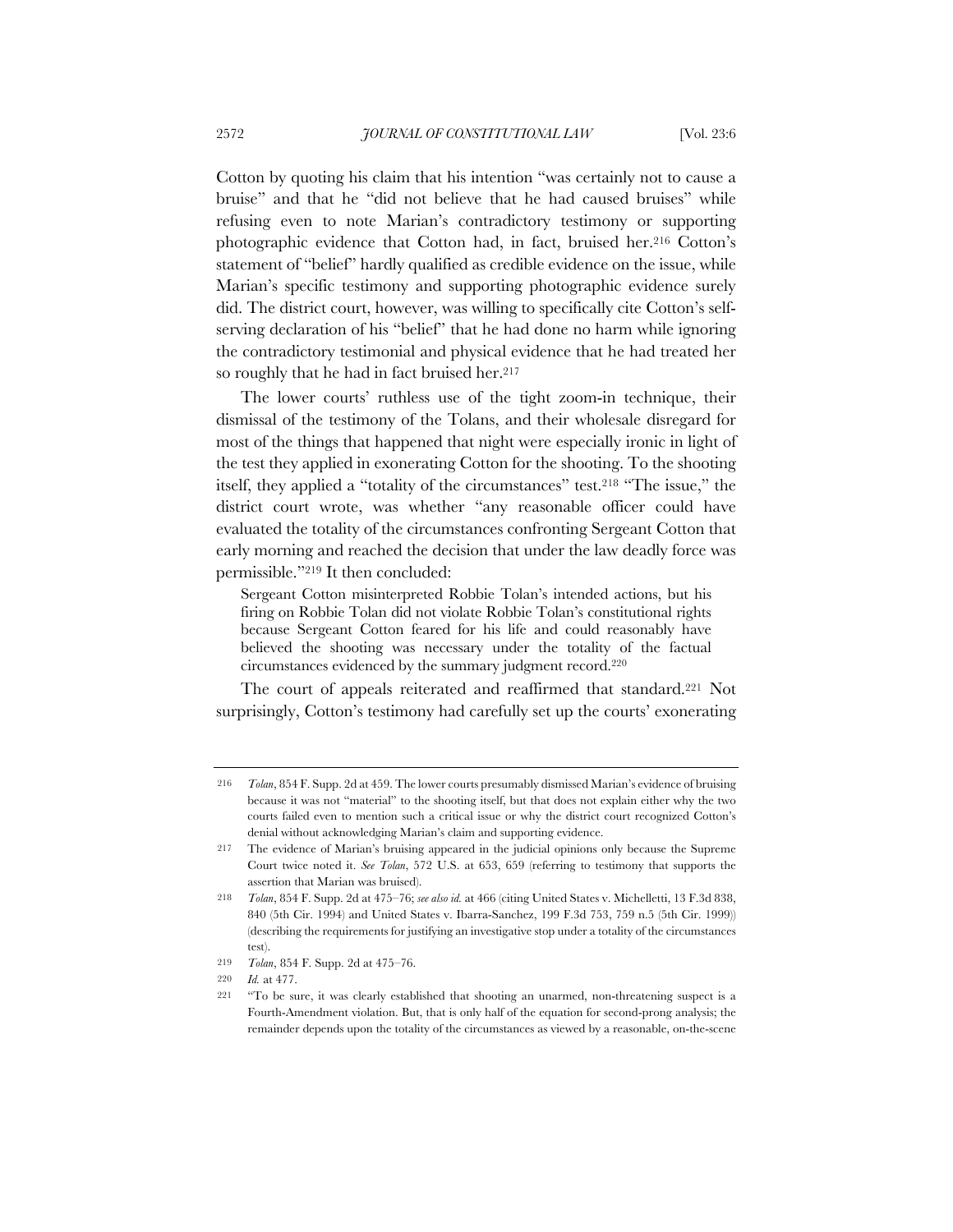conclusion perfectly. It was, Cotton testified and the district court readily quoted, the "totality of everything that was happening that put me in fear."222

Unfortunately, neither of the lower courts gave heed to the true "totality of the circumstances" on that fateful night.223 Rather, they based their holdings on their predetermining zoom-in technique and what was actually a "totality of a few carefully selected pro-police circumstances" that limited "material" facts to those Cotton perceived at the moment of the shooting. That focus allowed Cotton to claim—essentially on his own testimony—that he feared for his life and was thus allowed to shoot a Black man in the chest without legal sanction.224 To fully realize the implicit and institutional bias in the courts' use of the predetermining zoom-in technique, it is necessary to itemize the true "totality of [*all of*] the circumstances" that existed that night.225

1. At some point after Robbie and Cooper left a restaurant where they had picked up food to take home, Edwards began following them.226 The officer had no reason to suspect any wrongdoing, nor was there anything suspicious about a car on the road at 2:00 a.m. on New Year's Eve.227

2. Edwards decided to follow the car into the *cul de sac* because he claimed that it made an "abrupt" or "hurried" turn" onto the side street.228 Such a turn is hardly uncommon, and it constituted no danger or lawbreaking in the absence of other nearby cars or pedestrians. Further, even if

officer without the benefit of retrospection." Tolan v. Cotton, 713 F.3d 299, 307 (5th Cir. 2013) (citation omitted).

<sup>222</sup> Tolan, 854 F. Supp. 2d at 460.

<sup>223</sup> *Id.* at 475–76.

<sup>224</sup> Cotton claimed that Robbie's hands were at his waistband, that he thought Robbie might have a weapon, and that he feared for his life. *Tolan*, 854 F. Supp. 2d at 459, 460, 470, 477. Cotton's attorney stressed the sufficiency of Cotton's testimony to warrant summary judgment in his favor. "The Supreme Court has consistently ruled that claims against police need to be considered from the officer's perspective at the time of the shooting, not with all the information available in hindsight," he explained. What matters "is what Cotton says he felt at the time of the shooting." Michael Barajas, *Robbie Tolan's Police Brutality Case Might be Precedent-Setting—But So What?*, HOUS. PRESS (Sept. 16, 2015, 12:06 PM), https://www.houstonpress.com/ news/robbie-tolan-s-police-brutality-case-might-be-precedent-setting-but-so-what-7769001 [https://perma .cc/WB4T-HXXT].

<sup>225</sup> *Tolan*, 854 F. Supp. 2d at 475–76.

<sup>226</sup> Edwards contended that he just happened to notice the Tolan's car ahead of him on a street. *Tolan*, 854 F. Supp. 2d at 449. Robbie later stated that at some point he "noticed that a Bellaire police car had started following us." He explained that "Bellaire cops were known for cruising up and down the quiet streets of Bellaire, looking for people who didn't belong" and "the Bellaire police department had a long history of interpreting that to mean black and brown people." TOLAN & ROSS, *supra* note 128, at 17.

<sup>227</sup> Robbie later explained the police car had followed his car from the time he and Cooper left a Jack in the Box with food to take home. TOLAN & ROSS, *supra* note 128, at 19.

<sup>228</sup> *Tolan*, 854 F. Supp. 2d at 449, 466 (recounting Edward's description of the turn as an "abrupt turn" and a "hurried turn").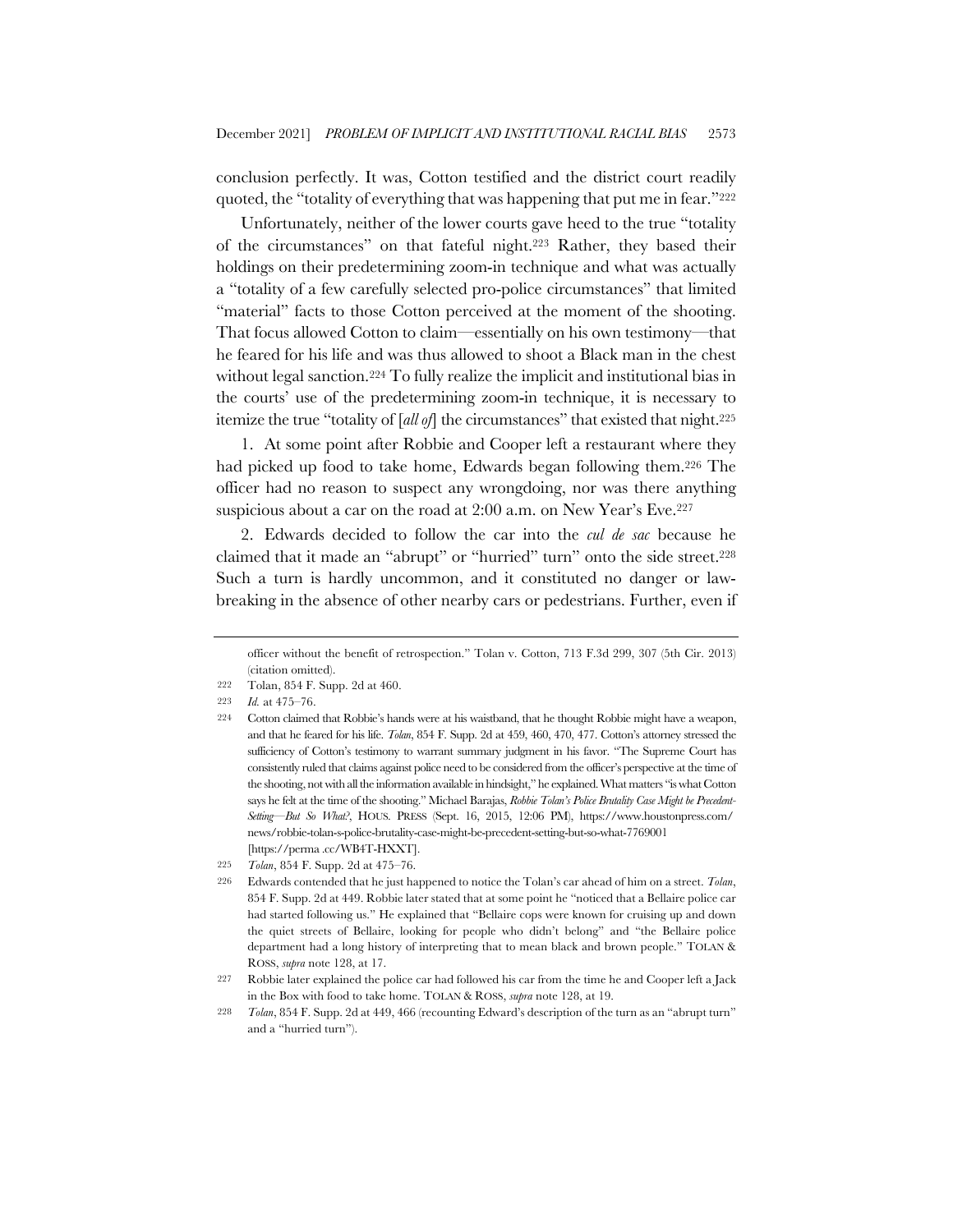Edwards might have suspected possible drunk driving, he witnessed the car being parked and the occupants getting out and leaving it.229 Thus, he had no reason to suspect future unsafe driving that night.

3. Edwards claimed to be suspicious of the car's occupants because there had been vehicle burglaries and thefts reported in the area.230 Edwards, however, witnessed the car's occupants exit their vehicle and head not toward some other car but toward the house "as if to enter a residence."<sup>231</sup> Because the two men did not approach any other vehicle as if to burglarize or steal it, Edwards had no reason to suspect that they were readying for such crimes.

4. Then, Edwards decided to pursue another suspicion and find out if the car the two young men were driving had itself been stolen. But, in doing so, he misidentified the car by typing in the wrong license plate number,  $232$ the fatal error that caused everything that followed.

5. Edwards failed to recheck the license plate number and confirm that the vehicle was stolen. Due to the fact that he was driving past the Tolans' car in darkness while trying simultaneously to maintain control of his moving vehicle, observe the number on the other car's license plate, and keep track of the movements and different locations of two separate "suspects," he should have known that it was quite possible if not likely that he could have made a mistake.233 After the shooting, other police officers who came on the scene did recheck the license plate and readily ascertained that the Tolans' car was not stolen.234

<sup>229</sup> Robbie stated that he and his cousin "hadn't had anything to drink, and we weren't on any drugs." TOLAN & ROSS, *supra* note 128, at 17.

<sup>230</sup> *Tolan*, 854 F. Supp. 2d at 449, 466 (recounting Edwards's statement that there had been burglaries and thefts in the area); Tolan v. Cotton, 713 F.3d 299, 305 (5th Cir. 2013) (recounting Edward's statement that there had been burglaries in the area).

<sup>231</sup> *Tolan*, 854 F. Supp. 2d at 450.

<sup>232</sup> "Unfortunately, when [Edwards] entered the license plate number into the MDT [Mobile Data Terminal] he made a mistake. The actual number of the SUV was 696BGK, but Officer Edwards typed in 695BGK." *Id.*

<sup>933</sup> 

Getting the license plate wrong was not uncommon, we later found out when we asked a relative who is a cop. Sometimes the cop punching in the license plate is trying to drive and work his dashboard at the same time, and mistakes happen. Because it's so common to get a false hit, most police departments follow a procedure to have their officers doublecheck the license plate when the car is parked. However, despite parking his police car directly in front of our car, with our license plate clearly in view, as his dash camera would show during future court proceedings, Officer Edward did not re-check the plate. TOLAN & ROSS, *supra* note 128, at 22–23.

<sup>234</sup> *Tolan*, 854 F. Supp. 2d at 467.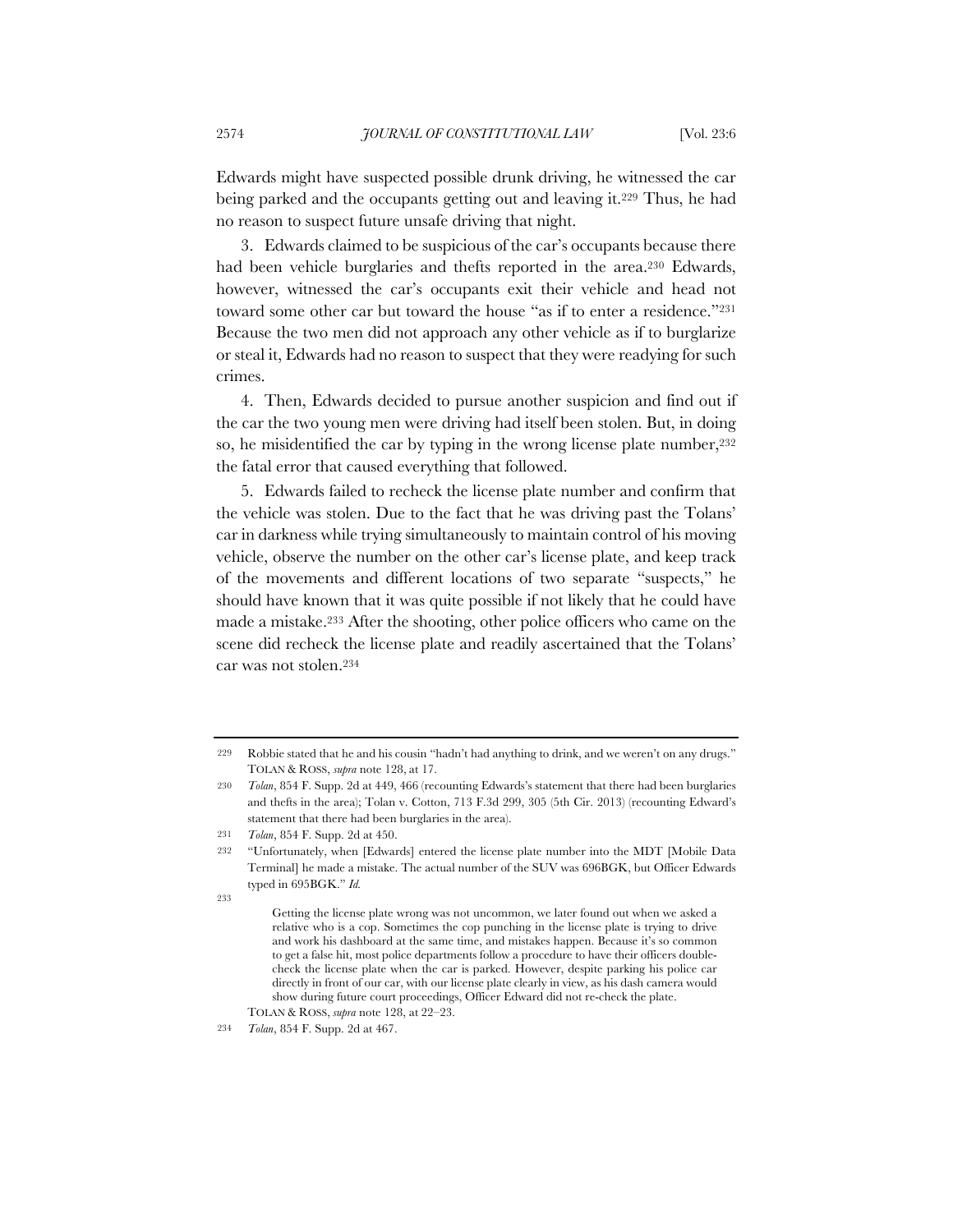6. Edwards failed to recognize that there was no reason for haste. If the two young men had actually stolen the car they were driving, they would hardly have parked it in front of the house they were planning to enter and where they could easily be found later that night or the next morning.<sup>235</sup>

7. Edwards hastily and unnecessarily decided to intervene. There was no need for immediate action because there was no indication that the two "suspects" were returning to the car and preparing to drive away. Edwards knew exactly where the car was parked and exactly where the two "suspects" were located.

8. After Edwards exited his patrol car, he failed to reasonably question the two "suspects." He did not ask for their identification, listen to and consider their explanations, or recognize the significance of the fact that neither of them attempted to flee into the night or to make any threatening move toward him. Instead, he kept his flashlight and gun pointed at them and demanded that they stop where they were and get on the ground.236

9. Edwards refused to respond respectfully to the nearly immediate appearance of Bobby and Marian or to listen to the explanations they were offering.237 They were two elderly individuals; they came directly out of the front door of the house the "suspects" were trying to enter; they were dressed in their pajamas; they explained that they were the owners of the house and car; and they identified one of the "suspects" as their son and the other as their nephew. Bobby, moreover, immediately showed his good sense by trying to calm everyone and by effectively de-escalating the situation. He instructed the two "suspects" to shut up and lie down, a direction that the two young men obeyed at once. Then the parents carefully and truthfully informed Edwards that they owned both the house and the car the "suspects" had been driving. Ignoring their explanations, Edward ordered Bobby to get against the truck in the driveway and kicked his feet apart to make him spread eagle.238

<sup>235</sup> TOLAN & ROSS, *supra* note 128, at 19–20. "As I was about to put the key in the door, I heard Officer Edwards." *Id*. at 19.

<sup>236</sup> *Tolan*, 854 F. Supp. 2d at 450.

<sup>237</sup> When Bobby came out of the house and Edwards turned his flashlight on him, he "instinctively raised his hands to show that he wasn't a threat." TOLAN & ROSS, *supra* note 128, at 21.

<sup>238</sup> Robbie later wrote that Edwards had treated Bobby himself as a suspect: "Spread your arms and get up against the truck!" Officer Edwards yelled at my dad. My father immediately complied. While I was lying flat on the ground, I watched as Officer Edwards pushed my dad against our Chevy Suburban, with his gun right at my father's head. He kicked at my dad's feet in order to make him spread eagle.

TOLAN & ROSS, *supra* note 128, at 23.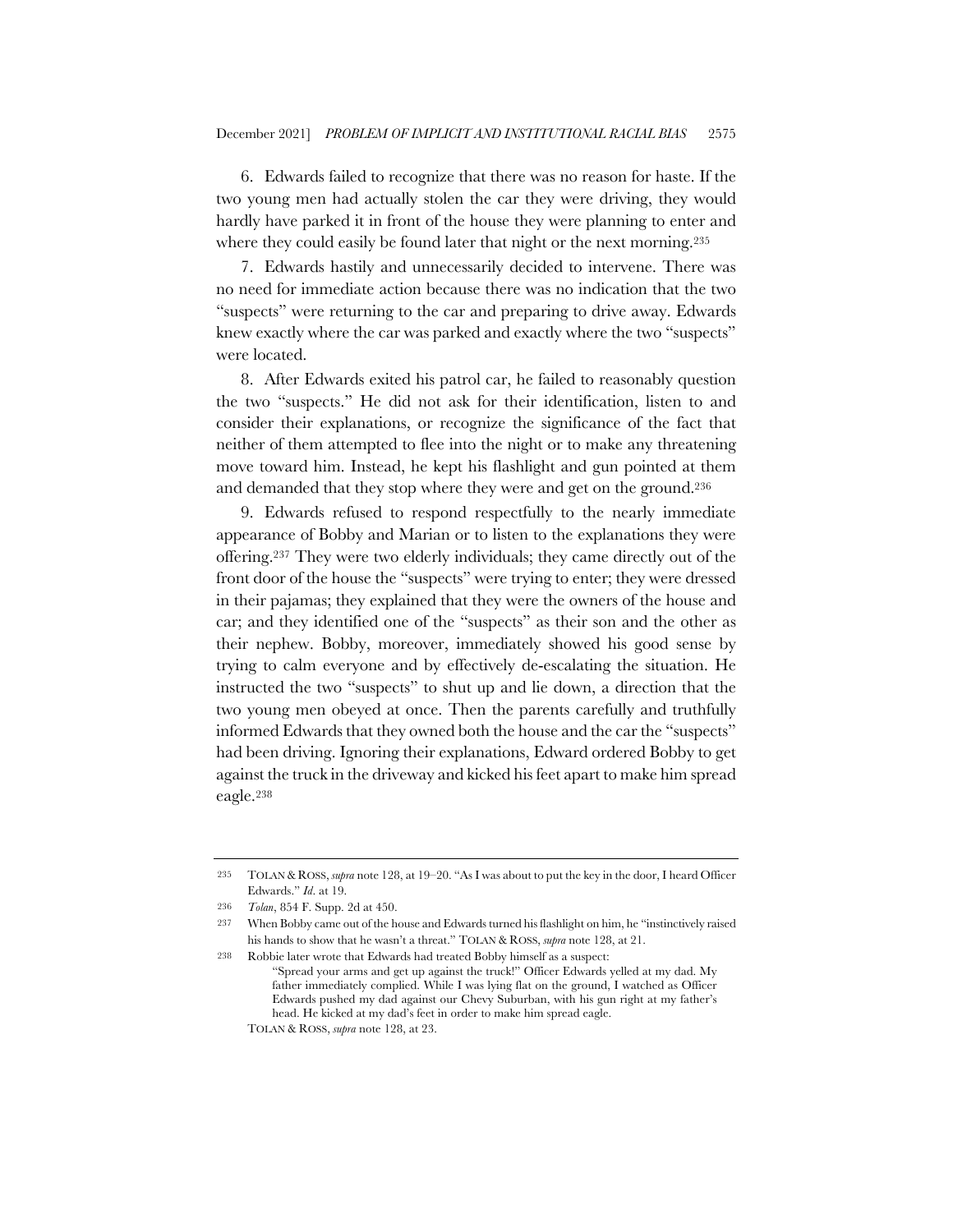10.Edwards then misconstrued the protests of Marian. He failed to understand why a mother would be legitimately upset in the circumstances. More important and revealing, he immediately perceived a slight, petite fiftyfive-year-old woman in her pajamas as creating a serious threat.239

11.Edwards failed to simply ask the parents to get the registration papers for the car and show him evidence that they owned it. That simple request could have obviated everything that followed.

12.When Cotton arrived approximately one and a half minutes after Edwards,240 he abruptly intervened and made the egregious misjudgment that he needed to aggressively "take control."241 With the "suspects" on the ground, Edwards covering them with drawn gun, and an elderly man and woman trying to explain things, the situation was already and quite clearly under control.

13.Cotton refused to take the most obvious and immediately effective actions necessary to resolve the situation clearly, quickly, and peaceably. He did not recheck the license plate, ask the parents for identification, or request Bobby or Marian to produce the car's registration papers. Although the district court sought to defend Cotton's actions by claiming that he needed to protect the "integrity" of his investigation,<sup>242</sup> Cotton never began an investigation that needed to be protected.

14.Cotton refused to try to de-escalate the situation. The context was one that cried out for police restraint and respect—a house and neighborhood where an elderly man and woman standing in a front yard in their pajamas at two in the morning and claiming to own the house and the car in question would seem entirely credible and would properly require a respectful and deescalating response. Cotton disregarded all those facts and virtually immediately began handling the woman.

15.Cotton also misjudged Marian and her behavior. He failed to take account of the fact that a woman claiming to be the mother of one of the "suspects" and the owner of the house and car would have every reason to be upset. Instead of trying to de-escalate matters and deal calmly and

<sup>239</sup> "My mother is not a big woman at all," Robbie later wrote. "She's a tiny petite woman, who even in the most warped fantasies couldn't threaten or harm anyone." TOLAN & ROSS, *supra* note 128, at 24.

<sup>240</sup> *Tolan*, 854 F. Supp. 2d at 451.

<sup>241</sup> *Tolan*, 854 F. Supp. 2d at 458. *See* TOLAN & ROSS, *supra* note 128, at 21–22 (describing the aggressive nature with which the police officer intervened).

<sup>242</sup> *Tolan*, 854 F. Supp. 2d at 467.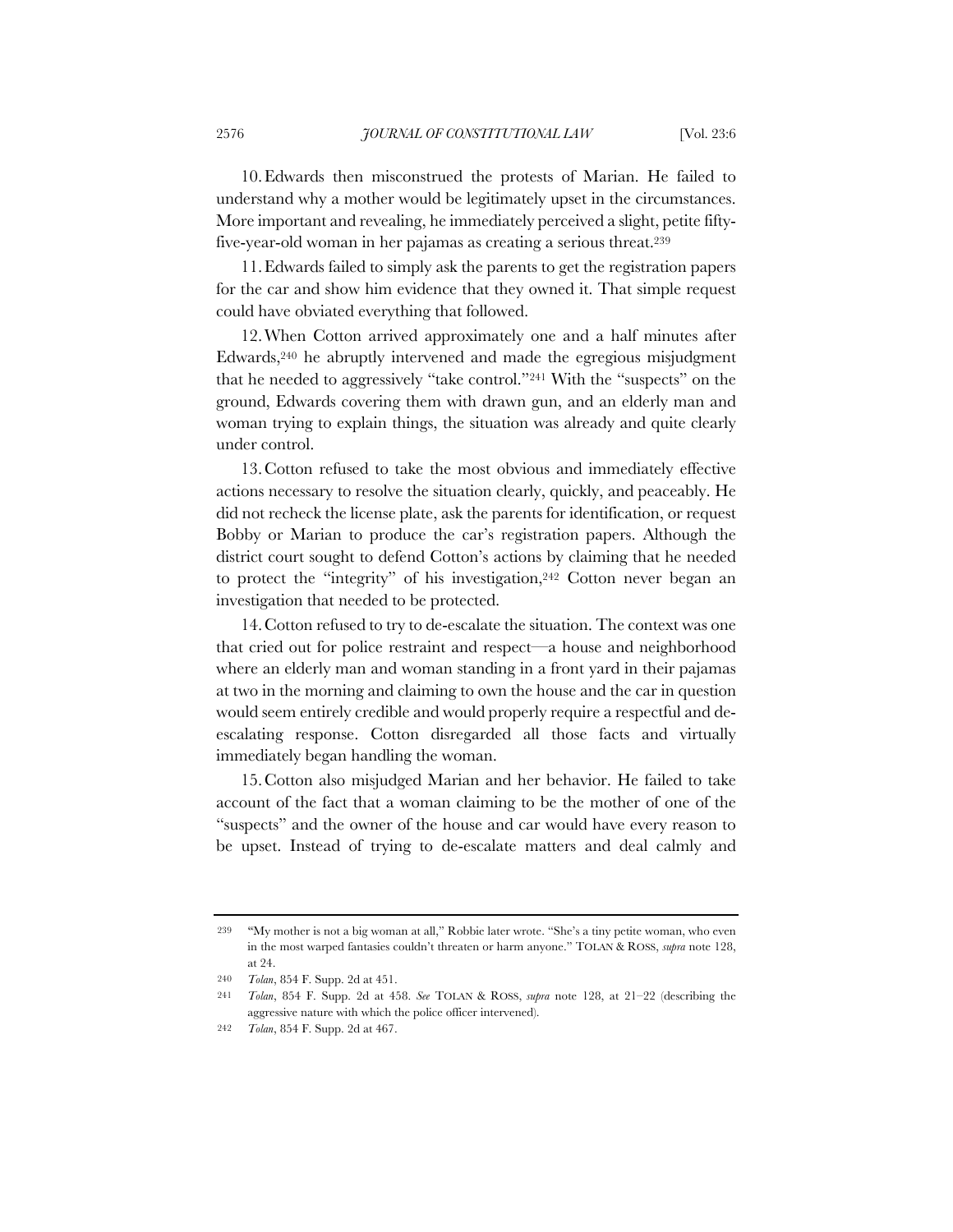reasonably with her protestations, he, like Edwards, could only see this slight, elderly woman in pajamas as a dangerous threat.243

16.Cotton mistreated Marian personally and physically. He initiated the use of unnecessary physical force by almost immediately grabbing Marian and pushing her toward the garage door and then shoving her against the garage door so forcefully that her body made "a loud banging sound" when she hit.244

17.Cotton made a mistake in perceiving the movement of Robbie's arms as Robbie attempted to turn around, raise up, and see what Cotton was doing to his mother. Cotton claimed that he thought that Robbie's movements were part of an effort to get up and attack him,245 but in the circumstances such an attack would have been exceptionally unlikely.<sup>246</sup> Edwards was covering Robbie with his drawn gun;247 Robbie was fifteen to twenty feet away from Cotton; and there was no reason to automatically assume that he had a weapon. Most compelling, Cotton should have known that even if Robbie had a gun, he would surely not draw it and shoot for another compelling reason: Cotton was standing next to Robbie's mother, and Robbie would surely not risk shooting and hitting her.

TOLAN & ROSS, *supra* note 128, at 24–25.

<sup>243</sup> *Tolan*, 854 F. Supp. 2d at 458, 460, 467.

<sup>244</sup> *Tolan*, 854 F. Supp. 2d at 469. Cotton did not deny that when Marian hit the garage door it made a loud noise. "I do not disagree that the noise [of Mrs. Tolan hitting the garage door] happened." *Tolan*, 854 F. Supp. 2d at 470.

<sup>245</sup> As Robbie later described the situation, seeing Cotton throw his mother against the garage door caused him to "snap $\Pi$ ":

There was something about seeing my mother being abused that instinctively made me want to protect her–protect her in the same way that she wanted to protect me. "Get your fucking hands off my mother!" I shouted as I slowly rose from the ground, my hands and arms still spread wide. I never did stand up, because as I rose to one knee, Sgt. Cotton turned, aimed his .45 down at me, and fired at my chest.

<sup>246</sup> Such an attack would likely have seemed plausible to Cotton only if he understood that he had grabbed Marian's arm too roughly, manhandled her in pushing her down the driveway, and thrown her into the garage door with unnecessary force.

<sup>247</sup> *Tolan*, 854 F. Supp. 2d at 459; *Tolan*, 713 F.3d. 299, 307 (5th Cir. 2013).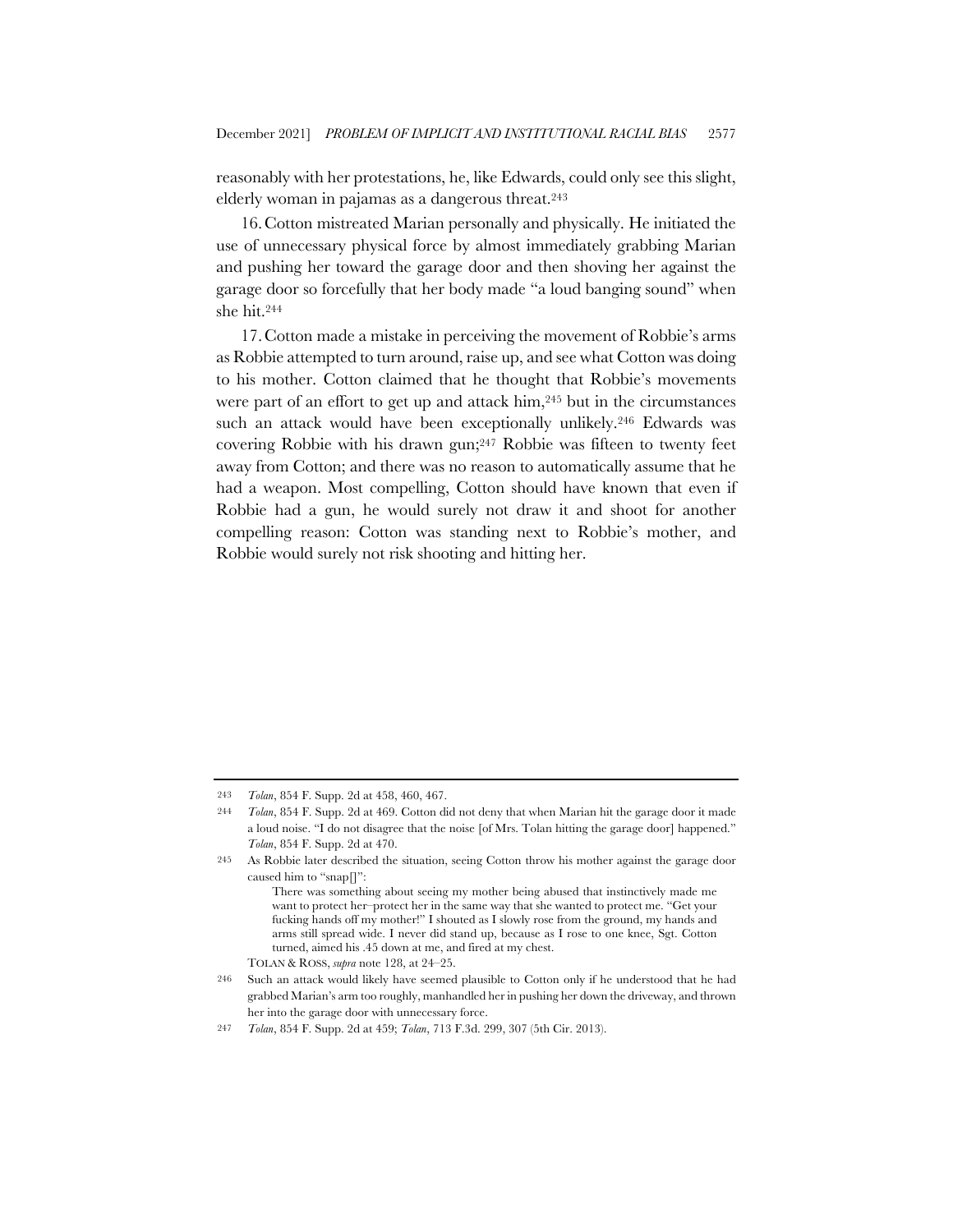18.Cotton made the final and irreparable mistake of shooting Robby.248 He defended his action by claiming that he was in fear of his life.249 The only evidence of that fear was his own personal testimony, and the justification he claimed for his fear was the direct result of his own heedless, reckless, and abusive behavior.

The true "totality of [*all of*] the circumstances"250 showed an extended series of police mistakes, failures, misjudgments, provocations, and abuses. Refusing to try to resolve the situation easily and respectfully, Cotton drastically escalated it, transforming an easily corrected misunderstanding into a police-provoked shooting. For the law to hold that an officer can make a "mistake" and still get qualified immunity251 does not and should not control a case where officers pile mistake upon mistake, misjudgment upon misjudgment, disrespect upon disrespect, and abuse upon abuse to foment an unnecessary confrontation that allows one of them to shoot another person on the officer's own self-serving claim that, at the very last second, his own needless actions led him to fear for his safety.252 Both the district and circuit courts rightly referred to the shooting as "tragic,"253 but both refused to identify the actual cause of the tragedy. They simply exonerated its instigators.

The question of implicit and institutional racial bias haunts the case. As for the police, the officers understandably and predictably denied any racial motivation. Edwards testified that he did not know that the "suspects" were

<sup>248</sup> Robbie later recalled the moment of the shooting:

I slumped against the front door and slowly slid down to the ground. "Oh my God, I can see smoke coming from his chest!" my mother screamed, as she saw the damage the bullet had done to my body. "That's just smoke from the fibers of his clothes," Sgt. Cotton said, as casually as one would say that he likes ketchup with his fries. He appeared to be unbothered as I sat there dying, although he would say something very different during the trials.

TOLAN & ROSS, *supra* note 128, at 25.

<sup>249</sup> "Sergeant Cotton testified that he fired the shot in self defense because he feared for his life, believing Robbie Tolan was pulling a weapon from his waistband area." 854 F. Supp. 2d at 470.

<sup>250</sup> *Id.* at 475–76.

<sup>251</sup> *See, e.g.*, Saucier v. Katz, 533 U.S. 194, 195 (2001) ("mistaken" belief about facts does not deprive officers of qualified immunity), *overruled on procedural grounds by* Pearson v. Callahan, 555 U.S. 223 (2009); Anderson v. Creighton, 483 U.S. 635, 635 (1987) (police action based on mistake does not bar qualified immunity).

<sup>252</sup> The Court has explained that "[t]he test of reasonableness under the Fourth Amendment is not capable of precise definition or mechanical application" and "its proper application requires careful attention to the facts and circumstances of each particular case." Graham v. Connor, 490 U.S. 386, 396 (1989). The lower courts did not give "careful attention" to all of the facts of the Tolans' "particular case" and, until Cotton's heedless and aggressive actions forced the final confrontation, there was no serious threat to the officers and neither suspect was "actively resisting arrest or attempting to evade arrest by flight." *Id.* at 396.

<sup>253</sup> "Tolan was tragically shot." *Tolan*, 854 F. Supp. 2d at 449; "It goes without saying that this occurrence was tragic." *Tolan*, 713 F.3d at 308.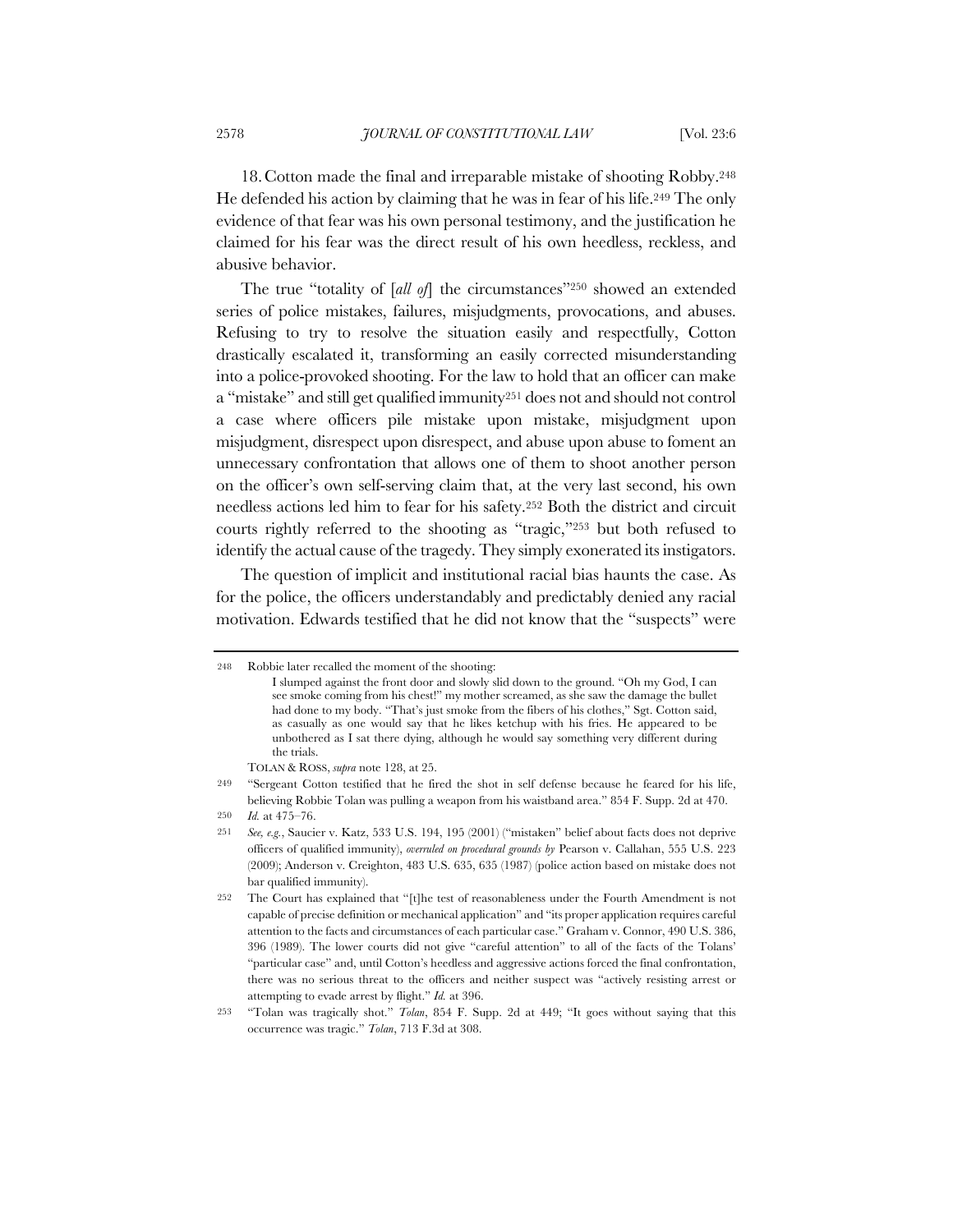Black when he initially followed them and that he did not know that Robbie was Black until after he had been shot and taken to the hospital.254 Cotton testified that he did not know the race of either the two "suspects" or of Robbie's parents when he first arrived on the scene.255

Their testimony is obviously off the point. The record shows that both officers knew that they were dealing with African-Americans throughout their confrontation. Edwards testified that he knew Cooper was Black when Cooper was on the ground; he saw Marian as she walked around the yard; and Bobby "came up to talk" to him.256 Cotton testified that he saw Bobby and Cooper and that he was in close physical contact with Marian.257 Thus, whatever role race played in the actions of Edwards and Cotton, it was certain that both knew full well at every relevant moment that Cooper and the Tolans were Black.

Discussing plaintiffs' Equal Protection claim, the district court noted that "Plaintiffs have alleged their personal beliefs that race was a factor in the adverse actions taken against them," but it declared that "such a personal belief, unsubstantiated, cannot support their claim."258 Accepting the statements of Edwards and Cotton at face value, it concluded that there was "simply no admissible evidence Plaintiffs can point to that contradicts this testimony."259

Even in the absence of direct evidence of racial bias on the officers' part, three facts strongly suggest its presence and influence. The first is that Edwards—for reasons he failed to explain—claimed that he somehow just happened to find himself following the Tolans' car and that, after witnessing it make an "abrupt" turn, followed it into the *cul de sac*. There, he saw two young Black men exit the car in a predominantly white, well-to-do residential suburb.260 The Tolan's house was located on a lovely side street with only about a dozen homes on it. Wide grassy areas separated the street from the sidewalk, and large well-tended lawns with many trees along the way

TOLAN & ROSS, *supra* note 128, at 10.

<sup>254</sup> *Id.* at 461, 465.

<sup>255</sup> *Id.* at 457, 465.

<sup>256</sup> *Id.* at 460, 461.

<sup>257</sup> *Id.* at 457.

<sup>258</sup> *Id.* at 465.

<sup>259</sup> *Id.*

<sup>260</sup>

Bellaire is one of those predominantly white bedroom communities you can find anywhere in America. Adjacent to the city of Houston, with its pesky black and Latino inner-city populations, the Bellaire suburb is a testament to the experience of white flight, with high property values, safe streets, and middle-class stability, whereas the black and brown communities in Houston are equated with ghettos, crime, and slums.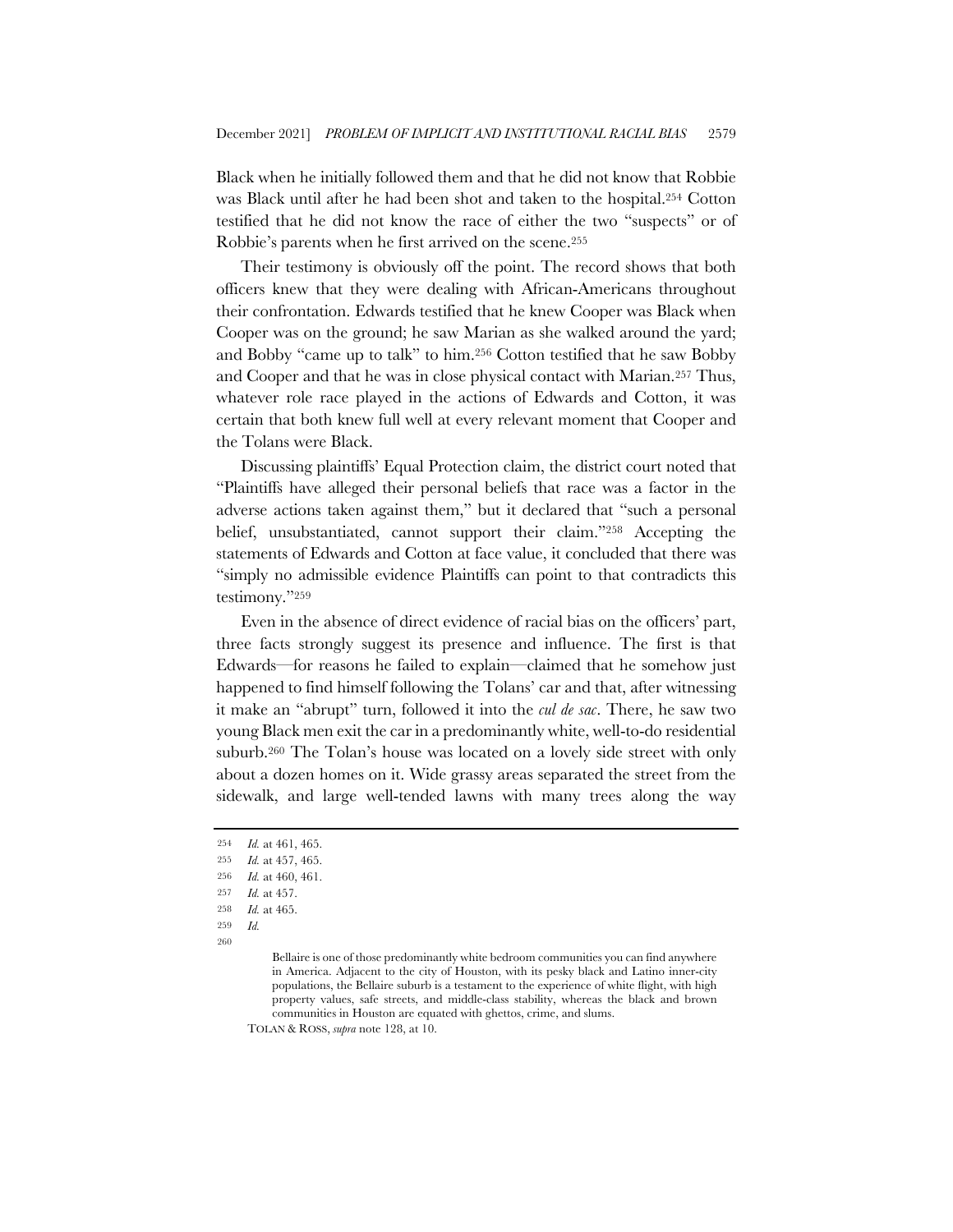separated the sidewalks from the houses.261 The Tolans' house itself had an estimated value of approximately half a million dollars.262 In such a location, little or nothing would ordinarily seem the least bit suspicious—with one glaring exception: the presence of two young Black men in an overwhelmingly white suburb at two in the morning.263 Whether or not race was involved in Edwards initial decision to follow Robbie and Cooper, once they exited their car Edwards knew that he was dealing with two African American males in a predominantly white, middle-class neighborhood at a late night hour.264 For his part, Cotton knew exactly the same thing the moment he got out of his car and saw Cooper and the Tolans.

Second, the Tolan's expensive home located in such a well-to-do middleclass neighborhood presented exactly the kind of setting where any reasonable person would expect that an elderly man and woman coming out of their front door at two in the morning in their pajamas and claiming to own the house would immediately be considered credible and treated with respect. Edwards and Cotton, however, gave Bobby and Marian neither credence nor respect. They peremptorily refused to consider their explanations and assurances, and they failed even to show them the least bit of consideration by asking for their personal identification papers or the car's registration certificate. Instead, Edwards treated Bobby like a suspect, pointing his gun at Bobby's head and forcing him to spread eagle against the truck in the driveway by kicking his feet apart;265 and Cotton—within seconds of arriving—felt free to repeatedly grab Marian and begin shoving her down the driveway to the garage. The adamant refusal of the officers to treat Bobby and Marian with the slightest degree of respect combined with Cotton's rush to handle Marian physically suggests that the officers regarded the Tolans with wholly unwarranted disdain and distrust—if not instinctive dislike. Their actions intimate nothing so much as the kind of racial bias that

<sup>261</sup> *Id.* at 10–12.

<sup>262</sup> In 2020 the Tolan's house was valued at between approximately \$470,000 and \$490,000, with one estimate reaching as high as \$550,000 and another coming in at \$835,084. The house may be viewed on Google Maps, and a Google search for the value of the house resulted in the estimates quoted in the text. The first two searches were conducted on June 1, 2020, and the highest value was found on a search conducted on April 11, 2020.

<sup>263</sup> In 2010 only 2.8% of Bellaire's population of 16,907 was Black. U.S. CENSUS BUREAU, *Quick Facts, Bellaire City* (Apr. 1, 2010), https://www.census.gov/quickfacts /fact/table/bellairecitytexas/PST040219 [https://perma.cc/EZ3F-P5QT].

<sup>264</sup> Robbie later explained that "Bellaire cops were known for cruising up and down the quiet streets of Bellaire, looking for people who didn't belong" and "the Bellaire police department had a long history of interpreting that to mean black and brown people." TOLAN & ROSS, *supra* note 128, at 17.

<sup>265</sup> *Id.* at 23.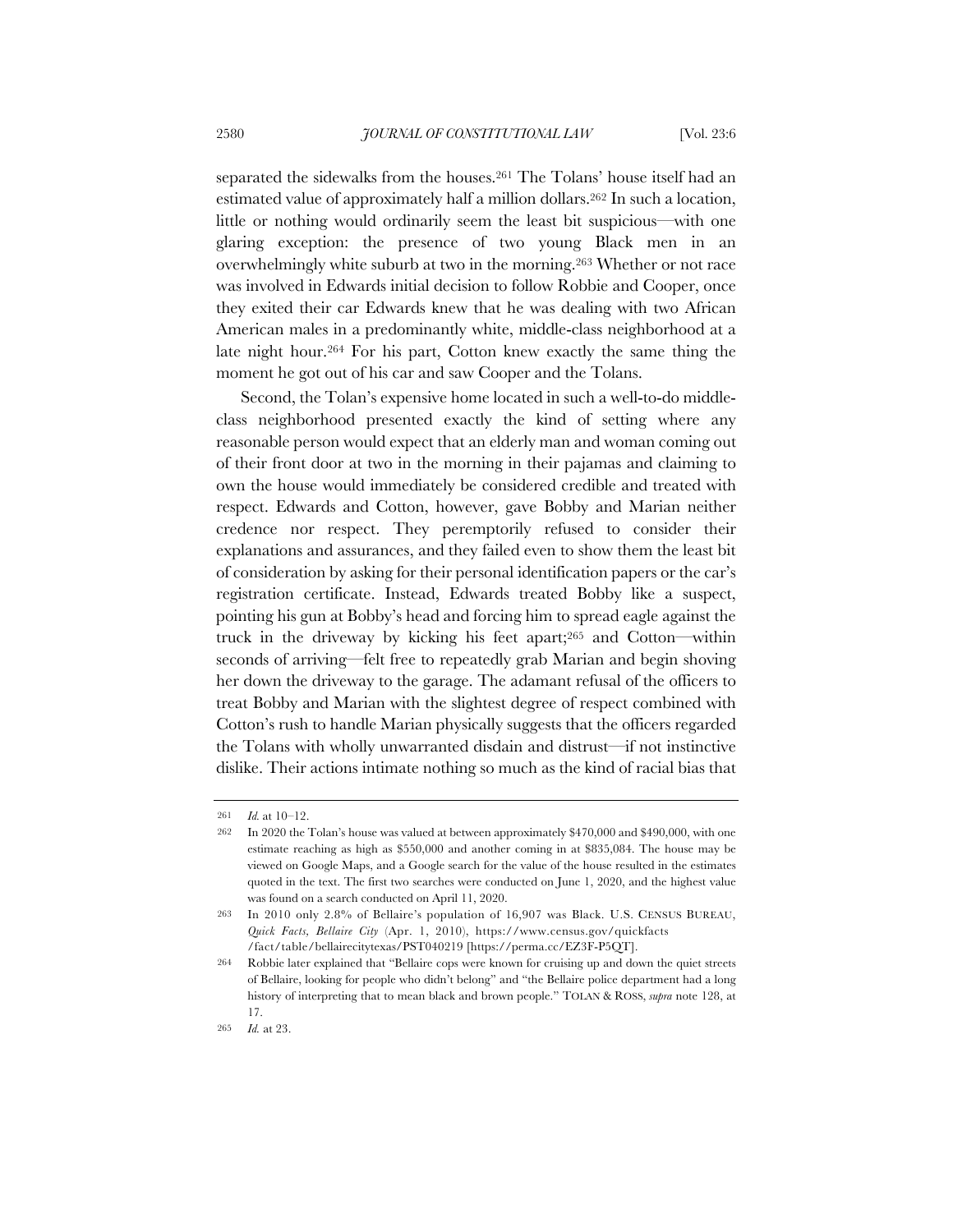social psychologists have repeatedly found in white people and that so often mark the hostile and aggressive attitudes that many police officers show toward Black people.266

Third, Cotton excused his shooting by exploiting the racially loaded fact that Robbie was wearing a "hoodie"—a commonly understood term associated with young Black men—to explain why Robbie seemed so dangerous.267 The "hoodie" justified his fear, Cotton explained, because it covered Robbie's waistband and could have concealed a weapon.268 Cotton's explanation was a classic example of the use of racially-evocative language to associate Black people with danger and violence. The fact that Robbie was wearing a "hoodie" became for Cotton the justification for his fear and the excuse for his instantaneous decision to shoot, a justification that the lower courts readily accepted.269

Given those three considerations together with the true "totality of [*all of*] the circumstances," it seems highly likely that implicit racial bias, if not worse, was at work. Viewed in any plausible light, undisputed testimony established that Edwards initiated a series of provocative and aggravating blunders, while Cotton's own testimony showed that his actions were reckless, thoughtless, unnecessarily aggressive, antagonistic, and abusive. In context, those qualities suggest strongly that racial stereotypes and preconceptions, explicit or implicit, animated their behavior.

As for the lower courts themselves, it is revealing in the first instance that neither the district court nor the appellate court was willing to pick up in the slightest on the disturbingly obvious racial aspects of the case. To the facts suggesting the likely relevance of race, they tightly shut their eyes. Indeed, the district court attempted to excise the race issue entirely with a revealingly one-sided put-down sentence. Summarizing Bobby's testimony, it sought to

<sup>266</sup> *See, e.g.*, EBERHARDT, *supra* note 22 at 103–06 (discussing a study on police officers' disparate treatment of Black drivers versus white drivers). Even after the shooting the police continued to treat the Tolans badly. TOLAN & ROSS, *supra* note 128, at 26–27, 35. The Bellaire police and mayor immediately told the press that the case involved no racial profiling. *Id.* at 47.

<sup>267</sup> In 2012, for example, when Trayvon Martin, a young Black man, was shot and killed by a private citizen in Florida, he was also wearing a "hoodie." Katie Rogers, *Ja'Ron Smith's Balancing Act: A Black Republican Navigates the Trump White House*, N.Y. TIMES (July 12, 2020), https://www.nytimes.com/ 2020/07/12/us/politics/jaron-smith-trump-white-house.html [https://perma.cc/DKE7-45TD].

<sup>268</sup> Tolan v. Cotton, 854 F. Supp. 2d 444, 459-60, 474 (S.D. Tex. 2012); Tolan v. Cotton, 713 F. 3d 299, 303 (5th Cir. 2013). As one Black male law professor explained: "I like hoodies but I won't wear one, and it's not mainly because of the police. It's because when I put on a hoodie everybody turns into a neighborhood watch person." BUTLER, *supra* note 107, at 10.

<sup>269</sup> Cotton testified as follows: "It appeared that [Robbie] was drawing a weapon from his waistband . . . . Oh, I don't know that I could see his hand specifically. I could see where his hand was, but, you know, his clothing was probably covering the hand." *Tolan*, 854 F. Supp. 2d at 474.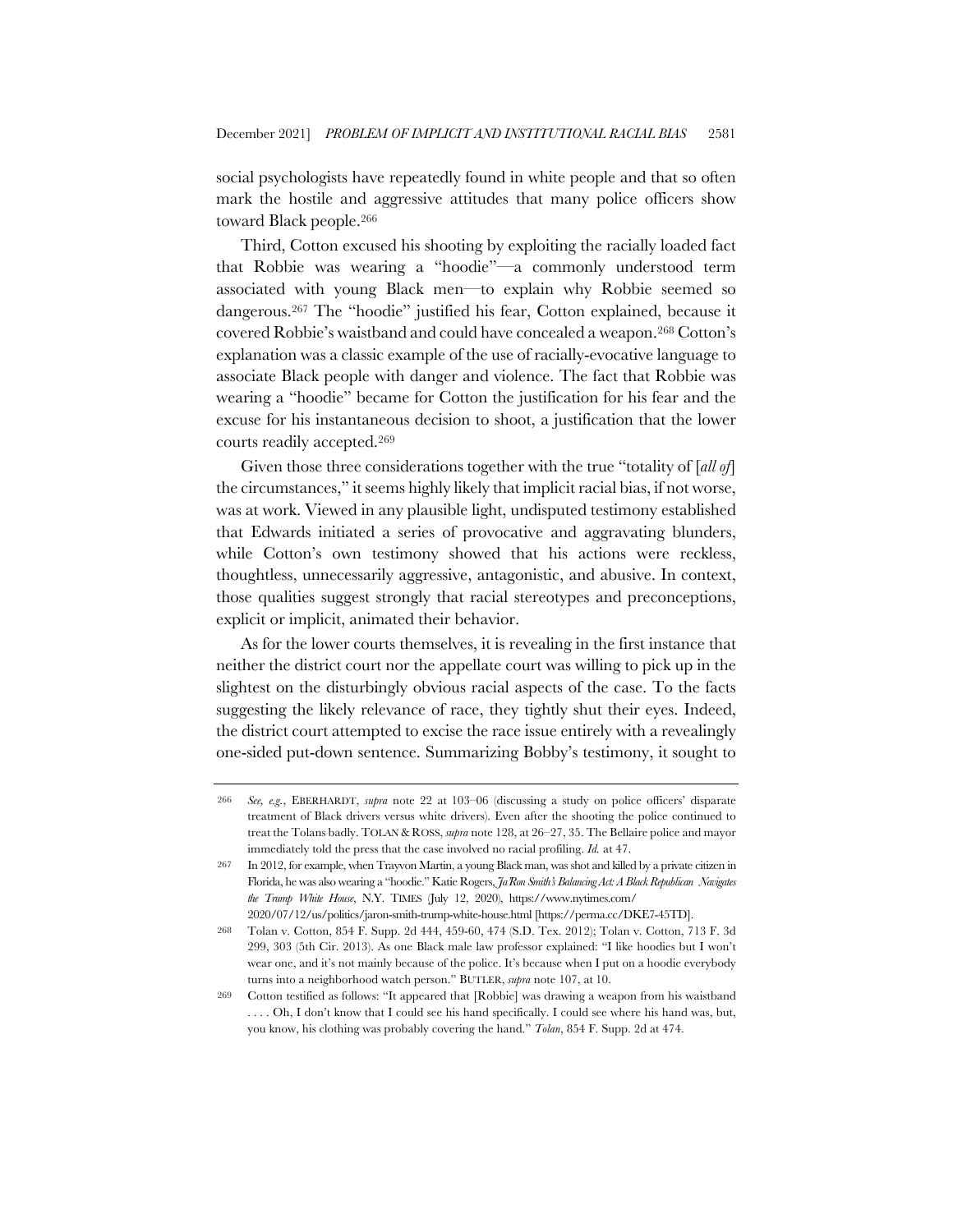repudiate any racial claims with absolutely preclusive effect by stating that Bobby "agreed that he had 'no facts' that lead him to believe that the race of anybody involved had anything to do with shooting."270 Then, at the end of the sentence, it tacked on a brief, dismissive throwaway clause: "but he has his opinion."<sup>271</sup> The "no facts" part of the sentence was comprehensive, and it banished the race issue from the case entirely; the tag-on clause registered nothing but an implication that Bobby himself might be the one who held some groundless racial bias, in his case a bias against white police officers. Apparently, unless Edwards and Cotton had shouted vicious racial slurs so that all could hear—especially if a tape recorder or video camera had recorded their words—there could never have been a cognizable race issue in the case.

For his part, Robbie's opinion was quite clear. As he later wrote:

[I]f you were a person of color, then normal didn't matter. You could still be considered a suspect in the eyes of the Bellaire police. You didn't belong, no matter how much you thought you did. It didn't matter if you stayed out of trouble, paid your taxes, or scored touchdowns for Bellaire High School. If you were black or brown in Bellaire, Texas, you'd better have your papers ready to show to the Bellaire police, or things could turn ugly. I learned how ugly on December 31, 2008.272

Even if the refusal of the two lower courts to address the racial context of the case was justified by the absence of specifically race-related "material" facts, their formal reasoning nonetheless suggested the presence of implicit and institutional bias.273 Whether that bias was simply to favor the police in every conceivable way, or whether it was something more specifically racial, is unknown. In any event, their consistently pro-police reasoning, designing selection of "material" facts, dismissal of the non-moving party's testimony, one-sided interpretation of the record, evocative choice of descriptive language, and the appellate court's manufacture of a non-existent "warning," all seemed consistently slanted, distinctly un-neutral, and at some points arbitrary if not worse. Their reasoning clearly violated the legal principles that are supposed to control motions for summary judgment, and all of those

<sup>270</sup> *Tolan*, 854 F. Supp. 2d at 457.

<sup>271</sup> *Id.* at 457.

<sup>272</sup> TOLAN & ROSS, *supra* note 128, at 16. "After my shooting incident occurred, a reporter from the *Houston Chronicle* decided to interview some of the 150 black residents of Bellaire and ask them about their experience with the Bellaire police. There was a litany of racial profiling complaints." *Id.* at 15.

<sup>273</sup> After the Supreme Court's reversal, the trial judge, like the two officers, made an off-the-point declaration, stating that she "has never expressed a personal bias or prejudice against Robert R. Tolan or in favor of Jeffrey Cotton." *Settlement Reached*, *supra* note 127.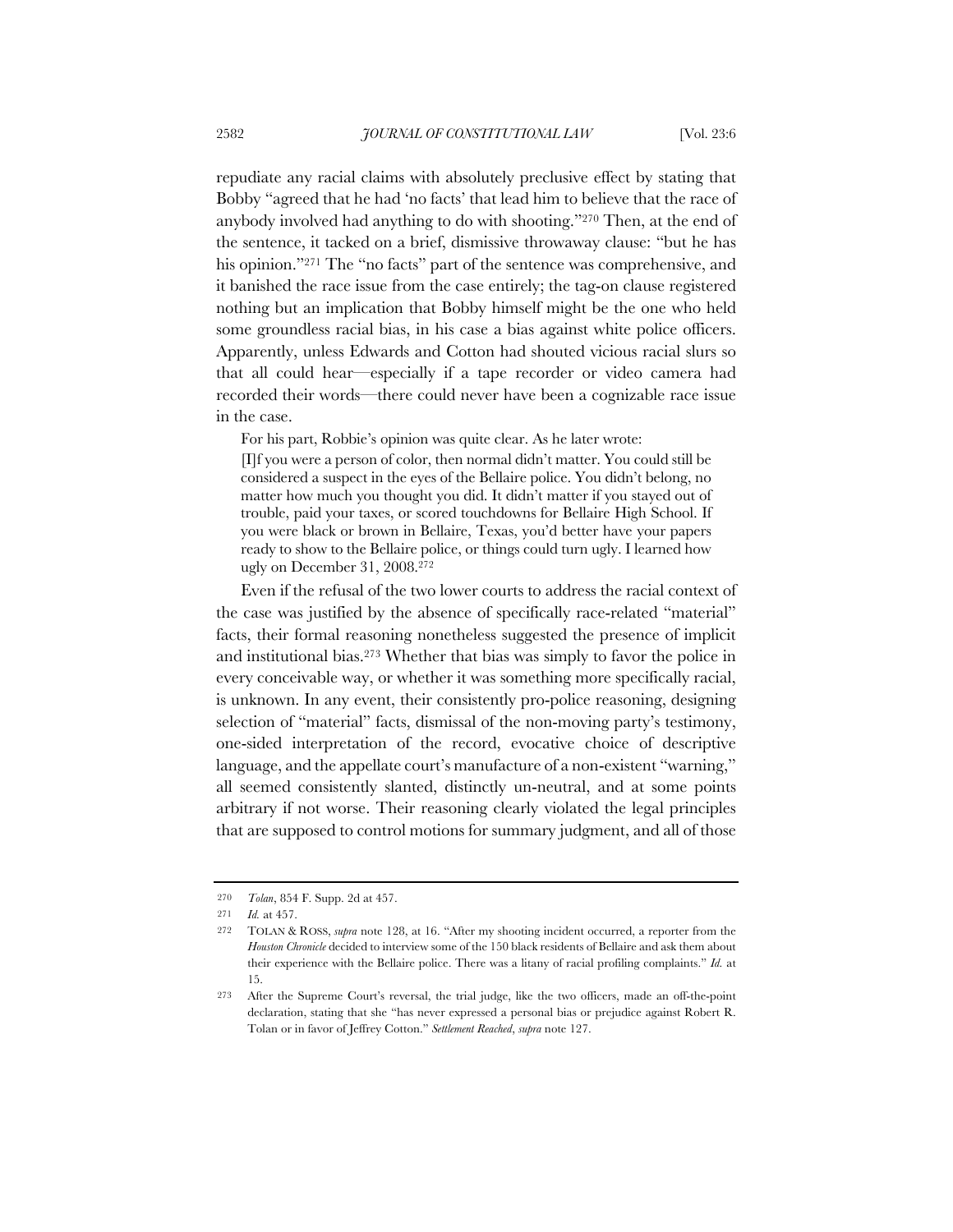violations favored the police. Whatever it was that informed the two courts' understanding of the record and animated their reasoning, institutional and implicit bias of one kind or another was surely at work.

### IV. TWO CONCLUSIONS

#### *A. The Law in the Supreme Court*

In spite of its commitment to fairness, neutrality, and justice, American procedural law in its application is hardly immune from the influences of the nation's long racial history and ingrained cultural biases. *Allen*, *Harlow*, and *Tolan* all reveal that disturbing truth in varying ways. In *Allen* the racial bias in the Court's reasoning was likely entirely unconscious, and in *Harlow* the racial consequences of its ruling may have been far from the Court's mind. In *Tolan*, conversely, there may have been a glimmer of recognition. In their different ways, however, all reflected the persistence of racial bias in the American legal system and its presence in the application of its "neutral" and "colorblind" procedural rules.

However unconscious the racial assumptions and unintended the racial consequences of the first two cases, it is worth noting that both exhibited the same distinctive characteristic that revealed their shared social and cultural genesis. Each showed a special concern for ostensibly "innocent" people—in civil rights cases almost invariably white—who might somehow be harmed or disadvantaged by the claims of Black plaintiffs. *Allen* criticized the relief that the Black parents sought by noting that it could harm innocent, nondiscriminating white people,274 while *Harlow* defended its new immunity test on the ground that "it cannot be disputed seriously that claims frequently run against the innocent as well as the guilty."275 Both cases illustrated the fact that beginning in the 1970s, members of the Court began revealing a preference for protecting white people whom they conceived of as "innocent" over Black people who were asserting constitutional injuries.<sup>276</sup> To the same point, the post-Nixon Court frequently emphasized the importance of barring "frivolous" and "insubstantial" claims, but it consistently passed over the equal importance of eliminating "frivolous" and "insubstantial" defenses. Virtually never, for example, did it mention the acute threats to justice caused by such social and institutional forces as the

<sup>274</sup> *See* text *supra* at notes 60–61.

<sup>275</sup> Harlow v. Fitzgerald, 457 U.S. 800, 814 (1982).

<sup>276</sup> *See, e.g.*, sources cited in Section III.A, *supra*.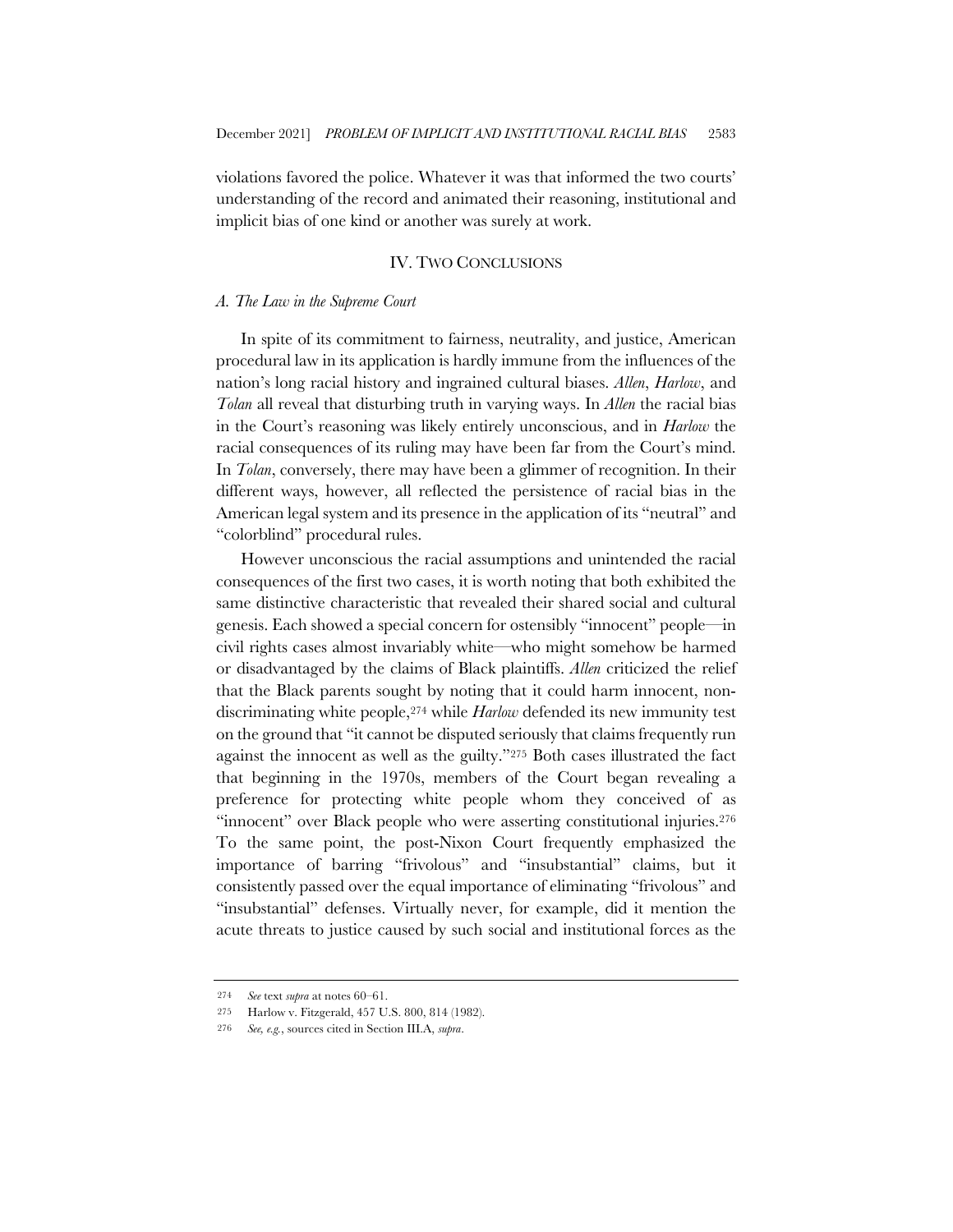"blue wall of silence" with its attendant deceptions and cover-ups.277 Its orientation had distinctively disparate racial consequences, none of which favored Black people.

*Tolan* stands apart from *Allen* and *Harlow* and suggests different conclusions. Five seem warranted. The first one is obvious. On the facts, the Court corrected a serious and obvious misapplication of the law of summary judgment.

Second, the Court's decision highlighted the largely uncabined discretion that courts enjoy in ruling on motions for summary judgment. It demonstrated the troubling truth that different individuals view "facts" differently in terms of whether they are "material" and whether they create "genuine disputes." Further, it demonstrated the acute danger in motions for summary judgment that judicial discretion may allow implicit and institutional racial biases to influence or control the results. The Court's decision in *Tolan* should serve as a serious caution to lower courts when they consider those motions.

Third, the Court's opinion failed to address the underlying substantive legal question that *Tolan* raised so dramatically. When police actions lead to the injury or death of those whom the officers are sworn to protect, just how many mistakes, misjudgments, provocations, and abuses can they pile on top of one another and still avoid civil or criminal liability? By authorizing the courts to focus only on a final, split-second act of police violence, the law allows the courts to refuse to consider whether and how the police themselves may have caused needless injuries and deaths. The law should not preclude accountability so sweepingly for those it authorizes to carry a badge, a truncheon, and a gun and certainly not in cases like *Tolan* where the true "totality of *all of* the circumstances" points so clearly not only to serial and egregious police faults but also to the likely influence of racial bias.

Fourth, the Supreme Court's opinion—focusing narrowly on four specific fact disputes but passing over the wider range of ways in which the lower courts misapplied the law and improperly favored the police illustrates how "the law" generally finds ways to avoid addressing the issue of

<sup>277</sup> Barry Wright, *Civilianising the 'Blue Code'? An Examination of Attitudes to Misconduct in the Police Extended Family*, 12 INT'L. J. POLICE SCI & MGMT. 339 (2010); Thomas Nolan, *Behind the Blue Wall of Silence: Essay,* SAGE J., https://doi.org/10.1177/1097184X09334700 (2009); Jerome Skolnick, *Corruption and the Blue Cade of Silence*, 3 POLICE PRAC. & RSCH. 7 (2002); Gabriel J. Chin & Scott C. Wells, *The Blue Wall of Silence as Evidence of Bias and Motive to Lie: A New Approach to Police Perjury,* 59 U. PITT. L. REV. 233 (1997-1998); THE CITY OF NEW YORK, COMMISSION TO INVESTIGATE ALLEGATIONS OF POLICE CORRUPTION AND THE ANTI-CORRUPTION PROCEDURES OF THE POLICE DEPARTMENT, COMMISSION REPORT (1994).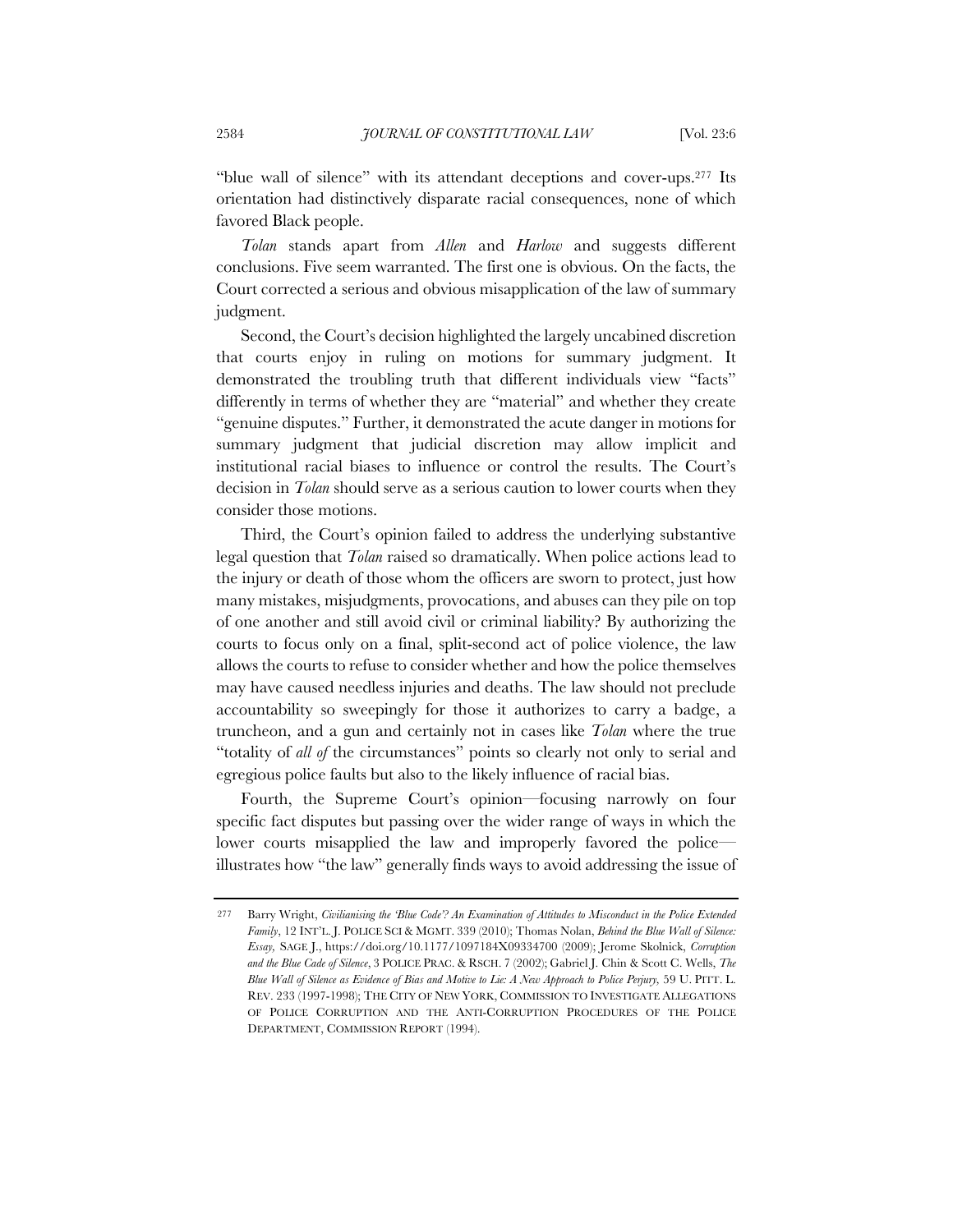racial bias or hides it behind a facade of technical and abstract reasoning. Absent stark and weighty evidence on point, courts are loath to consider the possible impact of racial bias because it so often presents an exceptionally difficult issue to prove. As a consequence, the law either ignores those issues completely or tries to deal with them obliquely under the cover of social generalities and legal formalities. As understandable and perhaps even largely necessary as that practice may be, it means that the law leaves much open space for implicit and institutional racial biases to operate.

Finally, and as a ray of hope, the Court's action may possibly reveal a dawning, if still faint and inchoate, recognition of the role that racial bias plays in the actions of police officers and, even more important, the role it may play in the decisions of the courts themselves. Further, it may also suggest that some of the Court's members might be willing to take some small steps—even if indirect and covered by legal formalisms—in an effort to reduce its baneful effects. If so, qualifying the causal reasoning in *Allen*, modifying *Harlow* at least in civil rights actions by Black people, and scrutinizing more rigorously grants of summary judgment for police officers would be perfect places to start.

In *Tolan*, the NAACP submitted an amicus brief that called the Court's attention to the existence and possible influence of implicit racial bias.278 The legal errors the lower courts made, the brief argued, were "particularly problematic where, as here, indicia of racial bias taint the underlying facts." More specifically, the brief noted that "the Court of Appeals did not consider the influence of subconscious stereotypes, falsely associating race with criminality, aggression, and violence."279 It spent seven pages explaining how and why "the facts suggest that unconscious bias may have influenced the actions" of Edwards and Cotton,280 and it cited a number of legal analyses and psychological studies to show the importance of implicit racial bias and how it influences human behavior. The brief then urged courts to "scrutinize for signs of implicit bias where, as here, the evidence prompts 'suspicion' that official decisionmaking was influenced by 'impermissible assumptions' or 'invidious stereotypes'."281 It concluded specifically that "Sergeant Cotton's

<sup>278</sup> Brief for NAACP Legal Def. & Educ. Fund, Inc. as Amicus Curiae Supporting Petitioner, at 4, 19– 25, Tolan v. Cotton, 572 U.S. 650 (2014) (No. 13-551).

<sup>279</sup> *Id.* at 4.

<sup>280</sup> *Id.* at 19.

<sup>281</sup> *Id.* at 24 (citing City of Cleburne v. Cleburne Living Center, 473 U.S. 432, 464–65 (1985) (Marshall, J., concurring in part and dissenting in part)).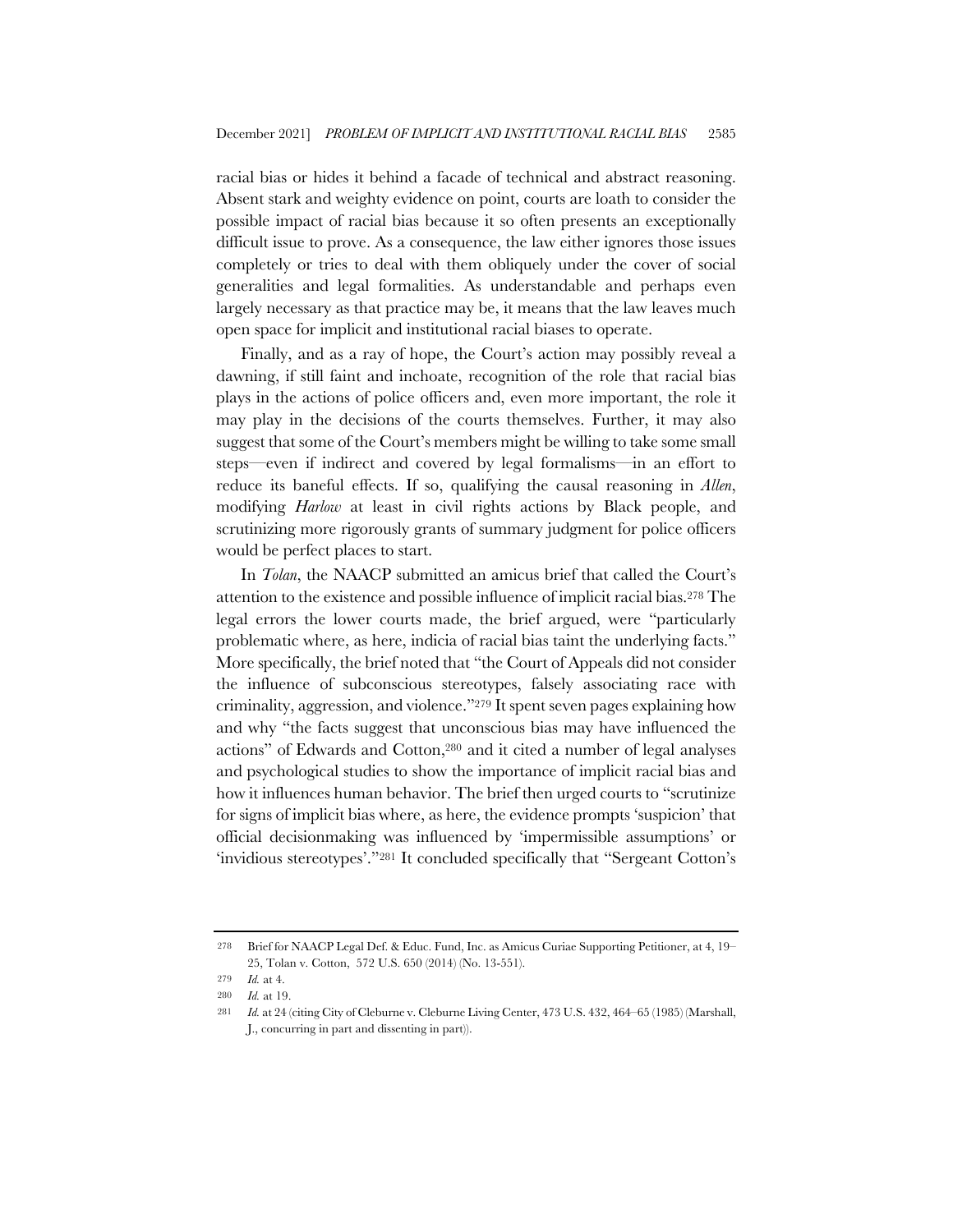evaluation of the scene, prompting the use of lethal force in asserted selfdefense, may have been shaped by the implicit biases just described."282

One could speculate that *Tolan* was a case where an amicus brief might have played a pivotal role in a Supreme Court decision.283 Implicit and institutional racial biases surely seem the most likely explanations for all that happened that night in the Tolans' front yard, and it seems reasonable to speculate that the NAACP's stress on the role of implicit racial bias may have lurked behind the decision of the justices to reverse.284 It is hard to fathom the abuse and violence that occurred in the case or the way the lower courts exercised their discretion without considering the likely presence of implicit and institutional racial bias.

Ultimately, then, *Tolan*, may offer some hope of change. Its reversal of the summary judgment for the officers suggests that the Court might have inched toward a recognition of the pervasive influence of implicit and institutional racial bias and the intrinsic danger of judicial discretion in summary judgment.285 The four narrow and specific grounds it cited for reversing the lower courts may have been merely the technical legal tools it found serviceable in seeking to reign in a far more insidious legal practice and a far more destructive social wrong.

## *B. The Law in the Real World*

The real world significance of *Tolan v. Cotton*, however, seems far less promising.

After the Court's remand, the Fifth Circuit sent the case back to the district court and to the same trial judge who had dismissed it initially. In a subsequent proceeding the judge denied Robbie's efforts to put on additional witnesses to testify about his beckoning major league baseball career and the

<sup>282</sup> *Id.* at 24.

<sup>283</sup> On the influence of amicus briefs in the Supreme Court, see generally Paul M. Collins, Jr., Pamela C. Corley & Jesse Hamner, *The Influence of Amicus Curiae Briefs on U.S. Supreme Court Opinion Content*, 49 L. & SOC. REV. 917 (2015).

<sup>284</sup> The Court noted, abstractly but nonetheless pointedly, that "witnesses on both sides come to this case with their own perceptions, recollections, and even potential biases." That fact, it continued, was part of the "reason that genuine disputes are generally resolved by juries in our adversarial system." Tolan v. Cotton, 572 U.S. 650, 660 (2014) (per curiam). Then it ruled: "By weighing the evidence and reaching factual inferences contrary to Tolan's competent evidence, the court below neglected to adhere to the fundamental principle that at the summary judgment stage, reasonable inferences should be drawn in favor of the nonmoving party." *Id.*

<sup>285</sup> Conversely, the concurring opinion of Justice Alito, joined by Justice Scalia, suggested the contrary. It argued that cases like *Tolan*, in which the lower courts "invoked the correct standard," were "utterly routine" and should not burden the Court's docket. *Id.* at 661 (Alito, J., concurring).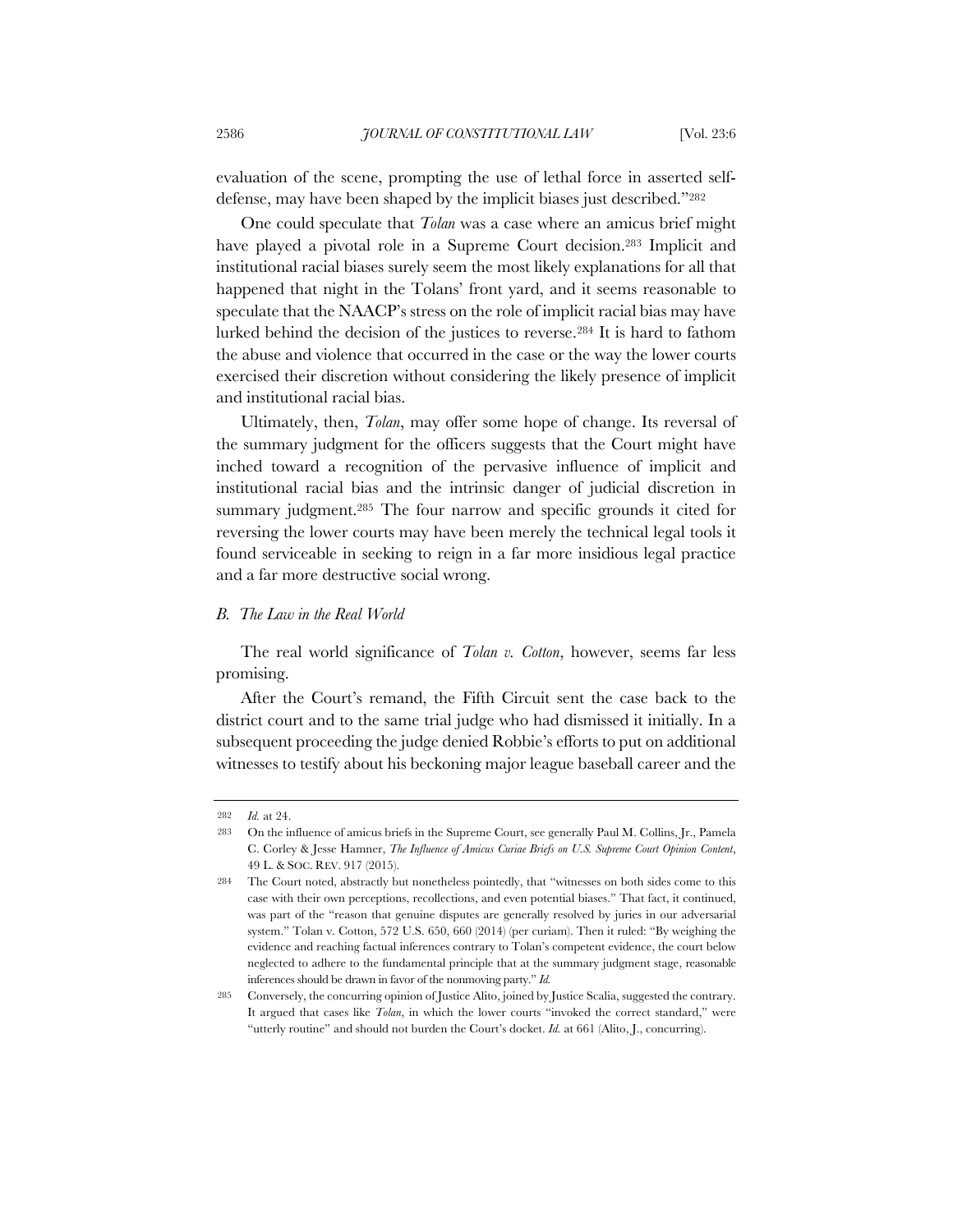losses he suffered as a result of the shooting. Then the judge refused to recuse herself and denied Robbie's motion to compel her removal. Recognizing the highly unfavorable situation they faced, the Tolans finally surrendered. They accepted the city's offer to pay Robbie \$110,000 while refusing to admit any wrongdoing whatsoever.286

The Tolan family was crushed. Robbie went through a long recovery period of "constant excruciating pain," saw his promising baseball career destroyed, and was finally forced by the long physical and legal ordeal to reluctantly accept a settlement that he knew was unjust.287 Marian grew increasingly angry and frustrated because she had been committed to "holding the police responsible for what they did," and Robbie's decision to settle led to a distressing conflict between the two.288 "So our relationship suffered," Robbie wrote with anguish.<sup>289</sup> For his part, Bobby agonized over the police intrusion and what had happened to his son that night until, a week and a half after the shooting, he was rushed to a hospital for double bypass surgery.290 The family was compelled to give up its home to pay all the legal fees, and Bobby, a former well-known major league baseball player, was reduced in his old age to driving a car for Uber in order to support his family.291

Marian captured the family's agony. "Though I still have my son, I've had to watch his dreams and part of his spirit die," she grieved. "We've given up so much as a family for a chance at justice, a chance at peace, a chance at being whole again." The law allowed the Tolans none of those things. "This," Marian lamented, "has been a horrific experience."292

Sergeant Cotton fared well. He was not reprimanded but rewarded. The Bellaire Police Department promoted him to lieutenant.293

<sup>286</sup> Barajas, *supra* note 224; *Settlement Reached*, *supra* note 127.

<sup>287</sup> TOLAN & ROSS, *supra* note 128, at 44, 224–26. "I lost my career. And I got nothing. Nothing. Not even an apology." *Id.* at 231.

<sup>288</sup> *Id.* at 224–26. "We wouldn't get a settlement that sent a message to the world that you can't just shoot black people when you want and get away with it." *Id.* at 226.

<sup>289</sup> *Id.* at 225.

<sup>290</sup> *Id.* at 223; Darcel Rocket, *"Aren't You That Guy That Got Shot": Victim Talks About Life After a Police-Involved Shooting*, CHI. TRIB. (Feb. 10, 2018), http://chicagotribune.com/lifestyles/sc-fam-robbietolan-no-justice-0227-story.html [https://perma.cc/6B8F-75YJ].

<sup>291</sup> TOLAN & ROSS, *supra* note 128, at 224. "My father," Robbie wrote, "embodied the hero who did his best to hold on as his son struggled to find justice, with no guarantee that he'd find it." *Id.* at 224

<sup>292</sup> *Settlement Reached*, *supra* note 127.

<sup>293</sup> Barajas, *supra* note 224; TOLAN & ROSS, *supra* note 128, at 231.